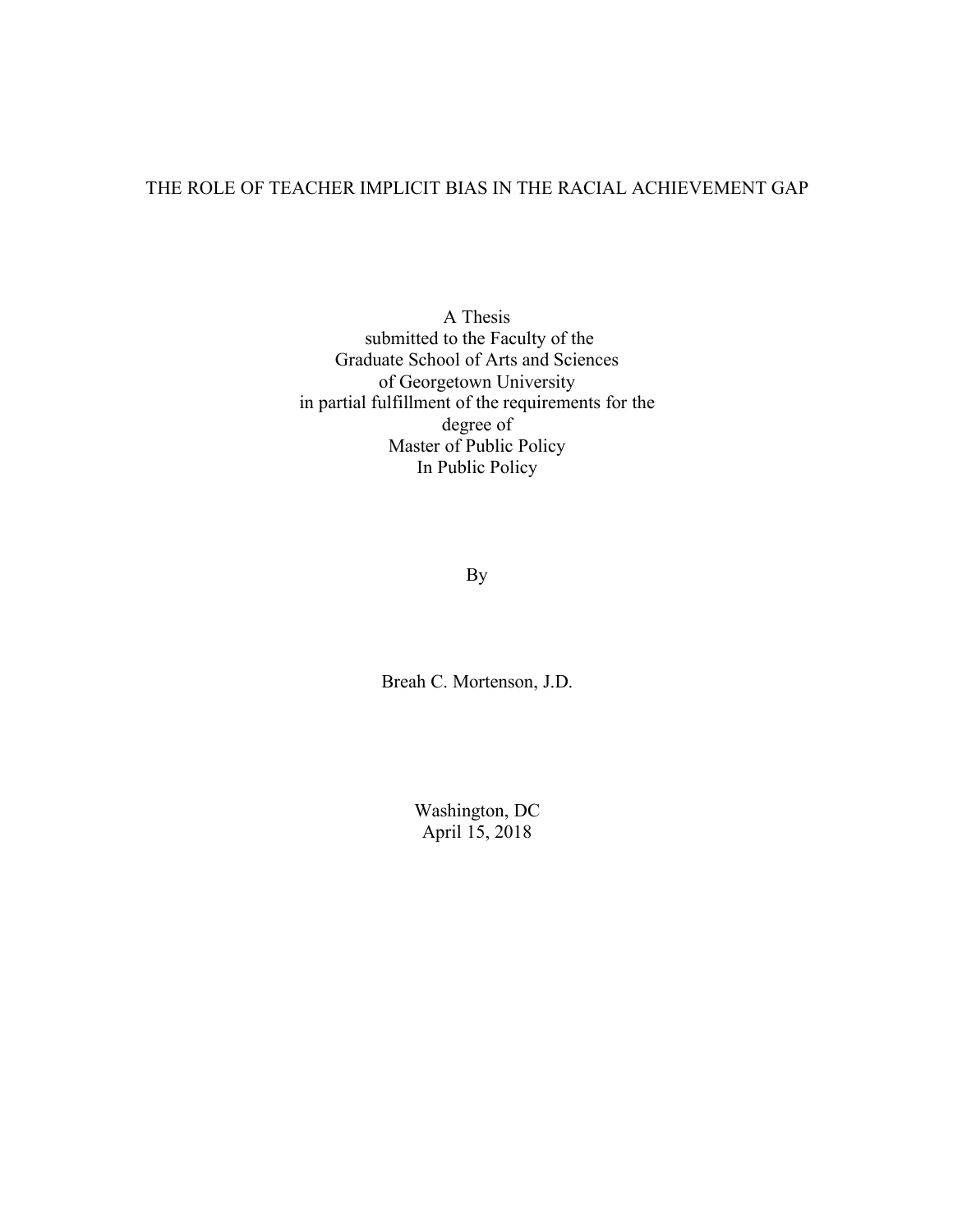Copyright 2018 by Breah C. Mortenson All Rights Reserved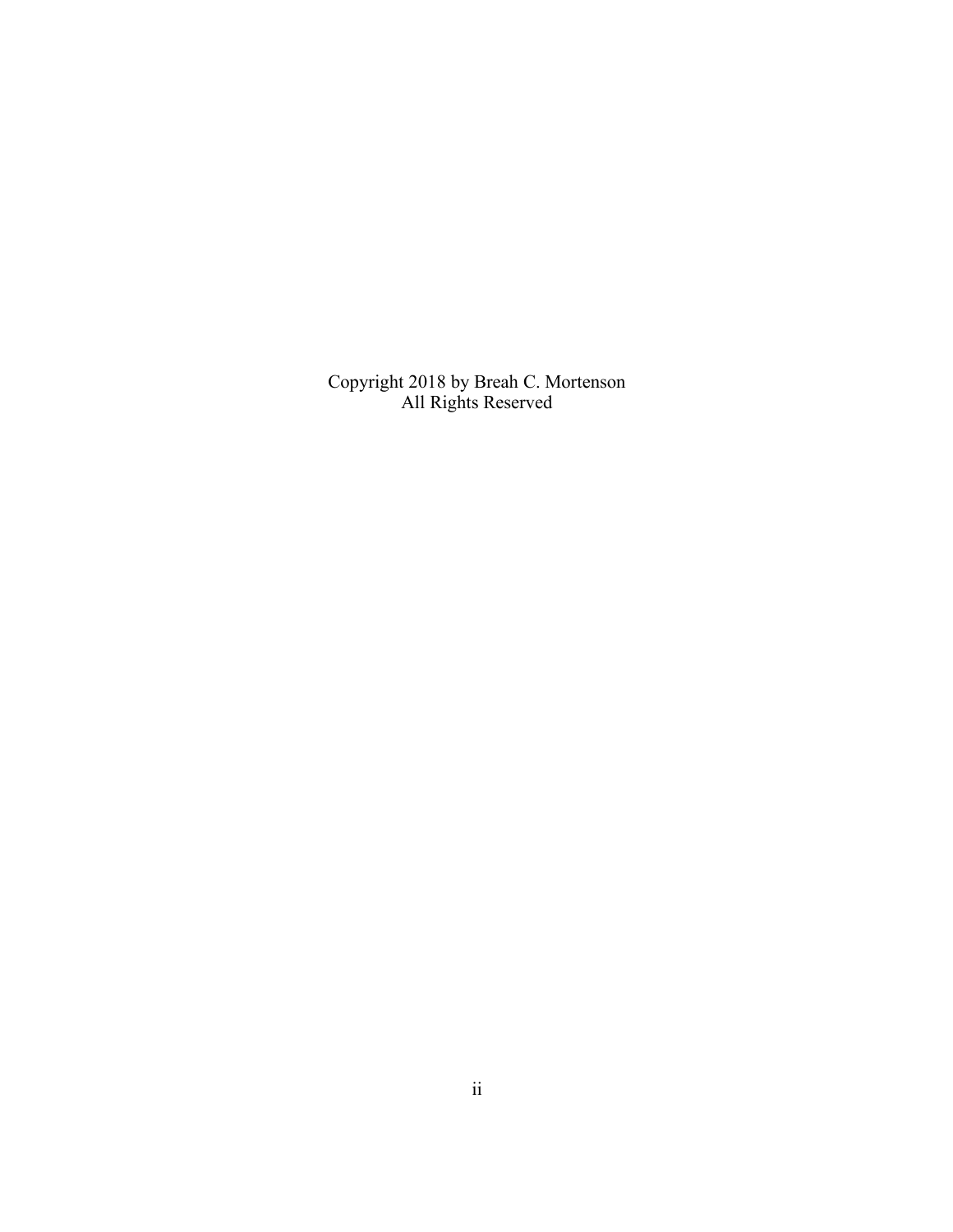# THE ROLE OF TEACHER IMPLICIT BIAS IN THE RACIAL ACHIEVEMENT GAP Breah C. Mortenson, J.D.

Thesis Advisor:Donna R. Morrison*,* Ph.D*.* 

## **ABSTRACT**

The black-white academic achievement gap in the American education system persists, despite decades-long efforts to close it. Several theories have been posited to explain this achievement gap between students of different races with the same socioeconomic status, including a predominantly white teacher population contrasted against an increasingly racially diverse student body, a lower esteem for education in black families, and oppositional culture theory, which holds that black culture rejects the normative values that lead to educational achievement.

 My research explores an alternative theory, that the implicit racial bias of teachers accounts for the racial achievement gap not explained by socioeconomic factors. I examine whether implicit racial bias is a statistically significant predictor of student achievement levels, irrespective of a teacher's race. Using the National Center for Education Statistics' nationally representative 2002 Educational Longitudinal Study, I conduct a series of OLS multivariate analyses to test for correlations between student achievement and teacher attitudes and student race and teacher attitudes. I use students'12<sup>th</sup> grade standardized math test scores as a measurement of student achievement. To examine teachers' assessments of student ability and engagement, I use factor analysis to develop a composite variable of base year teacher survey responses specific to individual students, and I create an interaction variable to test the relationship between teacher assessments of students and student race.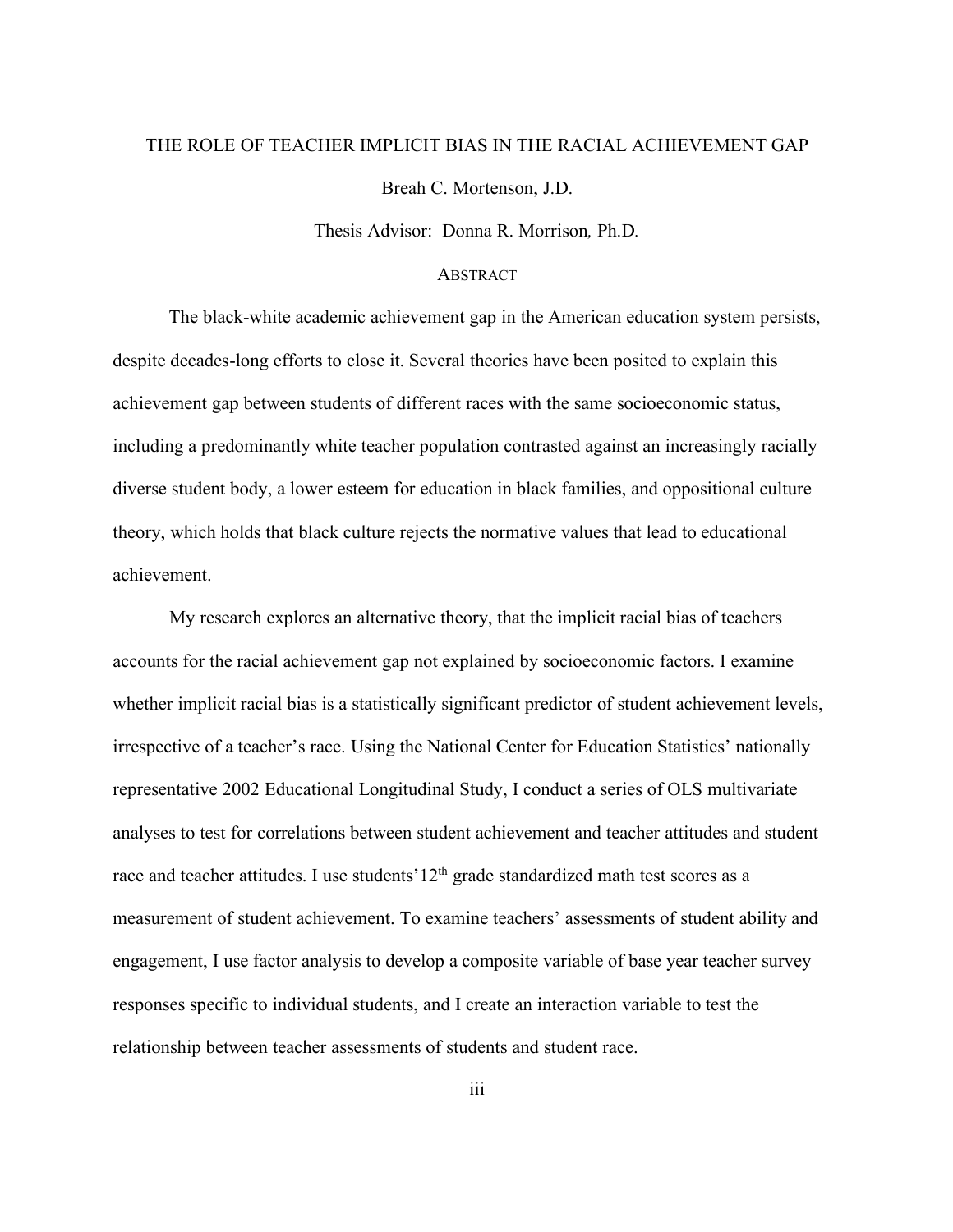The results of my analysis support the hypothesis that part of the racial achievement gap not explained by socioeconomic factors can be attributed to a proxy measure for teacher implicit racial bias. In order to one day close the racial achievement gap, we must first understand all of its causes. Empirical studies such as this one, demonstrating the role of teacher implicit racial bias in the achievement gap, will enable policymakers to develop tailored policies through which to address teacher implicit racial bias.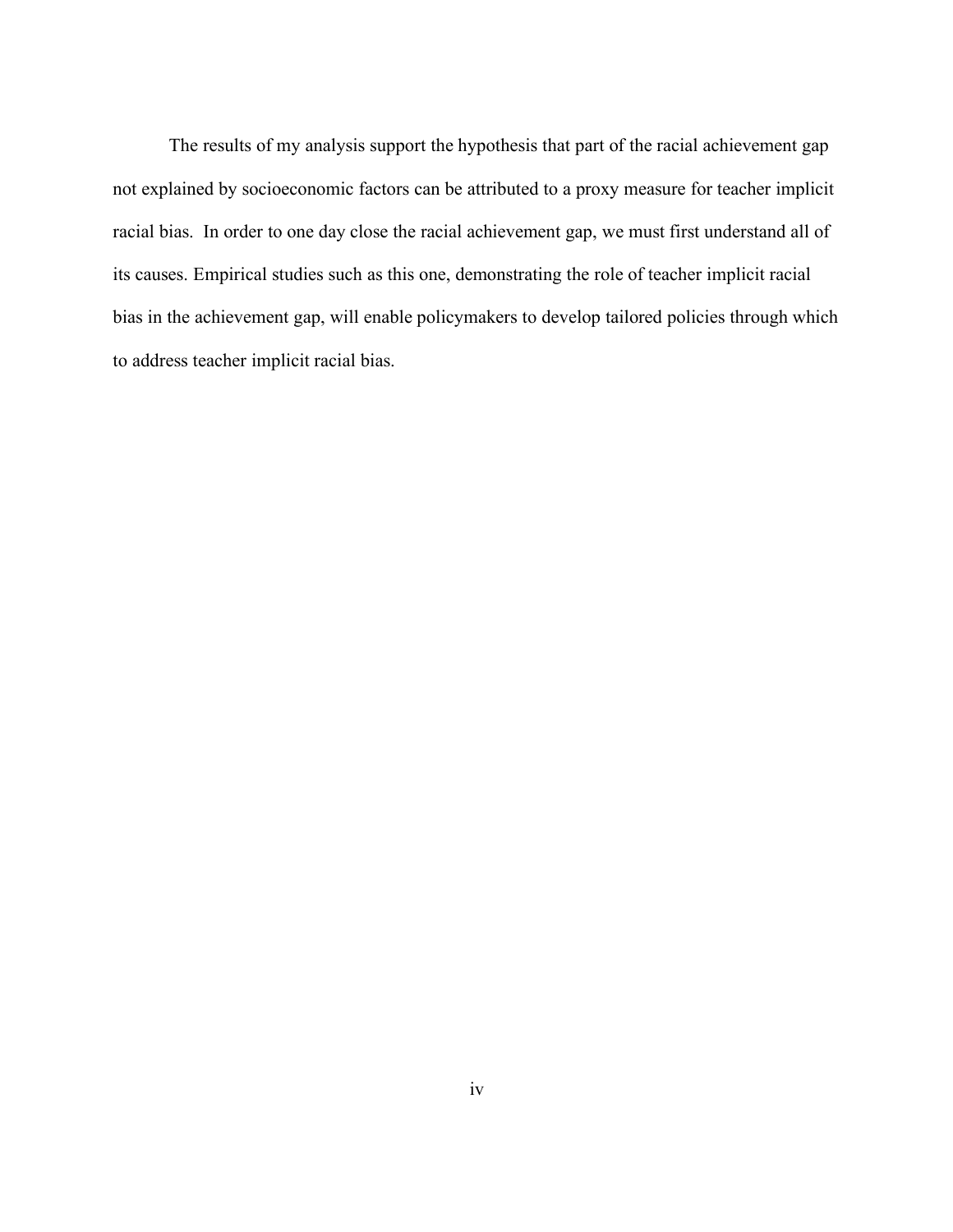The research and writing of this thesis is dedicated to Fondé, for his efforts to fight bias and inequality in the classroom through Healthy Words.

> Many thanks, Breah C. Mortenson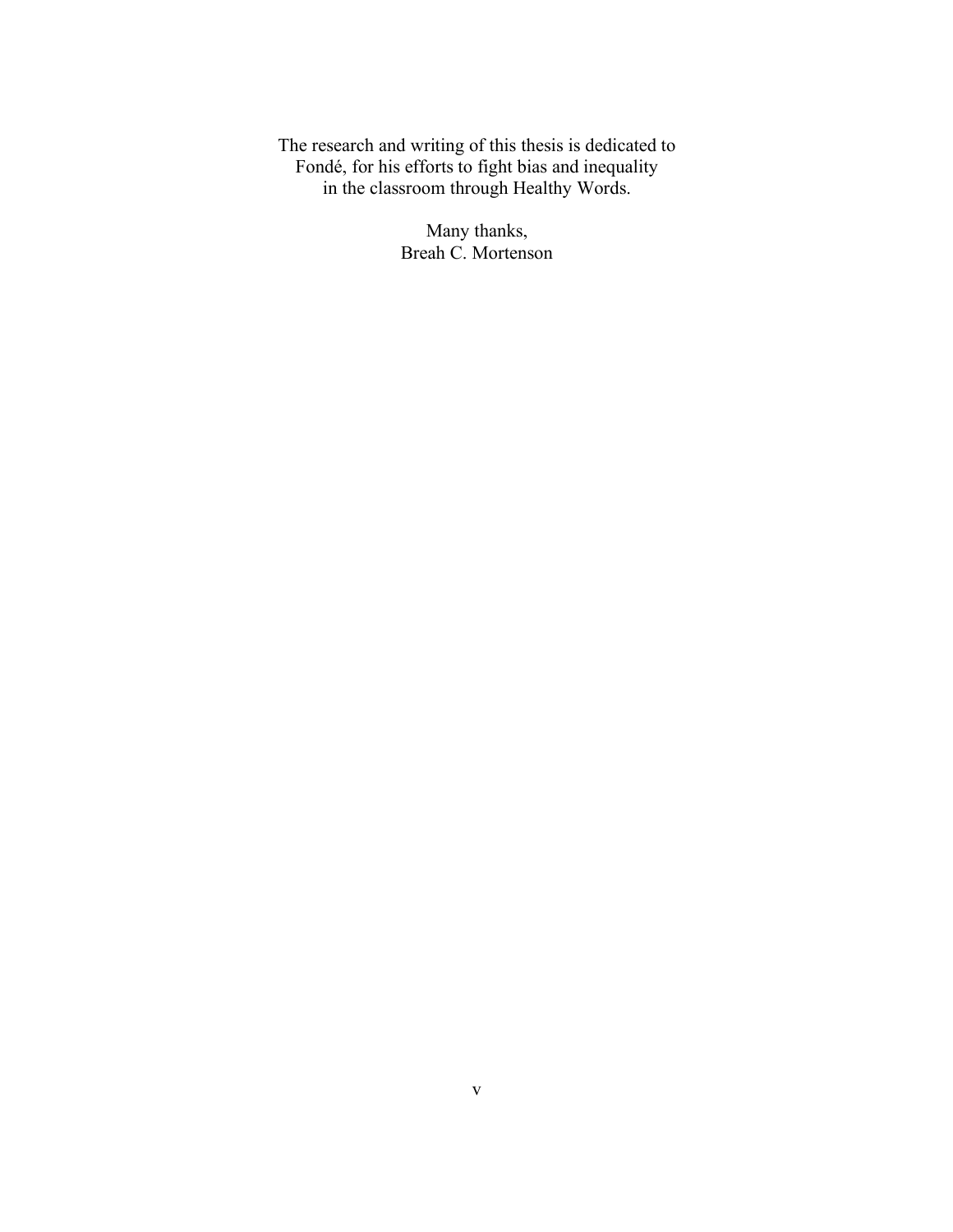# **TABLE OF CONTENTS**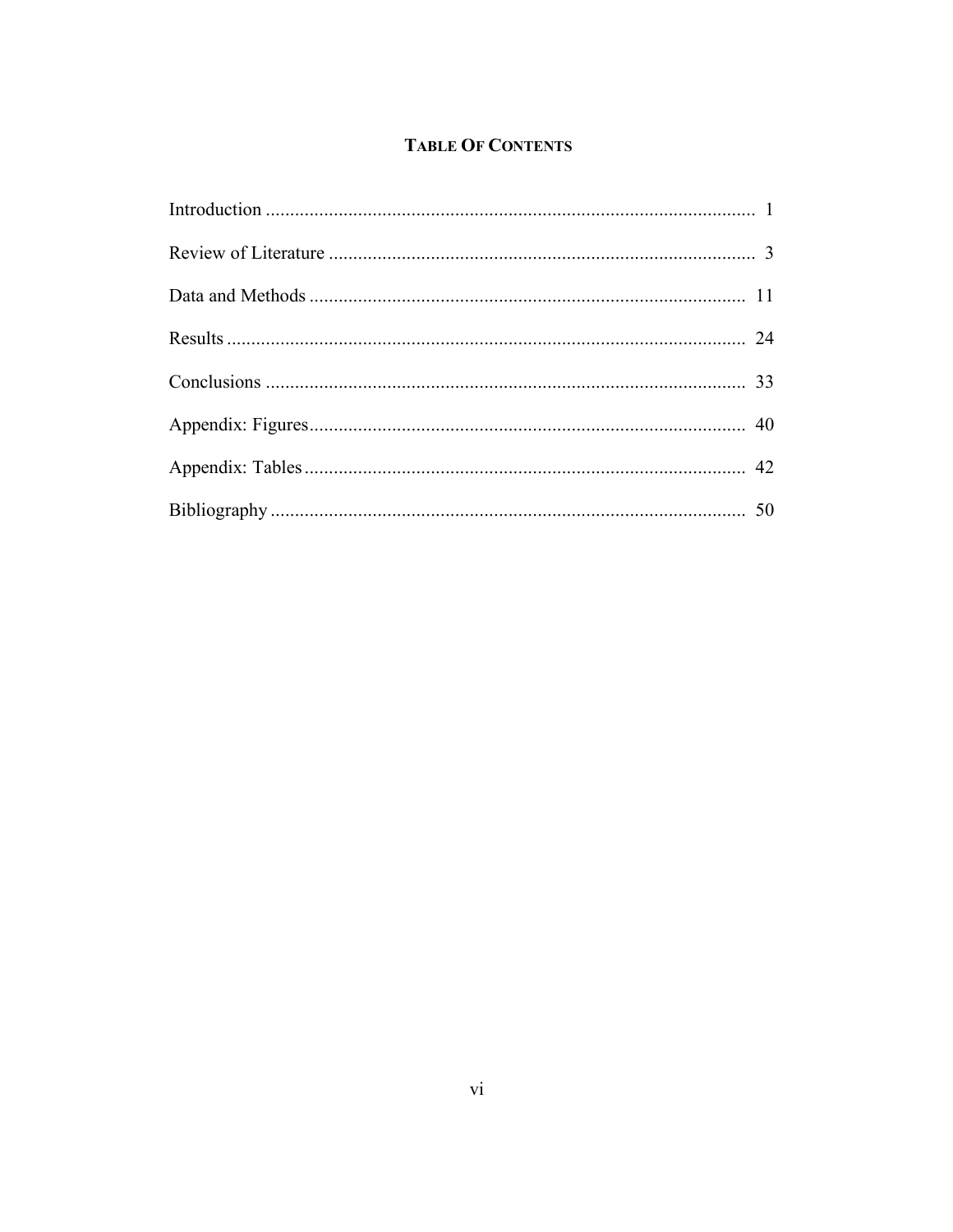# **LIST OF FIGURES**

| Figure 2 – Teacher's Assessments of Student Ability and Engagement (Low, |  |
|--------------------------------------------------------------------------|--|

# **LIST OF TABLES**

| Table 1 – Descriptive Statistics for Variables Used in Analyses and Models  42 |  |
|--------------------------------------------------------------------------------|--|
|                                                                                |  |
|                                                                                |  |
| Table 4 – How Far in School Teacher Expects Student to Go, by Race and         |  |
| Table 5 – Teacher's Assessment of Student's Ability and Engagement, by         |  |
| Table 6 – OLS Coefficients (Standard Errors) for Models Predicting Math        |  |
| Table 7 – OLS Coefficients (Standard Errors) for Models Predicting Student     |  |
| Table 8 – Means on Explanatory Variables, by Teachers' Assessments of<br>49    |  |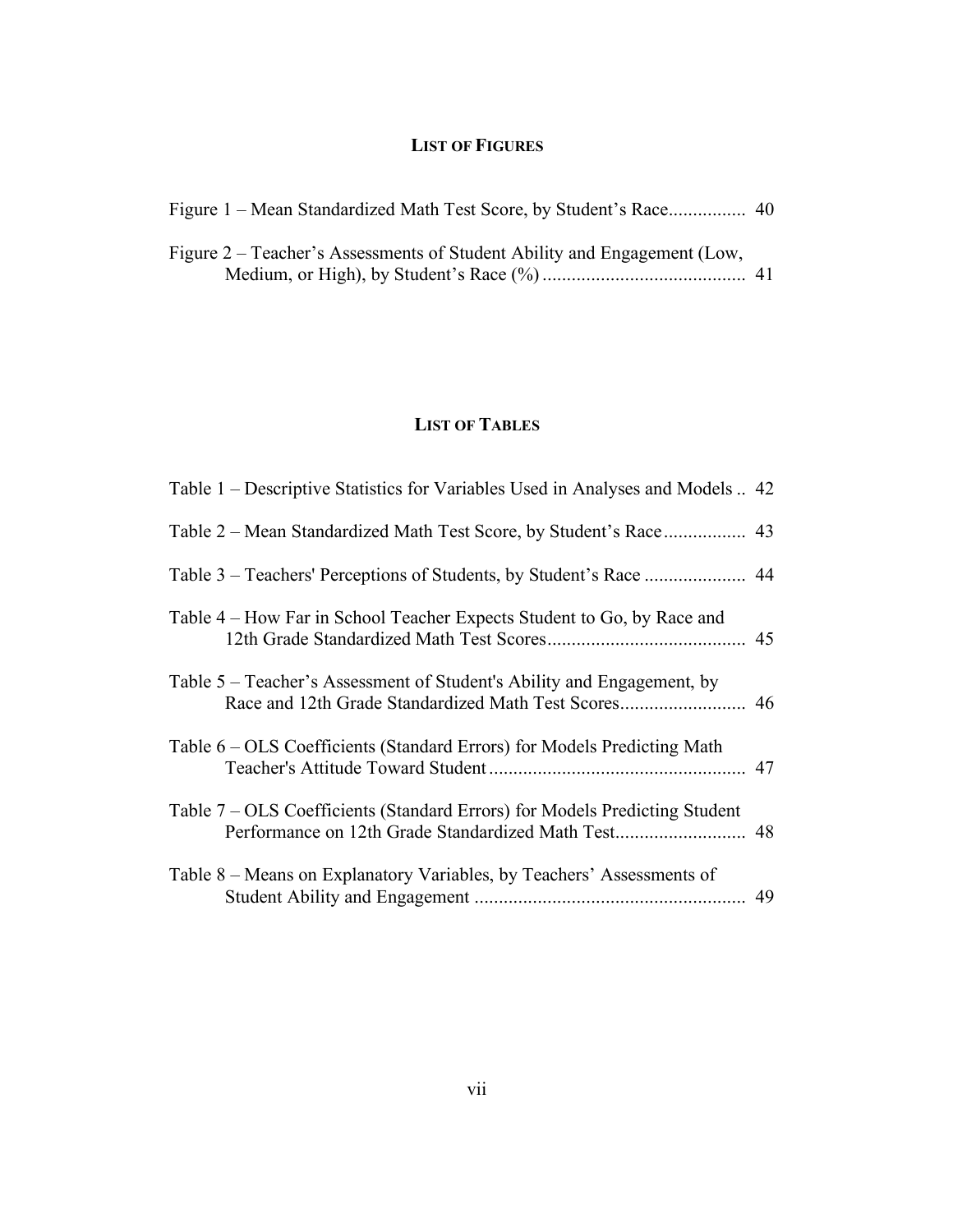#### **INTRODUCTION**

The black-white academic achievement gap in the American education system persists, despite decades-long efforts to close it.<sup>1</sup> Several theories have been posited to explain this achievement gap between students of different races with the same socioeconomic status, including a predominantly white teacher population contrasted against an increasingly racially diverse student body<sup>2</sup>, a lower esteem for education in black families<sup>3</sup>, and oppositional culture theory<sup>4</sup>, which holds that black culture rejects the normative values that lead to educational achievement.

 My research explores an alternative theory, that the implicit racial bias of teachers accounts for the racial achievement gap not explained by socioeconomic factors. Some research has already been conducted on the role of implicit bias in the educational racial achievement gap, using small sample sizes wherein Implicit Association Tests were administered to teachers,<sup>5</sup> but few studies have applied regression models to broad cross-sections of the country in order to measure teacher implicit racial bias. Instead, much of the existing research focuses on a teacher's race and concludes that students tend to perform better when taught by teachers of the same race as the student.

<sup>3</sup> Puchner, Laurel and Linda Markowitz. "Do Black Families Value Education? White Teachers, Institutional

<sup>&</sup>lt;sup>1</sup> Jencks, Christopher and Meredith Phillips. *The Black-White Test Score Gap*. Brookings Institution Press, 1998. <sup>2</sup> See, e.g., Egalite, Anna J., Brian Kisida, and Marcus A. Winters. "Representation in the classroom: The effect of own-race teachers on student achievement." *Economics of Education Review*, vol. 45, April 2015, pp. 44-52.

Cultural Narratives, & Beliefs about African Americans." *Multicultural Education; San Francisco*, vol. 23, no. 1, September 2015, pp. 9-16.

<sup>4</sup> Phelan Kozlowski, Karen. "Culture or Teacher Bias? Racial and Ethnic Variation in Student–Teacher Effort Assessment Match/Mismatch." *Race and Social Problems*, vol. 7, no. 1, March 2015, pp. 43-59.

<sup>5</sup> See, e.g., Clark, Patricia and Eva Zygmunt. "A Close Encounter with Personal Bias: Pedagogical Implications for Teacher Education." *The Journal of Negro Education; Washington*, vol. 83, no. 2, Spring 2014, pp. 147-161.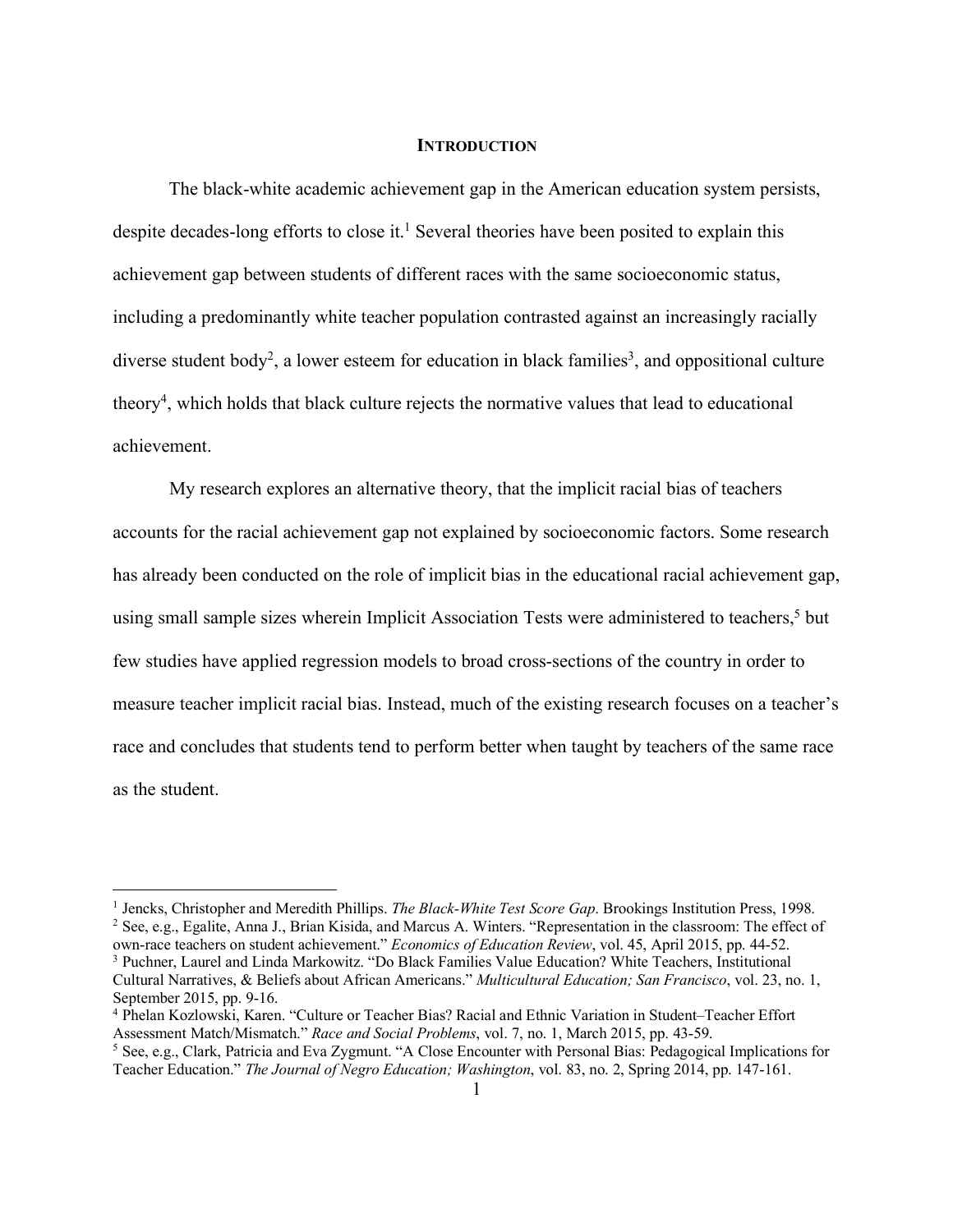In contrast, I examine whether implicit racial bias is statistically significant in student achievement levels, irrespective of a teacher's race. Using the National Center for Education Statistics' nationally representative 2002 Educational Longitudinal Study, I conduct a series of OLS multivariate analyses to test for correlations between student achievement and teacher attitudes and student race and teacher attitudes. I use students' 12<sup>th</sup> grade standardized math test scores as a measurement of student achievement. To examine teachers' assessments of student ability and engagement, I use factor analysis to develop a composite variable of base year teacher survey responses specific to individual students, including the teacher's perception of how challenging the matrial is for the student, whether the student works hard for good grades, and how far the teacher expects the studentto go in school. I create an interaction variable to test the relationship between teacher assessments of students and student race. In addition, I include the explanatory variables socioeconomic status, parent aspirations, student gender, student attitude, teacher experience levels, base year standardized math test scores, a learning environment scale, and a school safety index as control variables.

In order to one day close the racial achievement gap, we must first understand all of its causes. Empirical evidence demonstrating the role of teacher implicit racial bias in the achievement gap will enable policymakers to better understand how teacher implicit racial bias impacts black and white student achievement levels differently and thereby develop tailored policies through which to address teacher implicit racial bias.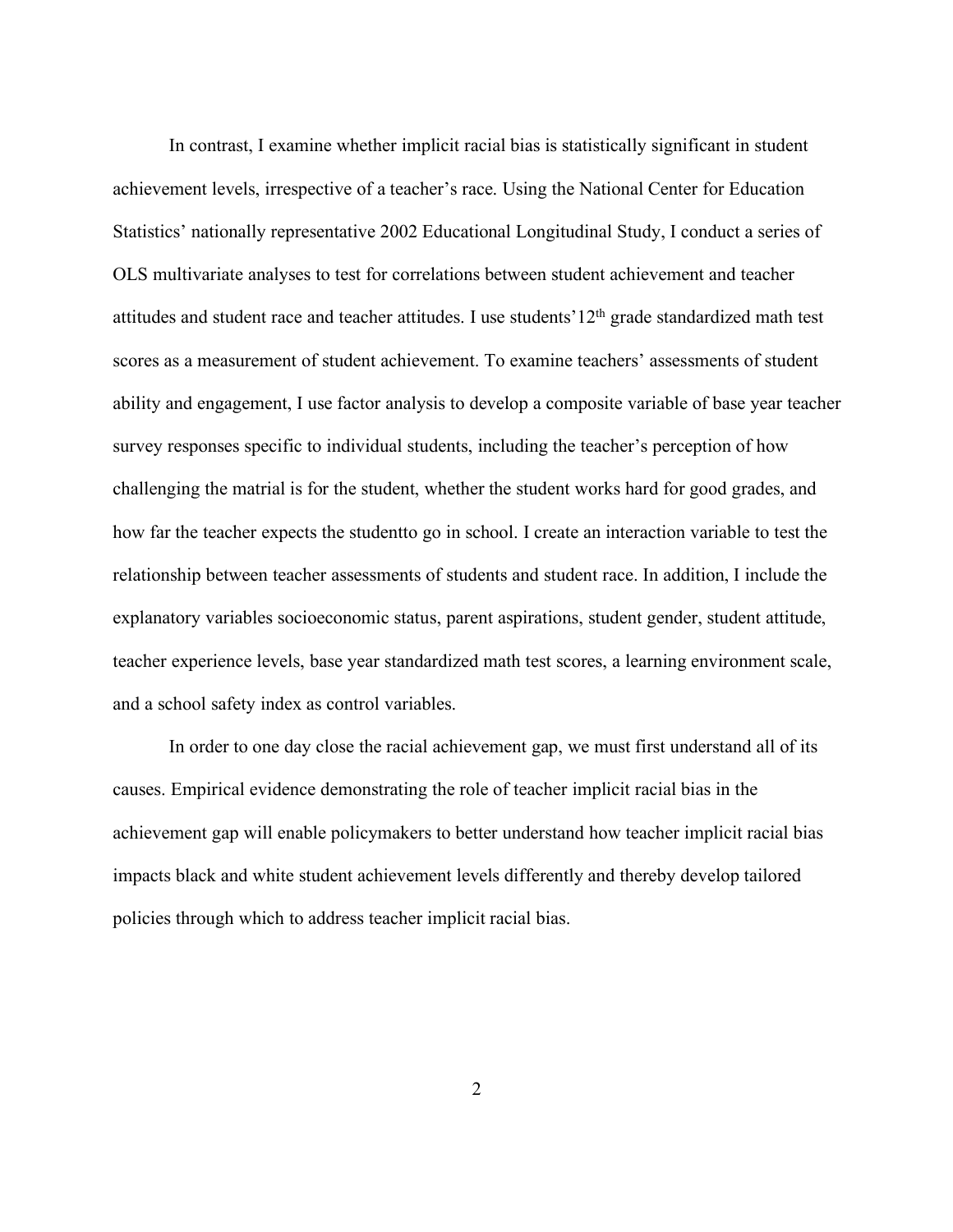### **REVIEW OF LITERATURE**

The racial achievement gap in the United States education system is only one symptom of the racial oppression that has plagued this country since its inception. Despite *Brown v. Board of Education*, an academic achievement gap persists between black and white students in American schools, appearing before a child enters kindergarten and surviving the entire educational process into adulthood. While the racial achievement gap shrank through the second half of the twentieth century, the advent of the new millennium brought with it the first increase in the racial achievement gap since the passage of the Civil Rights Act. The achievement gap is back on the decline today, but continues to manifest at levels that ensure it will remain for at least another generation.

Much of the existing research on the role of the teacher in the racial achievement gap centers around the teacher's race. For example, a study using state-level data from Tennessee finds that having an own-race teacher substantially improves the performance of both black and white students.<sup>6</sup> In a similar study, researchers compile data from the state of Florida to measure the effect of having an own-race teacher on public school student performance and finds a statistically significant correlation between a student having an own-race teacher and improvements in the student's test scores, especially for previously underperforming students when matched with an own-race teacher.<sup>7</sup>

 <sup>6</sup> Dee, Thomas S. "Teachers, Race, and Student Achievement in a Randomized Experiment." *Review of Economics and Statistics*, vol. 86, February 2004, pp. 195-210.

<sup>7</sup> Egalite, Anna J., Brian Kisida, and Marcus A. Winters. "Representation in the classroom: The effect of own-race teachers on student achievement." *Economics of Education Review*, vol. 45, April 2015, pp. 44-52.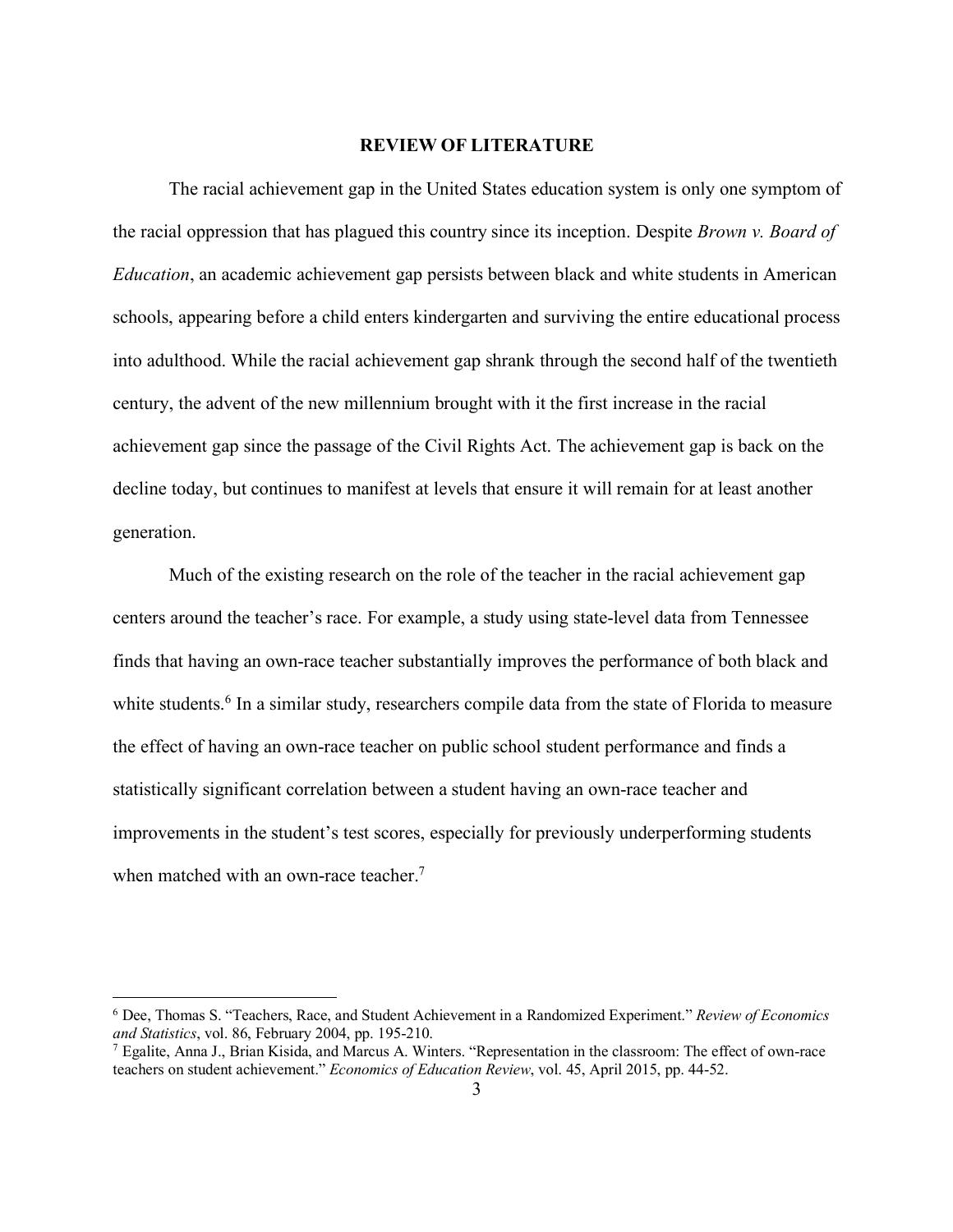Others have examined the effect of a teacher's race specifically on minority students.<sup>8</sup> For example, Fairlie's 2008 study examines the effect of having an underrepresented minority instructor on the dropout rates and grades of underrepresented minority students in a community college. Fairlie finds that taking courses with minority instructors improves the performance of minority students in the short-term by decreasing the achievement gap by 20-50%, and in the long-term, improving course selection, retention, and graduation rates among underrepresented minority students.

Quantitative analysis of nationally representative data shows that teachers tend to underestimate black students significantly more than their white peers.<sup>9</sup> Cherng's findings show that teachers tend to underestimate black and Hispanic high school students more often than white students, and that a teacher's underestimation of a student has a statistically significant negative impact on that student's performance, as measured by the student's sophomore year GPA and senior year expectations.<sup>10</sup>

Teachers must exhibit unconditional race neutrality in order to be unbiased, according to Ronald Ferguson's 2003 study.<sup>11</sup> In order to achieve unconditional race neutrality, all relevant factors, beliefs, and attitudes must be entirely uncorrelated with race. Citing a collection of small sample studies as well as analysis of data from the NELS:1988, Ferguson concludes that

 <sup>8</sup> Fairlie, Robert W., Florian Hoffmann, and Philip Oreopoulos. "A Community College Instructor Like Me: Race and Ethnicity Interactions in the Classroom." *American Economic Review*, vol. 104, August 2008, pp. 2567-2591. <sup>9</sup> Cherng, Hua-Yu Sebastian. "If they think I can: Teacher bias and youth of color expectations and achievement." *Social Science Research*, vol. 66, August 2017, pp. 170-186.  $10 \text{ Id}$ 

<sup>11</sup> Ferguson, Ronald F. "Teachers' Perceptions and Expectations and The Black-White Test Score Gap." *Urban Education*, vol. 38, no. 4, July 2003, pp. 460-507.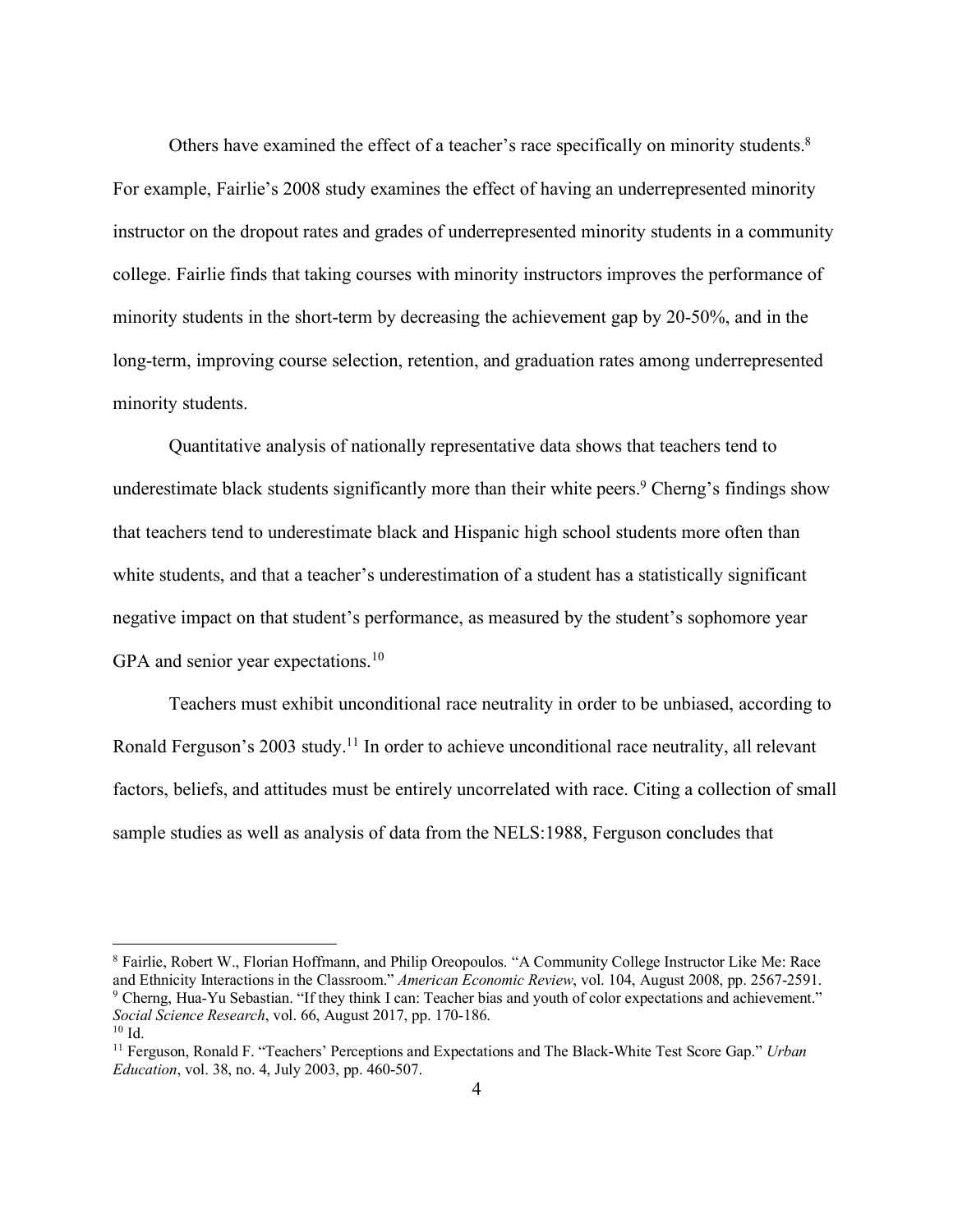teachers' perceptions and expectations of students are statistically significantly different for black students than their white peers.

Gershenson conducts a similar research analysis, measuring the variances in black and white teacher expectations on black students. Using a fixed effects model, Gershenson analyzes expectations of two teachers for each student and finds that, after controlling for socioeconomic status and prior student performance measures, white teachers hold statistically significantly lower expectations for black students than do black teachers.<sup>12</sup>

Studies on racism and ethnic bias in other countries provide substantial insight to American scholars focused on the black-white achievement gap. One Indian study of educational disparities in education provides supplemental material to American studies such as Cherng's and Gershenson's. Selecting and interviewing 35 teachers to interview and observe, the scholars in India conclude that the majority of teachers studied perceive minority students more negatively than the majority population and consequently have substantially lower expectations for them.<sup>13</sup>

Peterson, et al. conducted a study in New Zealand using a small sample size of 38 teacher, to whom they administered explicit bias and implicit bias tests with respect to the different ethnicities of children in their classrooms.<sup>14</sup> The study found that a student performed significantly better when her teacher's biases favored her ethnicity.

<sup>&</sup>lt;sup>12</sup> Gershenson, Seth, Stephen B. Holt, and Nicholas W. Papageorge. "Who believes in me? The effect of studentteacher demographic match on teacher expectations." *Economics of Education Review*, vol. 52, June 2016, pp. 209- 224.

<sup>&</sup>lt;sup>13</sup> Namrata. "Teachers' beliefs and expectations towards marginalized children in classroom setting: a qualitative analysis." *Procedia Social and Behavioral Sciences*, vol. 15, 2011, pp. 850-853.

<sup>&</sup>lt;sup>14</sup> Peterson, E.R., C. Rubie-Davies, D. Osborne, and C. Sibley. "Teachers' explicit expectations and implicit prejudiced attitudes to educational achievement: Relations with student achievement and the ethnic achievement gap." *Learning and Instruction*, vol. 42, February 2016, pp. 123-140.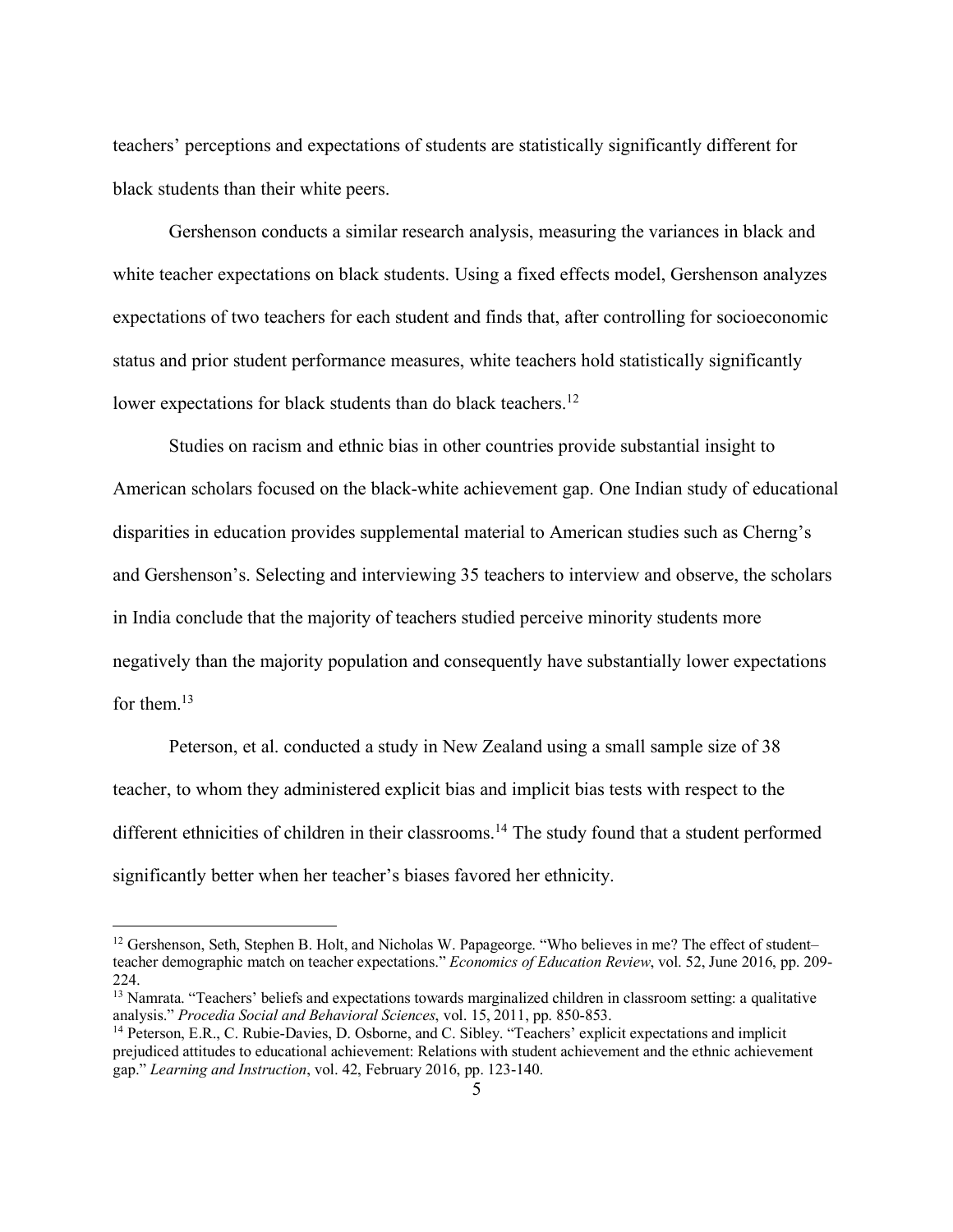Similar to black students in the United States, ethnic minority students in the Netherlands have a higher risk of academic failure. Dutch scholars conducted a study in which 41 elementary school teachers completed an Implicit Association Test and a survey for self-reporting of ethnic prejudice.<sup>15</sup> Comparing the results to performance measures of the teachers' students, researchers found no correlation between self-reported prejudice and student outcome disparities; however, they found a statistical significant correlation between the implicit prejudice results and ethnic disparities in student performance in a teacher's classroom.

One German study, wherein ethnic bias was examined through a simulation model yielded different results than tests administered to teachers in real world classrooms. <sup>16</sup> Kaiser tests teacher bias through the use of simulated classrooms with controlled, simulated enrollment and found that teachers are typically more accurate in their judgement of students whose ethnicity comprised a minority of their classroom population, regardless of whether that ethnicity was minority in the population overall.

A 2008 study of 1,872 American students reached similar conclusions to Kaiser's simulated study.<sup>17</sup> The research concluded that a teacher's bias toward racial minority students in the classroom tends to increase as the proportion of racial minority students in the classroom increases. Essentially, any teacher bias is less likely to affect a class that is predominantly one ethnic group than in a classroom wherein the students are members of a wide and diverse number

 <sup>15</sup> Van den Bergh, Linda, Eddie Denessen, Lisette Hornstra, Marinus Voeten, and Rob W. Holland. "The Implicit Prejudiced Attitudes of Teachers: Relations to Teacher Expectations and the Ethnic Achievement Gap." *American Educational Research Journal*, vol. 47, no. 2, June 2010, pp. 497-527.

<sup>&</sup>lt;sup>16</sup> Kaiser, Johanna. "The effects of student characteristics on teachers' judgment accuracy: Disentangling ethnicity, minority status, and achievement." *Journal of Educational Psychology,* vol. 109, no. 6, August 2017, pp. 871-888. <sup>17</sup> McKown, Clark and Rhona S. Weinstein. "Teacher expectations, classroom context, and the achievement gap." *Journal of School Psychology*, vol. 46, no. 3, June 2008, pp. 235-261.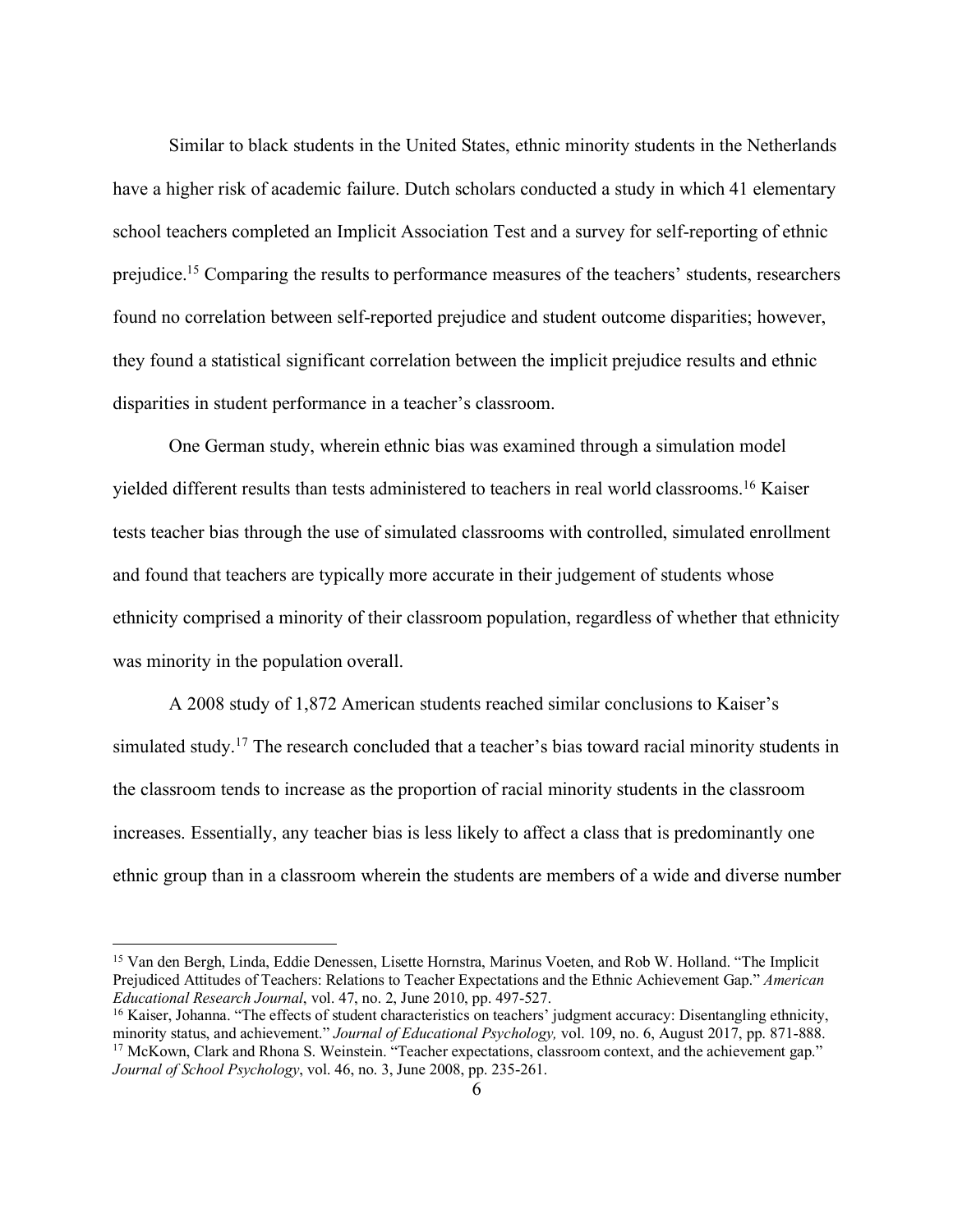of ethnic groups. In addition, the study found a statistically significant correlation between the racial achievement gap among elementary school students with both the level of racial diversity in the classroom and the level of differential teacher treatment between high and low achieving students. The study further indicates that teachers who treat high-achieving students significantly differently than low achieving-students tend to demonstrate implicit negative bias against racial minorities.

A student's degree of self-confidence plays an important role in her level of academic achievement. Cohen examines the role of student self-confidence in academic performance as it relates specifically to minority students.<sup>18</sup> In his 2006 study of 119 black students and 124 white students, Cohen finds that the completion of a single, simple exercise designed to improve a student's confidence level reduced the racial achievement gap in the sample by a statistically significant 40%.

The Implicit Association Test has been utilized by scholars to document teacher racial bias. In one such study, two Implicit Association Tests were administered to 302 elementary school teachers, and individual reactions of teachers to their implicit bias scores were recorded.<sup>19</sup> The results of the Implicit Association Tests indicated that 96% of the teachers in the study preferred white students to their black peers. In addition, more than half of the teachers studied expressed disregard or disbelief at their results, refusing to acknowledge that they may possess a degree of implicit bias.

<sup>&</sup>lt;sup>18</sup> Cohen, Geoffrey L., Julia Garcia, Nancy Apfel, and Allison Master. "Reducing the Racial Achievement Gap: A Social-Psychological Intervention." *Science*, vol. 313, September 2006, pp. 1307-1310.

<sup>&</sup>lt;sup>19</sup> Clark, Patricia; and Eva Zygmunt. "A Close Encounter with Personal Bias: Pedagogical Implications for Teacher Education." *The Journal of Negro Education; Washington*, vol. 83, no. 2, Spring 2014, pp. 147-161.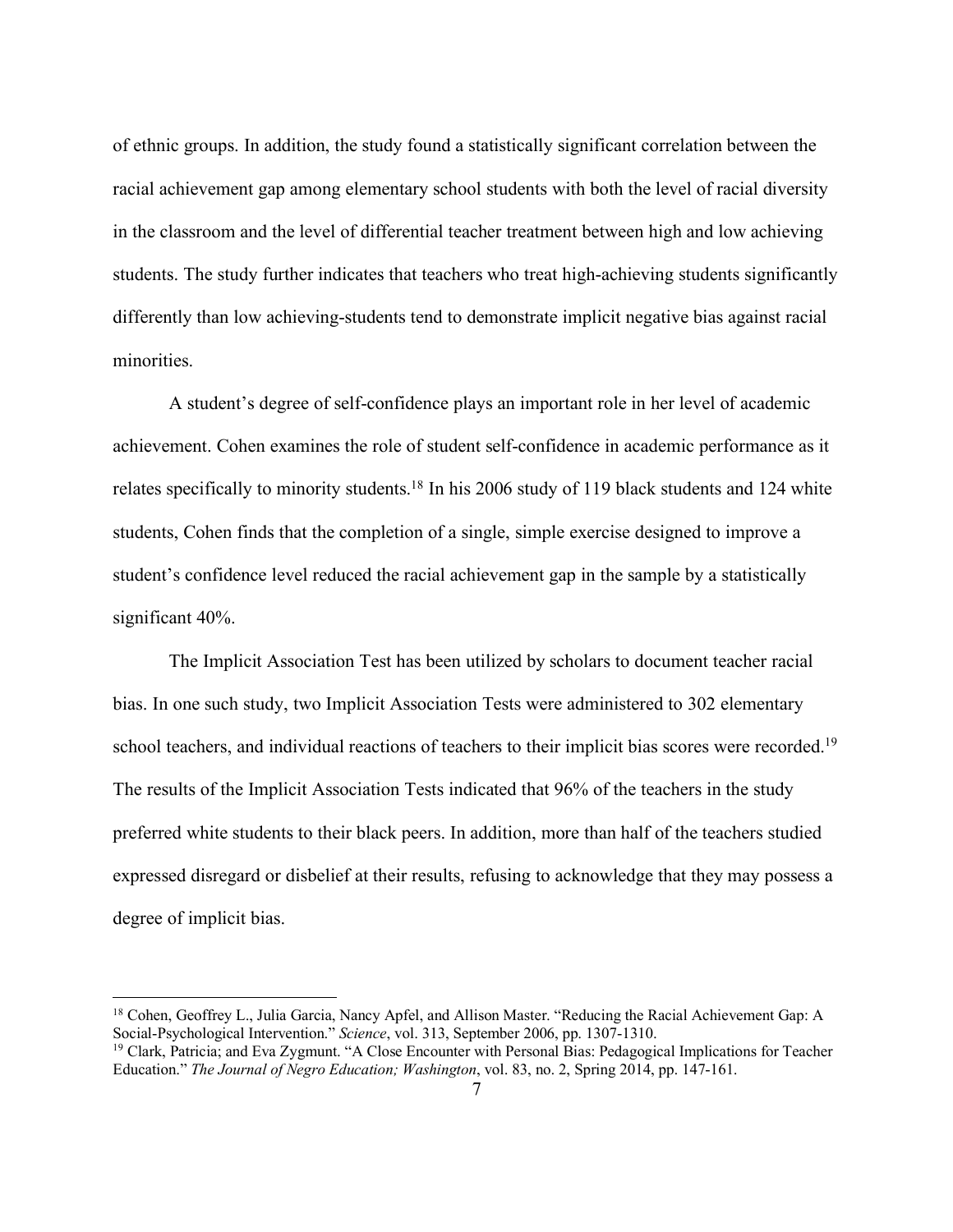Various theories have been put forth to explain the black-white academic achievement gap, including the cultural capital mismatch theory, the oppositional culture theory, and teacher bias. Cultural capital mismatch theory posits that the racial achievement gap persists because teachers and black students have different understandings and definitions for what is required to achieve. Oppositional culture theory posits that the achievement gap persists because black culture is inherently antithetical to achievement. Teacher bias posits that teachers have a biased set of values and expectations that favors white students over black students.<sup>20</sup> Karen Phelan undertakes a study to test all three theories using the nationally representative ELS:2002 dataset. After accounting for key control variables like socioeconomic status, Phelan's study finds no statistically significant evidence supporting cultural capital mismatch theory or oppositional culture theory; however, the study finds statistically significant evidence that white and Asian students are unfairly advantaged by potential teacher bias, because they are more likely than black and Hispanic students to positive effort assessments from their teachers when they admit that they are not working hard. $21$ 

An alternative theory, Critical Race Theory, initially developed in the legal field, has taken hold in the field of education as a way to explain and address the roles of systemic racism and counternarratives in the continued existence of the racial achievement gap. One scholar employs a qualitative case study approach to examine the presence of systemic racism, implicit racial bias, and individual racism in the classroom setting.<sup>22</sup> The study concludes in identifying

 <sup>20</sup> Phelan Kozlowski, Karen. "Culture or Teacher Bias? Racial and Ethnic Variation in Student–Teacher Effort Assessment Match/Mismatch." *Race and Social Problems*, vol. 7, no. 1, March 2015, pp. 43-59.  $21$  Id.

<sup>&</sup>lt;sup>22</sup> Young, Evelyn Y. "The Four Personae of Racism: Educators' (Mis)Understanding of Individual vs. Systemic Racism." *Urban Education*, vol. 46, no. 6, November 2011, pp. 1433-1460.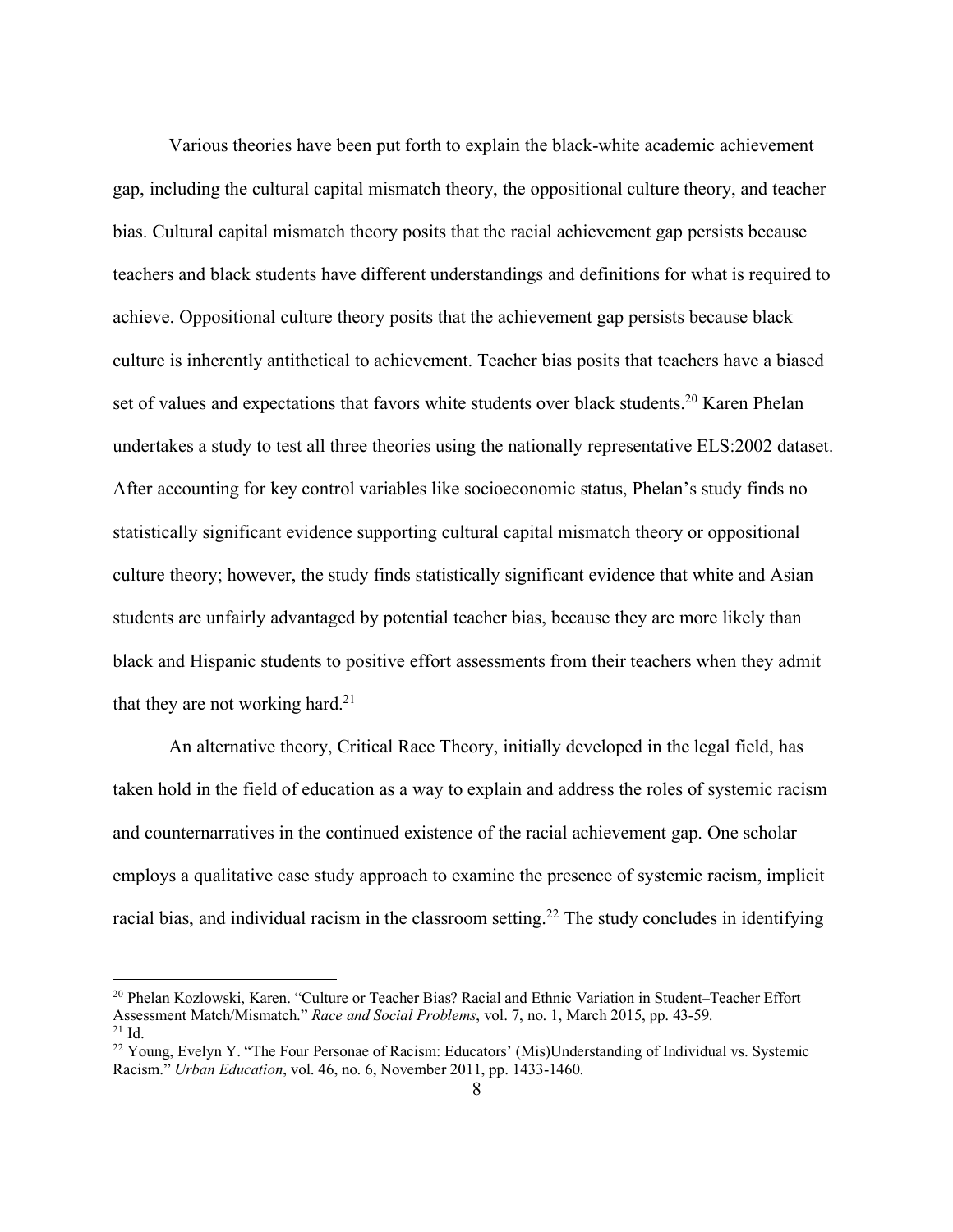four different types of racism that manifests in teacher's instructional practices: (1) the conscious perpetrators, (2) the unconscious perpetrators, (3) the deceived perpetrators/activists, and (4) the enlightened perpetrators/activists. Despite racial training and extensive efforts by teachers to create racially equal learning environments, Young's results indicate that all of the teachers in her study were perpetuating a form of racial inequality in their classrooms.

Another concept, known as Social Equity Theory, seeks to explain achievement gaps entirely through a combination of "direct" and "signal" influences.<sup>23</sup> Social Equity Theory defines direct influences as equal opportunity social processes designed to encourage academic achievement equally for children of all races and ethnic groups. Conversely, signal influences are social processes that do not encourage academic achievement equally, instead signaling to minority groups of children that they are devalued solely because of their membership in their racial or ethnic group. According to Social Equity Theory, both direct and signal influences contribute to the racial achievement gap.

Direct influences increase the racial achievement gap when they are distributed disproportionately to dominant groups over minority groups of children. In contrast, signal influences increase the racial achievement gap even when they are distributed equally to all racial and ethnic groups. The category of signal influences is quite broad, from overt racism to unintentional racial signals, and are typically not even perceived by the majority group. For example, standardized tests can be viewed differently depending on a child's race. For a white child, he will likely perceive the test as a measure of his innate ability compared to his peers,

 <sup>23</sup> McKown, Clark. "Social Equity Theory and Racial-Ethnic Achievement Gaps." *Child Development*, vol. 84, no.

<sup>4,</sup> July/August 2013, pp. 1120-1136.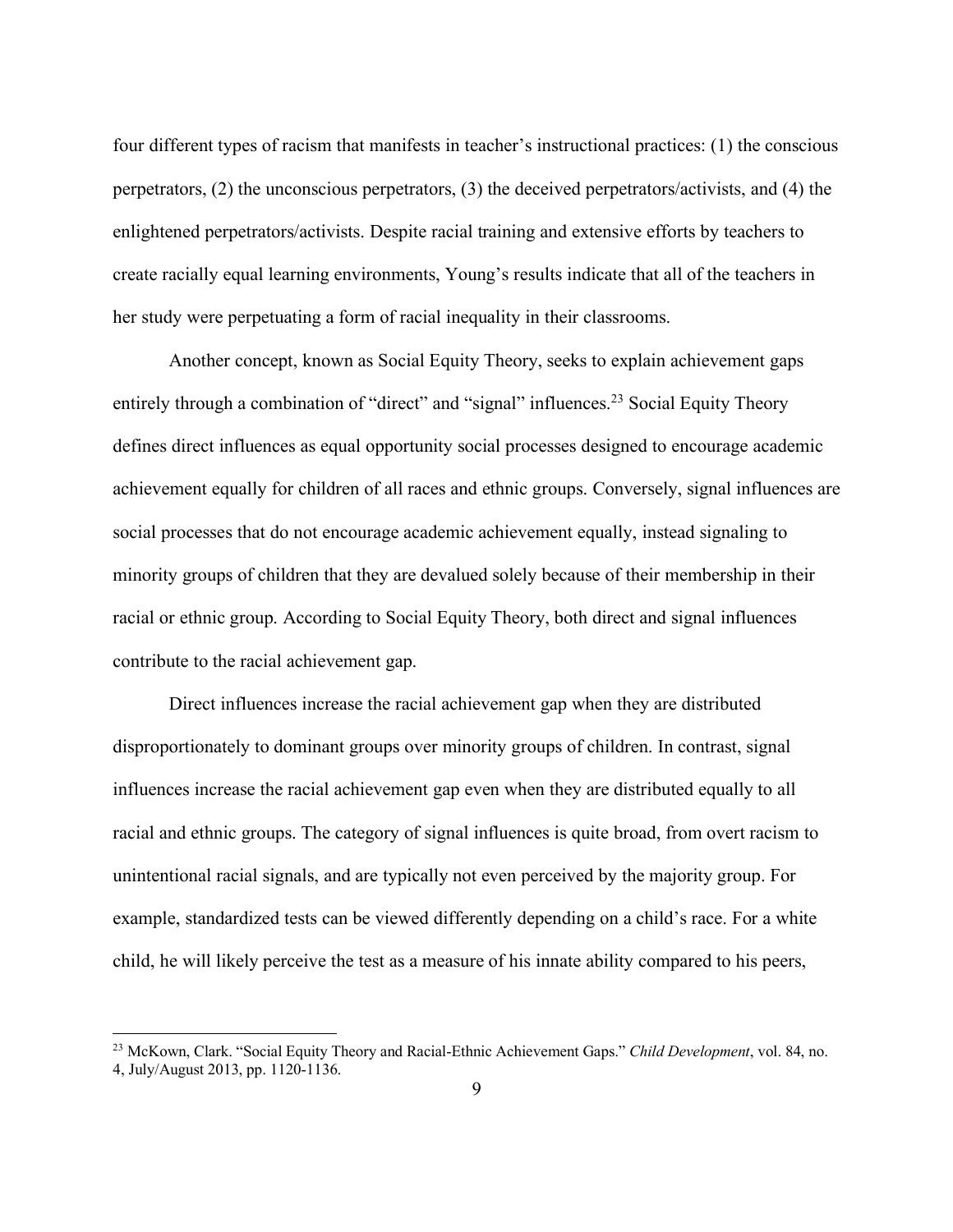which is just what standardized tests are designed to do. Conversely, a black child—who is a member of a group traditionally stereotyped as inferior—may interpret a standardized test as yet one more way in which she and her race can be devalued, or worse—as a burden on her shoulders to disprove the stereotype. Both potential interpretations by a black child can cause stress, anxiety, and self-doubt, hindering performance and thereby contributing to the documented achievement gap.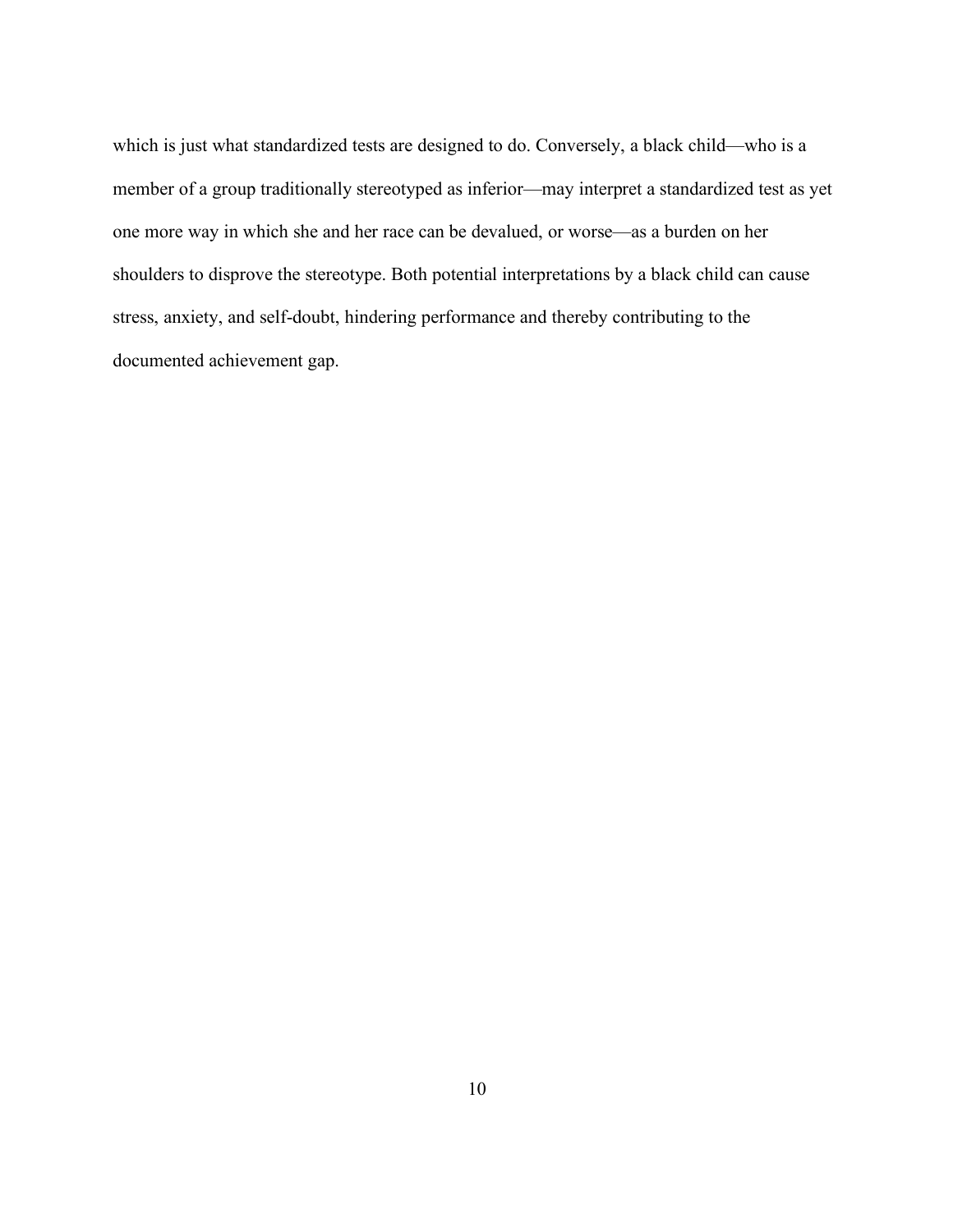#### **DATA AND METHODS**

#### **Data and Analysis Sample**

To determine whether an implicit racial bias of teachers plays a statistically significant role in the achievement gap between black and white students in American schools, I utilize a dataset compiled by the National Center for Education Statistics called the Education Longitudinal Study of 2002 ("ELS:2002"). The ELS:2002 is a nationally representative, longitudinal study of American high school sophomores in 2002 focused on student trajectories from early high school through higher education and into the workforce. The ELS:2002 follows up with study participants in 2004 – their senior year of high school, and again in 2005, 2006, 2012, and 2013.

The study sampled  $16,197$   $10<sup>th</sup>$  grade students in the 2002 spring term from 750 different schools. The schools were selected first, with a higher number of nonpublic high schools selected to enable a large enough sample for comparison to public schools. Students were then randomly selected from the 750 schools, with the exception that Asian students were selected at an intentionally higher rate to ensure sufficient data to draw comparisons between different racial groups. In the base year of 2002, the study administered surveys to students, their parents, school administrators, librarians, and one math teacher and one English teacher per student. Student assessments, standardized test scores, and transcripts supplemented the data collected via survey. Follow-up surveys were conducted in 2004, 2006, and 2012.

I drew variables from the base year of 2002 and the first follow-up in 2004. In the base year of 2002, I obtained variables from the surveys administered to students, math teachers,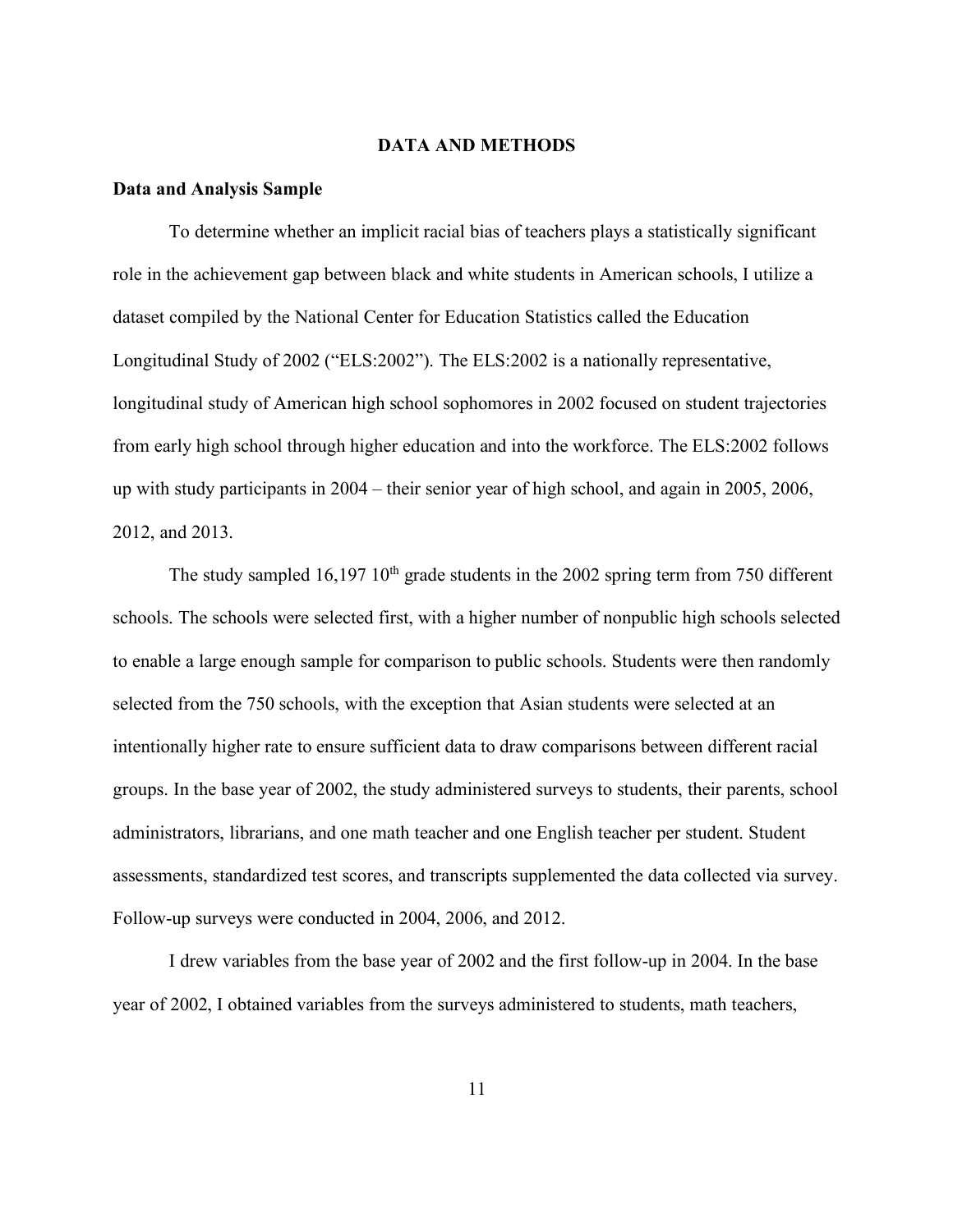parents, and administrators. In addition, I utilized standardized math scores from tests administered in the base year and the first follow-up year.

## **Dependent Variable**

The dependent variable for this study is the *12th grade standardized math test score*, serving as an approximation of student achievement. The 12<sup>th</sup> grade standardized math test score was collected during the first follow-up phase of the ELS:2002, and is a specific version of the standardized test score known as the "T score," which is derived from the raw test score measuring number of questions right in order to create a better tool for comparing students' achievement to their peers. The T score is structured to have a mean score of 50 and standard deviation of 10. The original variable, used in my multivariate regression analyses, is measured on a continuous scale, with scores ranging from 19.82 to 79.85. For the purpose of bivariate comparison, I recode the variable into four quartiles, the  $1<sup>st</sup>$  quartile being the lowest  $25%$ scoring students and the  $4<sup>th</sup>$  quartile being the highest  $25<sup>th</sup>$  scoring students. The cutoff points for each quartile in ascending order are scores of 43.42, 50.85, and 58.06.

### **Key Explanatory Variables**

The key explanatory variable in this study is a measure of *teacher's assessment of student ability and engagement*, a composite variable derived from three separate variables taken from base year math teacher survey responses, "student usually works hard for good grades," which was answered yes or no; "difficulty of class for student," which was ranked on a 1-3 scale from too difficult to not challenging enough; and "how far teacher expects student to get in school,"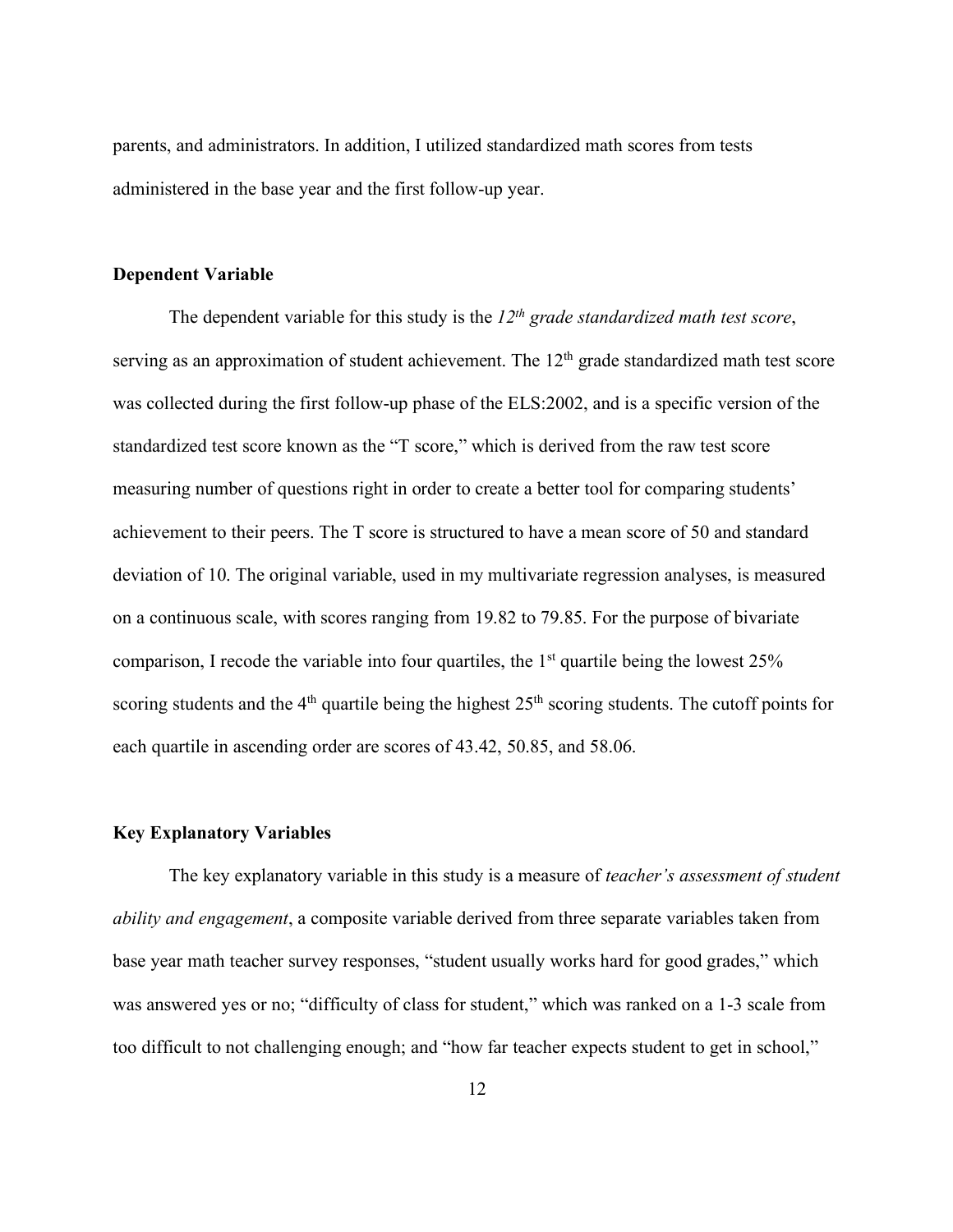which offered 7 levels of educational attainment from which respondents could choose, from failing to finish high school to earning a PhD or advanced professional degree, coded 1-7. Using principal-component factor analysis, one factor had a significantly high Eigen value of 1.7 and Cronbach's alpha of 0.82. The new factor variable was recoded to have a mean of 0 and standard deviation of 1 for use in multivariate models.

To test for the effect of teacher assessments of ability and engagement on black students specifically, I construct an interaction variable by multiplying the teacher assessment composite variable with the binary variable indicating whether a student is black.

#### **Additional Explanatory Variables and Controls**

#### Student Household Characteristics:

*Household Socioeconomic Status*: This is a composite variable developed by NCES and derived from five separate variables derived from parent survey responses, "father's education," "mother's education," "family income," "father's occupation," and "mother's occupation." The resulting composite variable is continuous, with a mean of 0.05 and range of -2.11 to 1.82.

*How Far in School Parent(s) want Student to Go*: In the base year of the survey, parents were asked how far they desired their children to go in school. NCES then created a composite variable in order to take into account responses from more than one parent. The ELS:2002 variable is categorical, with scores ranging from 1 for will not finish high school to 7 for obtaining a professional or doctoral degree. I condensed the ELS:2002 scale slightly and recoded the variable such that a score of 0 means belief that the student will fail to graduate from high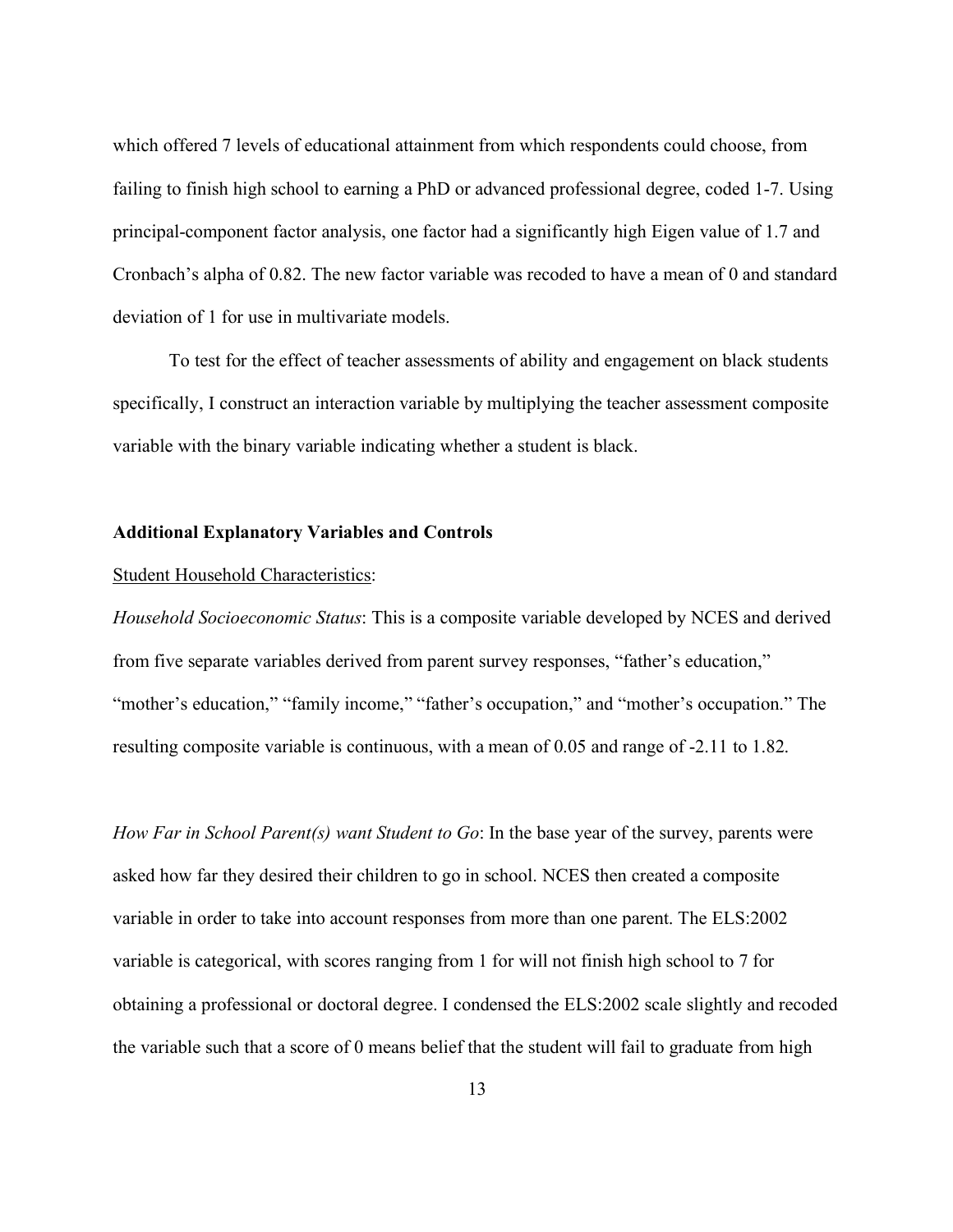school, a score of 1 a desire for the student to finish high school, a score of 2 a desire that the student will attend some college but not obtain a four-year degree, a score of 3 a desire for the student to earn her four-year degree, and a score of 4 equals a desire for the student to obtain a graduate degree, including masters, professional, and doctoral degrees.

#### Student Characteristics:

*Student's Race*: I created three categorical binary variables for White, Black, and Other Race, where a score of 0 equals not the identified race and a score of 1 equals the identified race. White is the reference group in every model.

*Student's Gender* = *Female*: This descriptive binary variable is coded 0 for male and 1 for female. Male is the reference group in every model.

10<sup>th</sup> Grade Standardized Math Test Score: This variable serves as a proxy for a student's level of knowledge at the time of the base year survey. I include this variable to create a level playing field for students who may have received inferior education up to  $10<sup>th</sup>$  grade, in order to better measure any impact of other variables on student achievement as measured in the dependent variable, measured when the student is in  $12<sup>th</sup>$  grade. Like the dependent variable, the  $10<sup>th</sup>$  grade standardized math score is converted into a "T score" in order to make peer-to-peer comparisons, with a mean of 50 and standard deviation of 10. The variable is continuous, with a range from the lowest to highest test score achieved, from 19.38 to 86.68.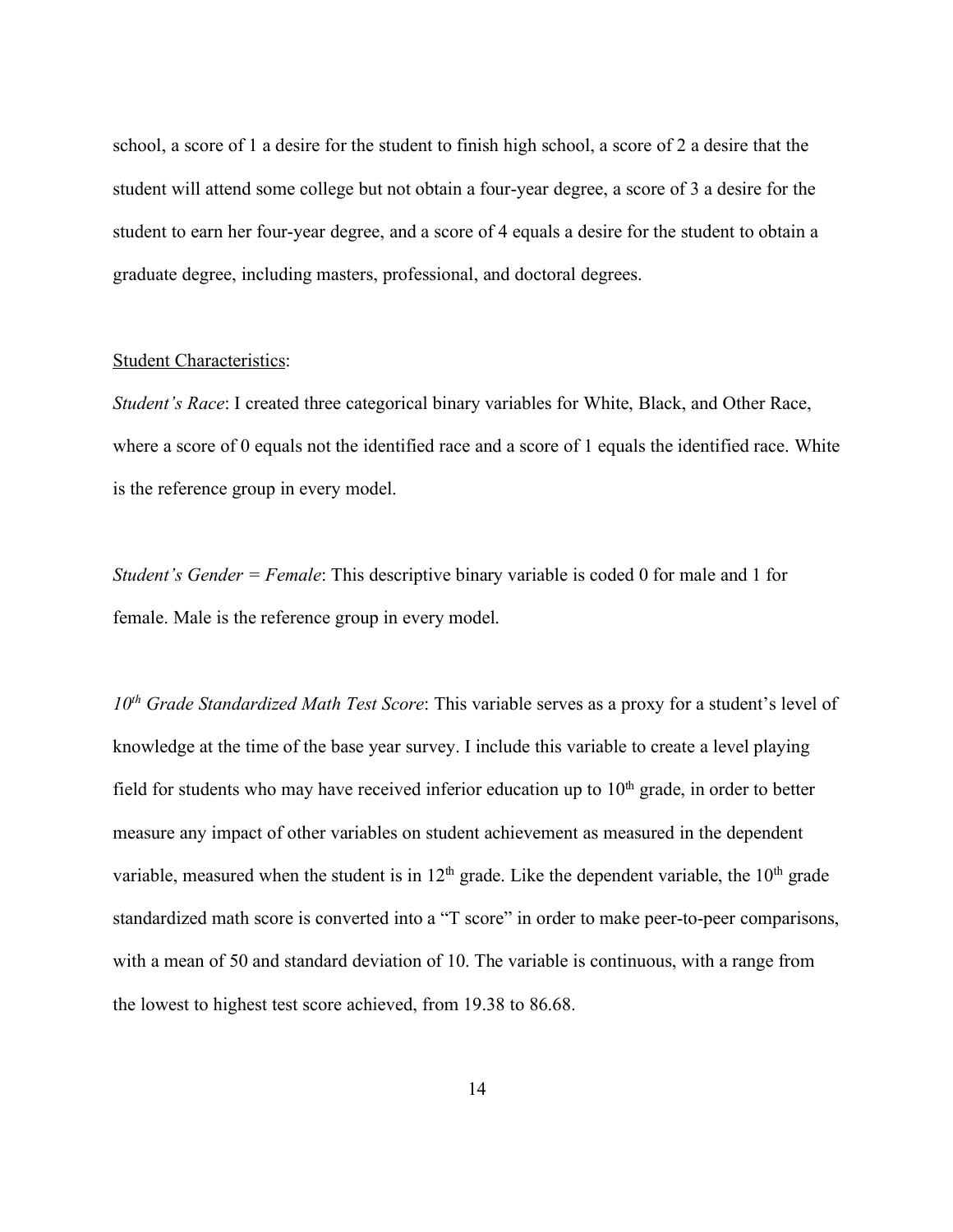*Student believes education is important to get a job later*: This variable is created from a student response to a base year survey question. Measured from 0 to 3, with 0 equal to strongly disagree and 3 equal to strongly agree.

*Getting a good education is important to student*: This variable is created from a student response to a base year survey question. Measured from 0 to 2, with 0 equal to not important and 2 equal to very important.

*How far in school student believes s/he will get*: This variable is derived from the base year student survey and measures how far a student believes s/he will get in school. I condensed the survey responses slightly and recoded the variable such that a score of 0 indicates a student believes she will fail to graduate from high school, a score of 1 that she will only finish high school, a score of 2 that she will attend some college but not obtain a four-year degree, a score of 3 that she will earn her four-year degree, and a score of 4 reflects that the student believes she will obtain a graduate degree, including masters, professional, or doctoral degree.

*Student attitude to learning*: This is a composite variable of three variables derived from base year student survey responses, "student believes education is important to get a job later," "getting a good education is important to student," and "how far in school student believes s/he will get," all of which are defined above. Using principle-component factor analysis, one factor had a significantly high Eigen value of 1.9 and Cronbach's alpha of 0.85. The new factor variable coded for use in multivariate models with a mean of 0 and standard deviation of 1.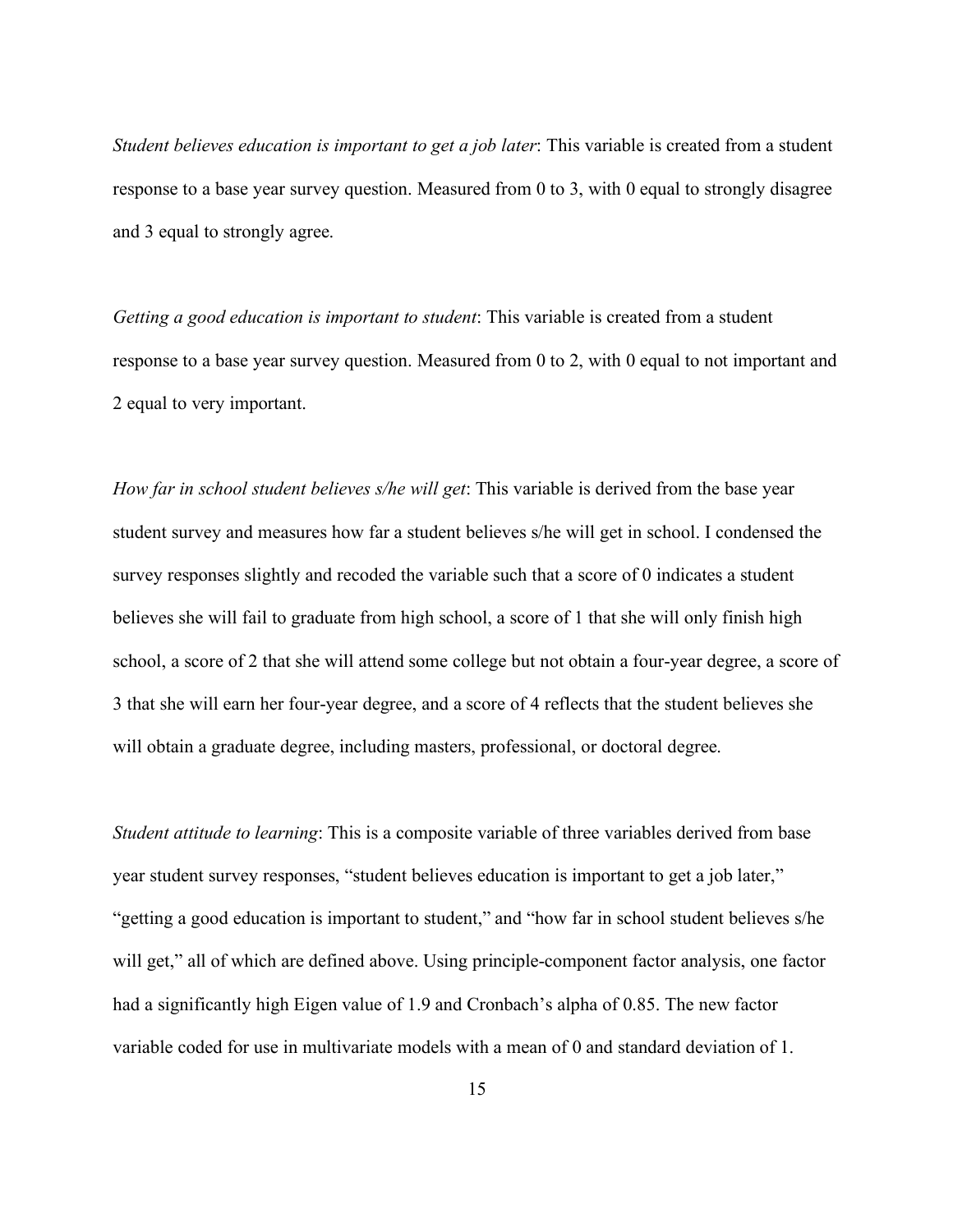#### School Characteristics:

*Whether student feels safe at school*: This is a base year school safety index composite variable developed by the ELS:2002 using measurements of student perceptions of school safety levels. The Cronbach's alpha is 0.62, and the variable is standardized to a mean of 0 and standard deviation of 1. The variable is continuous with higher values representing higher perceptions of school safety.

*Whether school environment is conducive to learning*: This is a composite variable developed by ELS:2002 from base year administrator survey responses to measure the academic climate of a school. Principal-component factor analysis was performed on five separate variables, "student morale is high," "teachers press students to achieve," "teacher morale is high," "learning is high priority for students," and "students are expected to do homework," all of which were ranked on a 1-5 scale from not at all accurate to very accurate, and one factor was selected with a Cronbach's alpha of 0.86. The composite variable was coded to a mean of 0 and standard deviation of 1.

#### Teacher Characteristics:

*Highest Degree Earned by Teacher*: This categorical variable identifies the highest level of education achieved by the teacher and is scored from 0 to 3. A score of 0 means the teacher never obtained a bachelor's degree; a score of 1 indicates the teacher did obtain her bachelor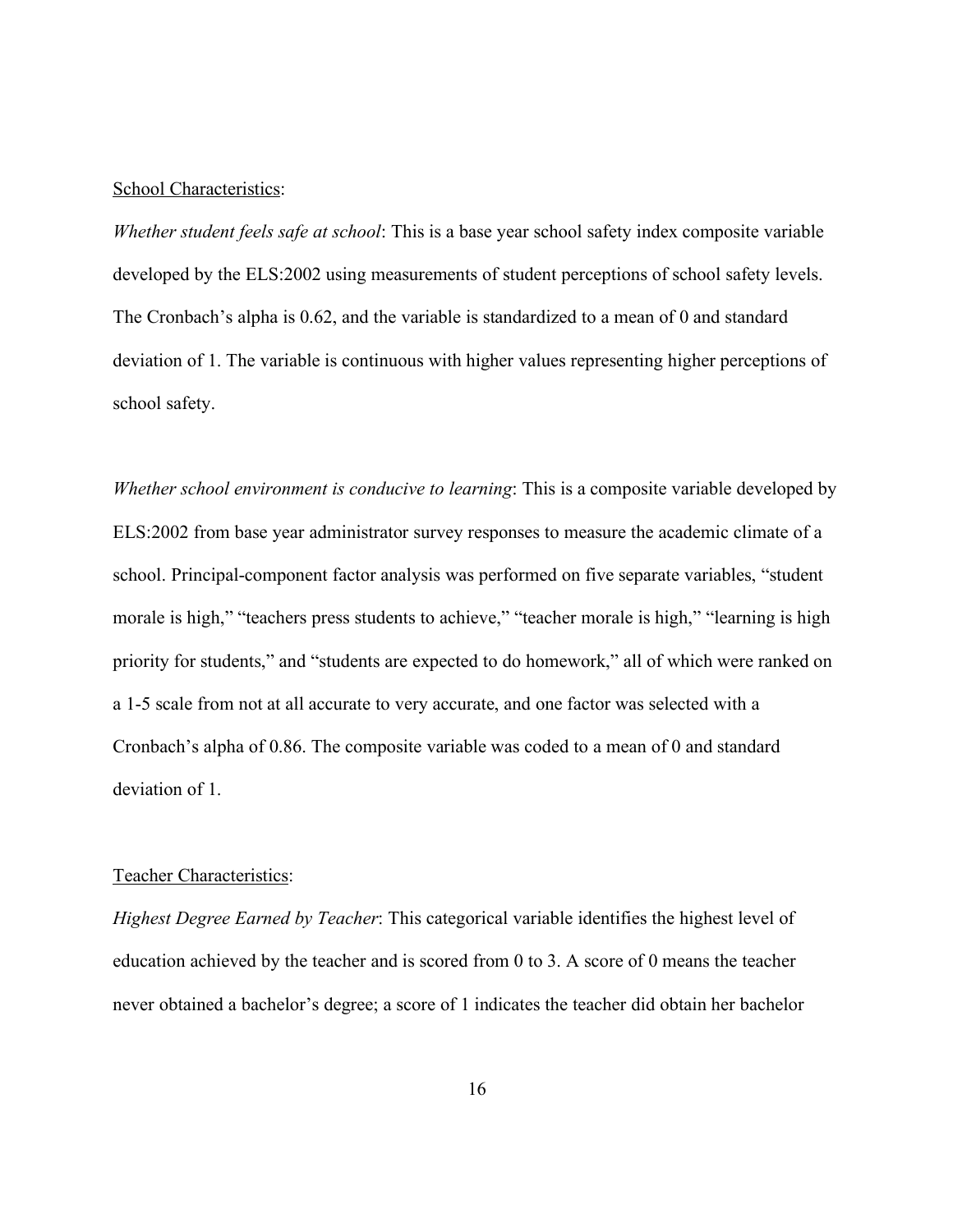degree; a score of 2 indicates the teacher earned a specialized certificate or master's degree; and a score of 3 indicates the teacher holds a doctoral or professional degree.

*Years of Experience Teaching*: This variable measures the total years of experience a teacher has teaching students; it is a continuous variable that measures years of experience in number of whole years, with a range from 0 to 40 years.

*Teacher's Level of Experience*: This is a composite variable developed using principlecomponent factor analysis of two separate variables derived from base year teacher survey responses, "highest degree earned by teacher" and "total years teaching." One factor had a high Eigen value of 1.3 and was standardized to a mean of 0 and standard deviation of 1.

#### Teacher's Assessment of Student:

*Believes student works hard for good grades*: This is a binary variable derived from the base year math teacher survey, coded 0 for no and 1 for yes.

*Student's mastery of class material*: This variable is renamed from a base year teacher survey question measuring the perceived difficulty of the class for the student, measured from 0 to 2, with a score of 0 indicating the class to be very difficult and a score of 2 indicating the class not to be difficult at all.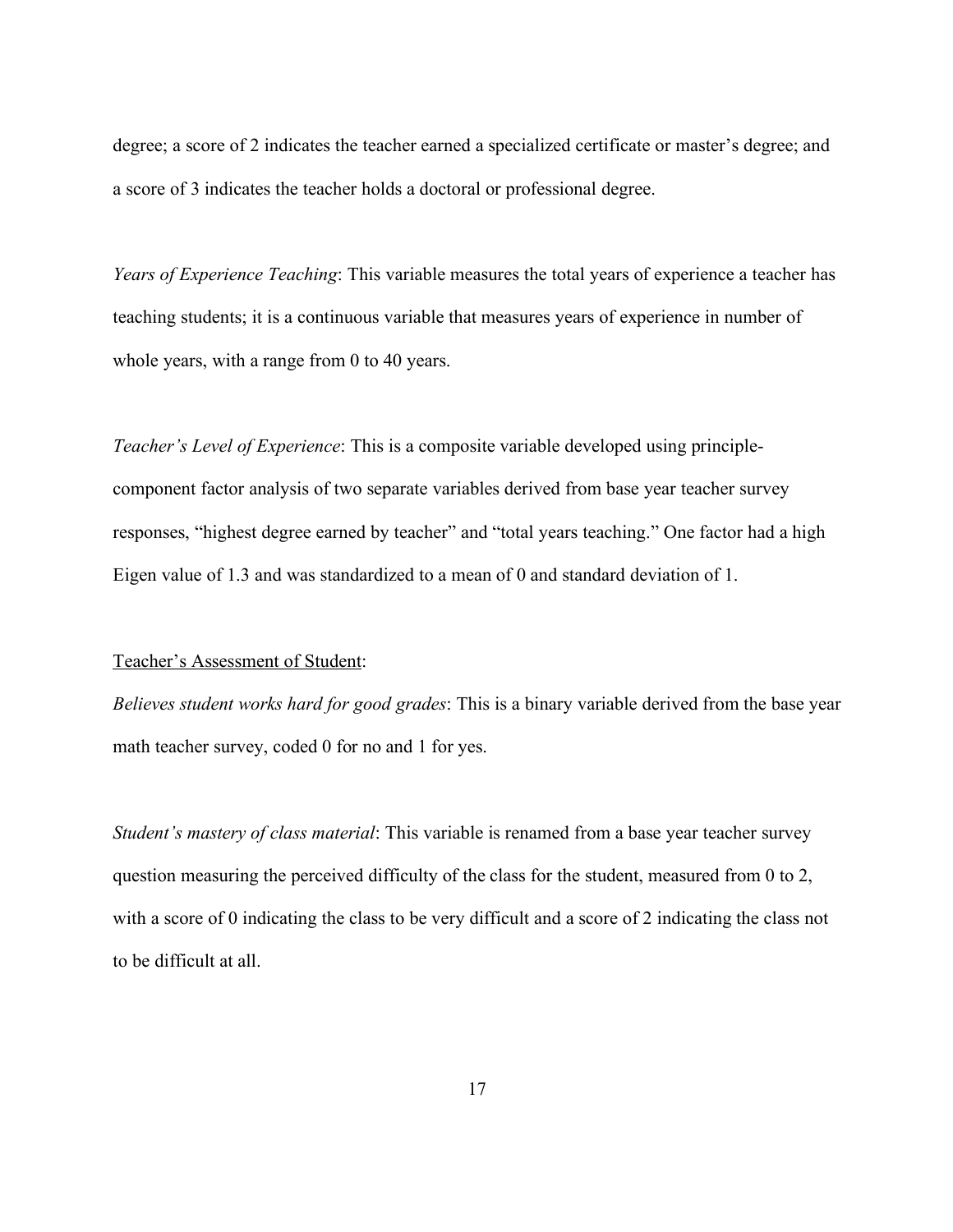*How far in school teacher expects student to go*: On the base year teacher survey administered in 2002, math teachers were asked to predict the highest level of education each of their students would achieve. I condensed the variable slightly and recoded it such that a score of 0 equals a prediction that the student will fail to graduate from high school, a score of 1 that the student will only finish high school, a score of 2 that the student will attend some college but not obtain a four-year degree, a score of 3 that the student will earn her four-year degree, and a score of 4 predicts the student will obtain a graduate degree, including master's, professional, and doctoral degrees.

Table 1 presents means, standard deviations, and ranges for all of the variables used in this analysis.

## **Data Limitations**

An ideal way to measure implicit bias would he to have every member of the study complete an implicit association test. Unfortunately, in large, longitudinal survey datasets such as ELS:2002, surveyors would be hard pressed to achieve a substantial enough response rate to such a test to be of statistical usefulness. Alternatively, it would have been helpful to have a section of the teacher survey dedicated to explicit racially biased beliefs, but such responses would have been of limited value, given the likelihood for cultural acceptance bias affecting teacher's responses. Thus, the best option available is to use survey questions regarding teacher's attitudes toward individual students and comparing those attitudes with other available explanatory variables to look for a correlation between a teacher's attitude toward a specific student and that student's race.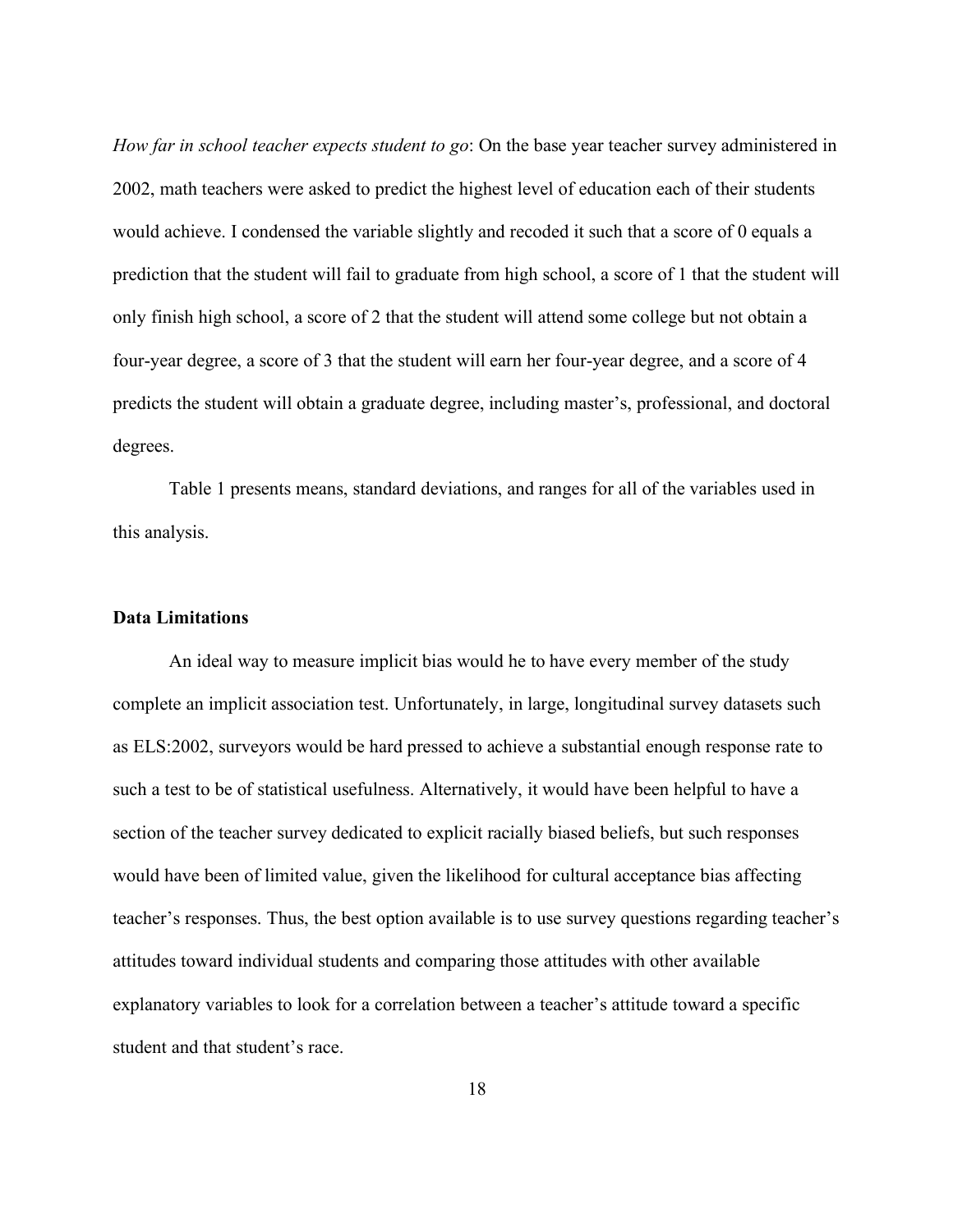Implicit association tests are designed to expose the unintentional racial bias that a person exhibits in response to racial cues. I chose questions from the base year math teacher survey that asked about topics typically muddled by cultural racial stereotypes and included control variables to account for nonracial reasons for teacher responses. However, the available data do not include exhaustive reasons for why a teacher might assess a student a certain way and the teacher survey questions were not designed to uncover or estimate implicit bias. In addition, to definitively measure implicit racial bias, teachers would need to be presented with and asked to evaluate identical students whose only difference is their race. Since the ELS:2002 is a representative sample of the population, such identical comparisons are impossible. A labconducted experiment would enable such an evaluation, but lab experiments do not yield results that are representative of the population.

Another limitation of the ELS:2002 dataset is that a large portion of the information is restricted, and I did not have access to such restricted-use data. As a result, I was particularly limited in my choices for a dependent variable that would serve as a measure for student achievement, which is how I settled on  $12<sup>th</sup>$  grade standardized math test scores. If I had access to the restricted-use data, I would have explored  $12<sup>th</sup>$  grade GPAs, high school transcripts, college entrance exam scores, or college admission rates as alternative dependent variables.

Finally, incomplete data and missing values due to unanswered survey questions and attrition between the base year of the study and follow-up years can lead to biased or skewed results. Of the 16,197 10<sup>th</sup> graders surveyed in the spring of 2002,  $12<sup>th</sup>$  grade standardized math test scores were obtained for 13,648 of them, a response rate of 84%. I would have preferred to use variables with response rates at least as high as the  $12<sup>th</sup>$  grade scores to assess teacher bias,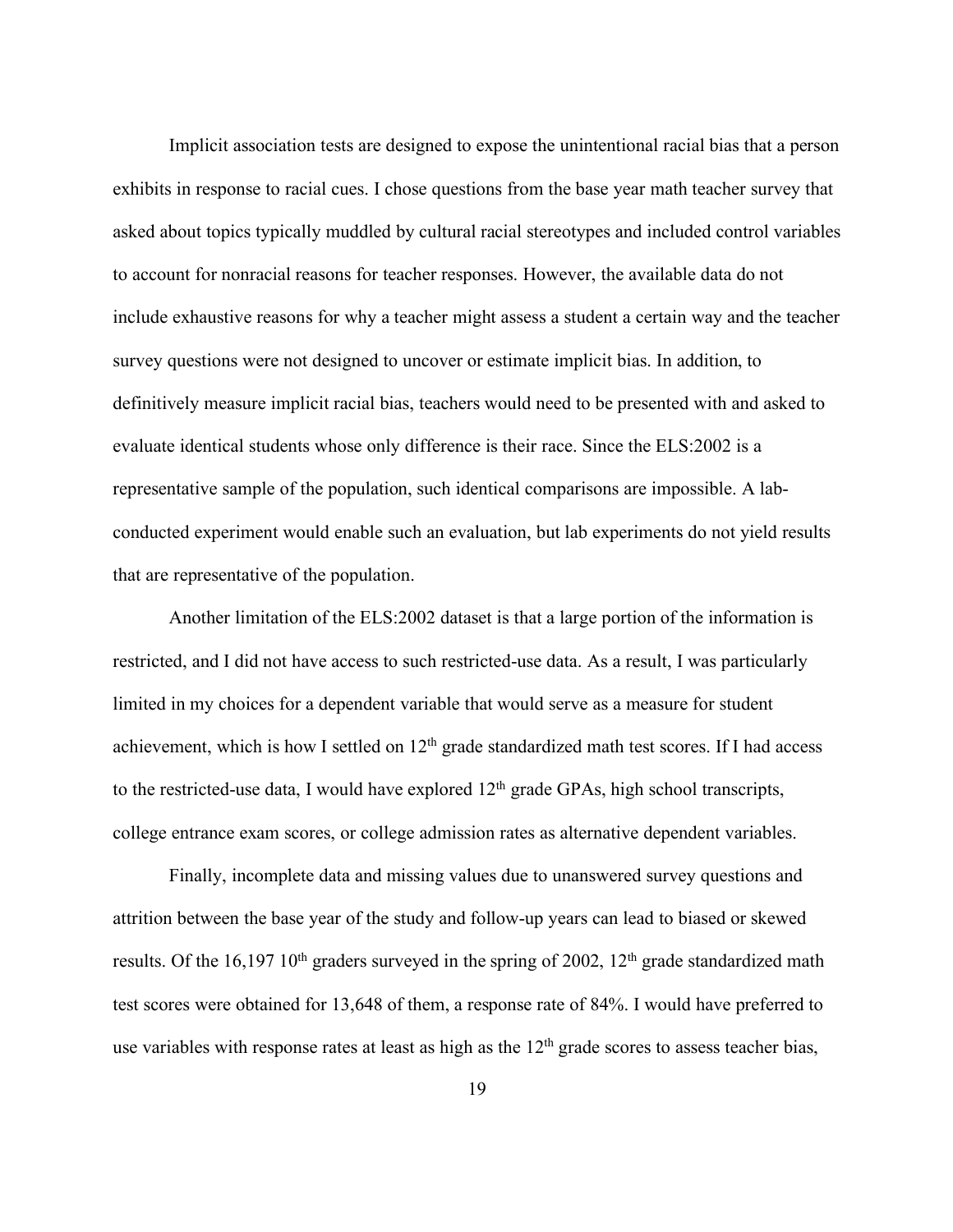but the best proxies were base year teacher survey questions a student's work ethic, a student's ability, and predictions of a student's future achievements, with response rates of only 77%, 78% and 74% respectively.

To address the possible bias and inaccuracy that can result from missing survey answers and attrition rates from the base year, the ELS:2002 employs a balanced repeated replication weighting system using probabilities for fit of missing data that are then applied inversely as weights of existing data. In order to utilize the ELS:2002 weighting system in my analyses, I incorporated the balance repeated replication weights into each of my regression models.

## **Methodology**

In setting out to measure whether teacher implicit racial bias plays a statistically significant role in the racial achievement gap, represented here as  $12<sup>th</sup>$  grade standardized math test scores, I must first establish whether there is a relationship between a student's race and a teacher's assessment of that student, and if so, assess whether there is an association between the teacher's assessment of that student's ability and engagement and the student's  $12<sup>th</sup>$  grade standardized math test score.

*Hypothesis I*: A student's race has a statistically significant effect on a teacher's assessment of a student's ability and engagement.

To measure the impact of a student's race on a teacher's assessment of a student, I estimate an OLS multivariate regression model with the composite variable – teacher's assessment of student ability and engagement – as the dependent variable.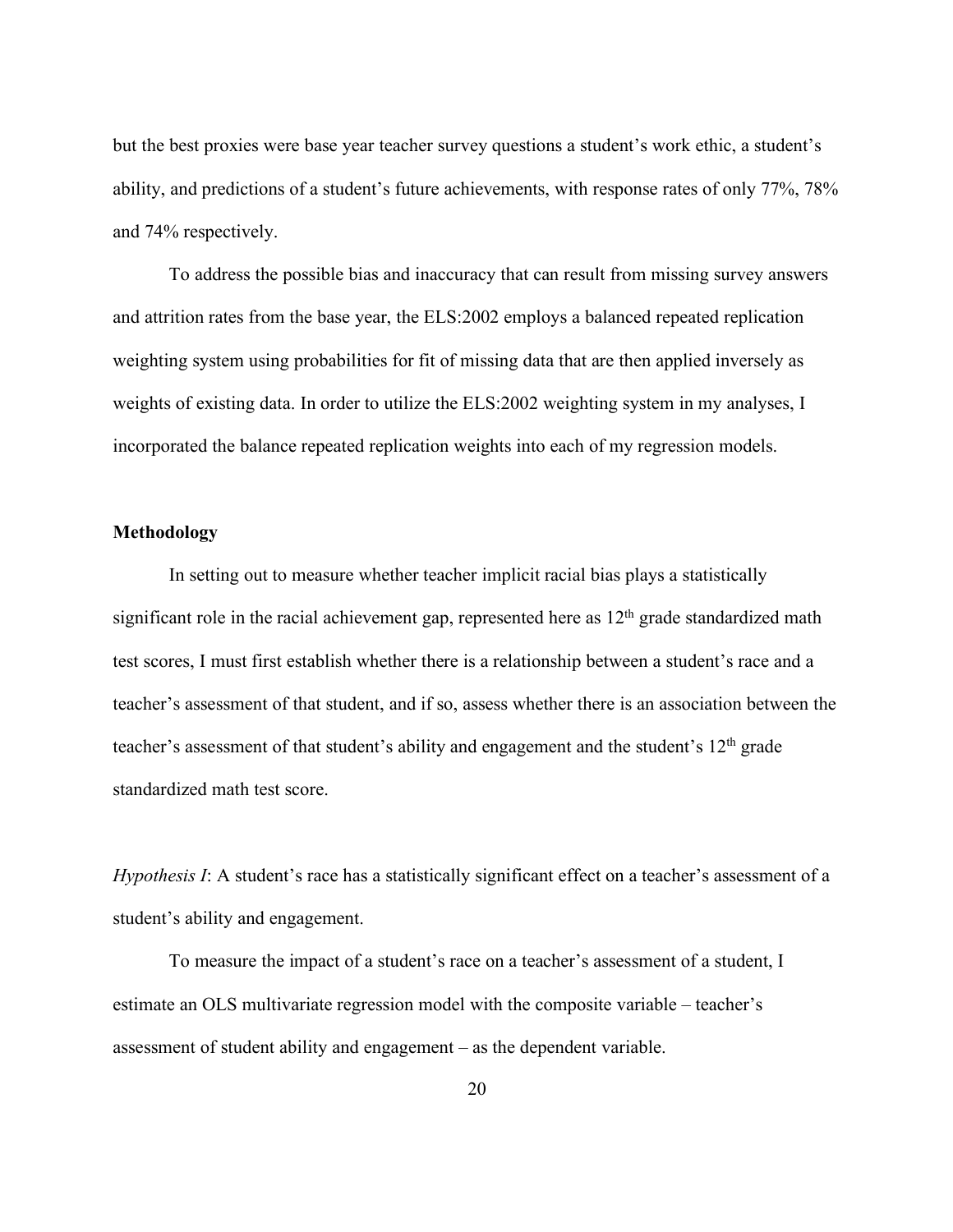#### *Empirical Models:*

## Model 1

Teacher's attitude toward student =  $\beta_0 + \beta_1*$  female +  $\beta_2*$  black +  $\beta_3*$  other race +  $\beta_4*$  teacher's experience level +  $\beta_5$ \*student's socioeconomic status +  $\beta_6$ \*parents' aspirations for student +  $\beta_7$ \*student's attitude toward school +  $\beta_8$ \*safe at school +  $\beta_9$ \*learning environment + *e* 

## Model 2

Teacher's attitude toward student =  $\beta_0 + \beta_1$ \*female +  $\beta_2$ \*black +  $\beta_3$ \*other race +  $\beta_4$ \*teacher's experience level +  $\beta_5$ \*student's socioeconomic status +  $\beta_6$ \*parents' aspirations for student +  $\beta_7$ \*student's attitude toward school +  $\beta_8$ \*safe at school +  $\beta_9$ \*learning environment +  $\beta_{10}$ \*10<sup>th</sup> grade standardized math test score + *e*

To measure the effect of a teacher's assessment of a student's ability and engagement on a proxy measure for student achievement, I estimate two OLS multivariate regression models with 12<sup>th</sup> grade standardized math test scores as the dependent variable.

*Hypothesis II*: A teacher's assessment of a student has a statistically significant effect on a student's 12<sup>th</sup> grade standardized math test score.

*Empirical Models*:

Model 3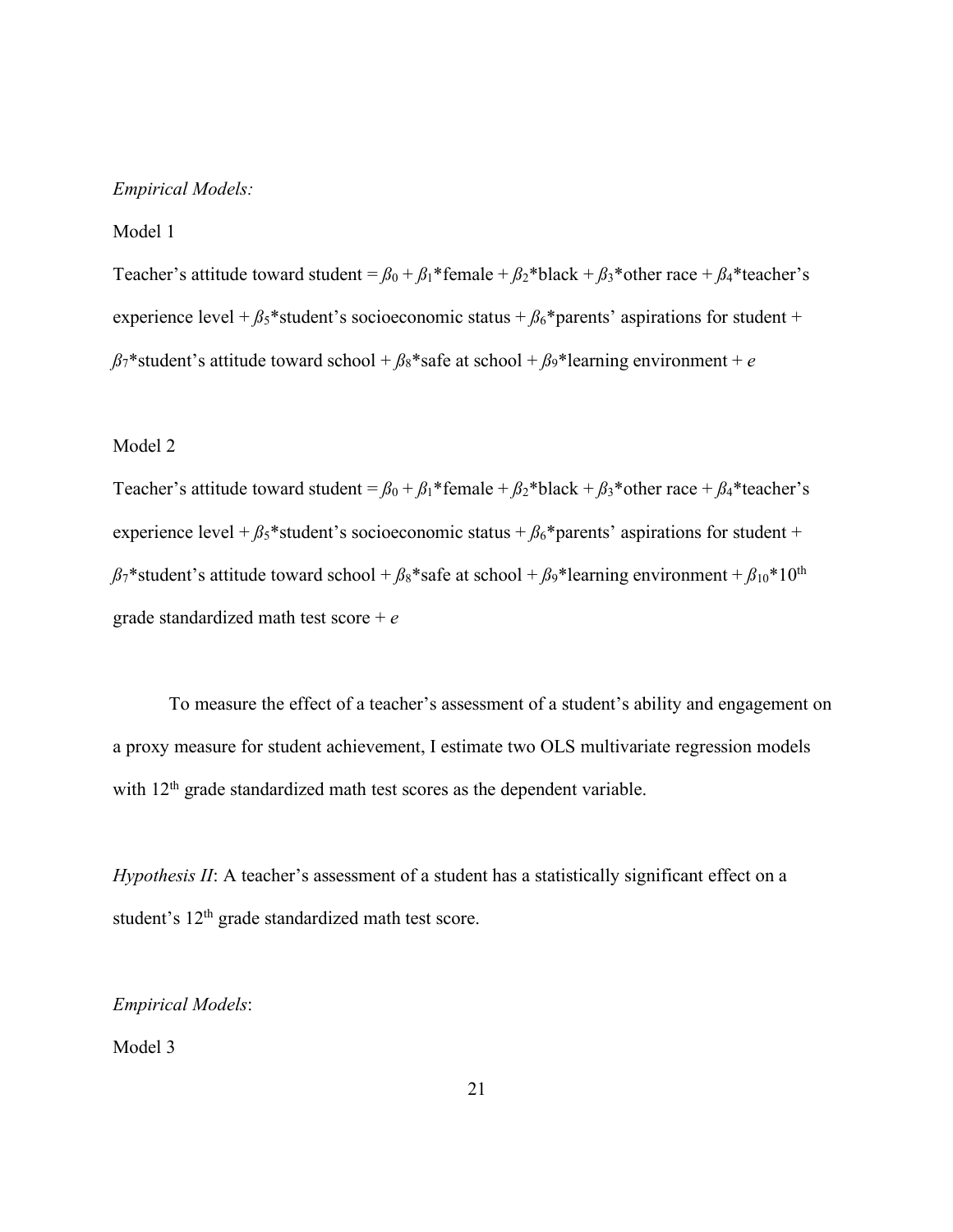12<sup>th</sup> grade standardized math test score =  $\beta_0 + \beta_1$ \*female +  $\beta_2$ \*black +  $\beta_3$ \*other race +  $\beta_4^*$ teacher's experience level +  $\beta_5^*$ teacher's attitude toward student +  $\beta_6^*$ student's socioeconomic status +  $\beta_7$ \*parents' aspirations for student +  $\beta_8$ \*student's attitude toward school +  $\beta$ <sup>9</sup>\*safe at school +  $\beta_{10}$ <sup>\*</sup>learning environment +  $\beta_{11}$ <sup>\*</sup>teacher's attitude toward student\*black + *e* 

## Model 4

12<sup>th</sup> grade standardized math test score =  $\beta_0 + \beta_1*$  female +  $\beta_2*$  black +  $\beta_3*$  other race +  $\beta_4^*$ teacher's experience level +  $\beta_5^*$ teacher's attitude toward student +  $\beta_6^*$ student's socioeconomic status +  $\beta_7$ \*parents' aspirations for student +  $\beta_8$ \*student's attitude toward school + *ß*9\*safe at school + *ß*10\*learning environment + *ß*11\*teacher's attitude toward student\*black *+*   $\beta_{12}$ \*10<sup>th</sup> grade standardized math test score + *e* 

Prior to performing multivariate analyses, I examine relationships between my selected variables, focusing primarily on student race, standardized math test scores, and math teacher assessments of their students' ability and engagement. First, I compare the mean values of the descriptive variables across three different levels of a teacher's assessment of a student's engagement, from low to high, with a medium level assessment defined as the mean teacher assessment of 0 plus or minus one-half of a standard deviation, and low and high as all values below and above the medium group, respectively. I then test for a relationship between a student's race and standardized math test scores and between a student's race and a teacher's assessment of a student's ability and engagement. I compare mean values across differing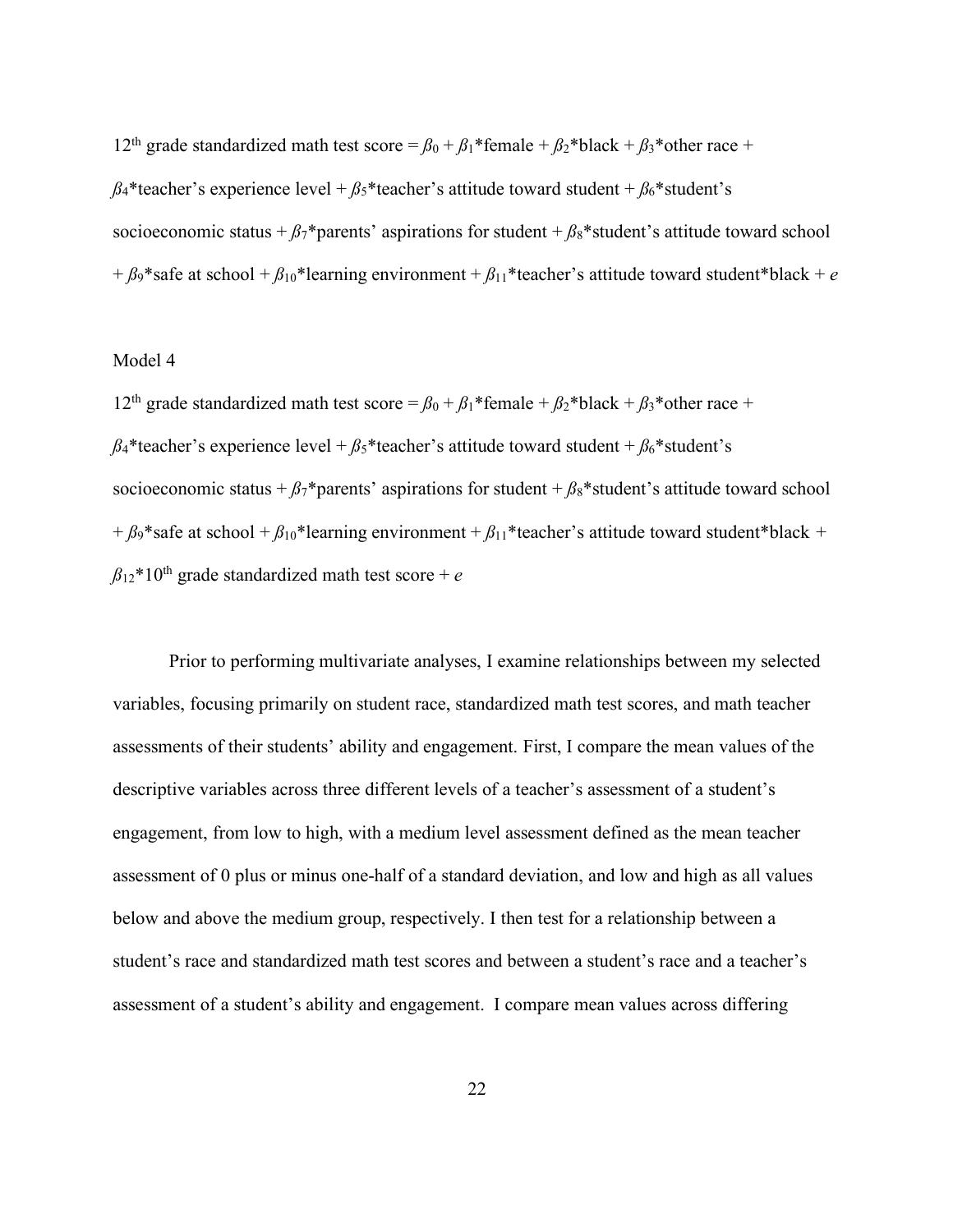teacher expectations and assessments of students and between above and below average scoring students on the 12<sup>th</sup> grade standardized math test.

## **Methodological Limitations**

While I structured my methodological approach to minimize potential errors and biases, one or more of my models may be negatively affected by omitted variable bias or multicollinearity. Even though the full OLS regression model with math scores as the dependent variable has a high R-squared value of 0.82, the model could likely be improved by addition of other key explanatory variables that I did not select from the ELS:2002 data. However, because the model's F-test statistic is enormous at 2,450, the risk of substantial bias is low.

Conversely, the full OLS regression model with teacher assessments as the dependent variable only achieves an R-squared of 0.31, the risk of omitted variable bias is higher. However, the F-test statistic is still large, at 366. Thus, while the risk of omitted variable bias is higher for the teacher assessment OLS model, the risk is still relatively low.

In addition, because several of the explanatory variables are related to one another, my multivariate models are at risk of suffering from multicollinearity; however, I tested the correlation levels between the independent variable in each model, and none of the variables were significantly correlated with any others. The highest degree of correlation in both models is between a student's socioeconomic status and 10<sup>th</sup> grade standardized math test score, with a  $30\%$  correlation in the teacher assessment model and a 44% correlation in the  $12<sup>th</sup>$  grade standardized math test score model.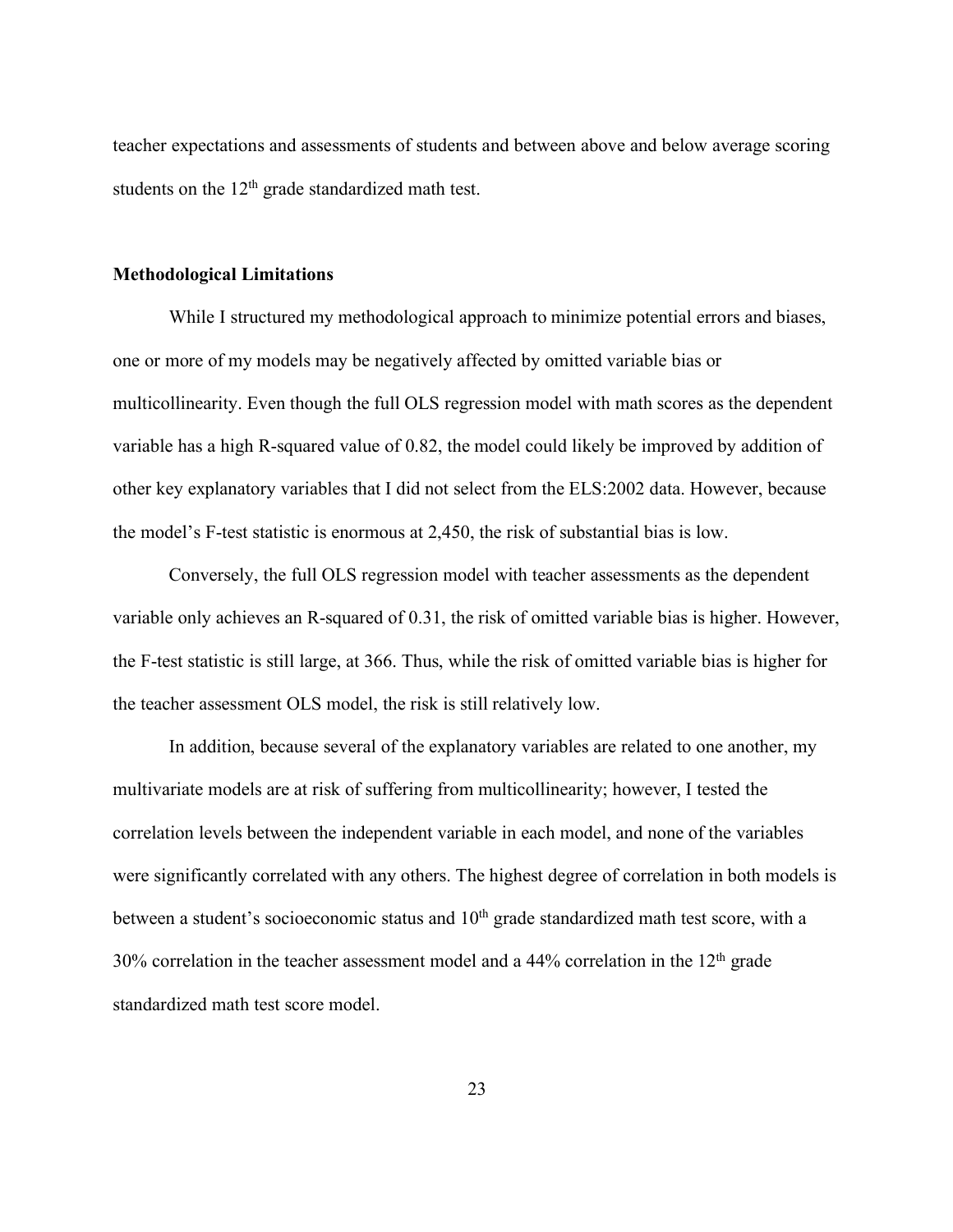#### **RESULTS**

#### **Differences in Student Standardized Math Test Scores by Student Race**

First, I examine whether mean test scores vary by student race. Black students score, on average, lower than white students on both the  $10<sup>th</sup>$  and  $12<sup>th</sup>$  grade standardized math tests, with statistically significant differences in score means at the  $p < .001$  level, as shown in Table 2. The racial disparities in average standardized math test scores remain essentially unchanged between  $10<sup>th</sup>$  and  $12<sup>th</sup>$  grade, as reflected in Figure 1. The average score for a black student is 44.31 in  $10<sup>th</sup>$  grade and 44.35 in 12<sup>th</sup> grade and 52.77 in 10<sup>th</sup> grade and 53.06 in 12<sup>th</sup> grade for a white student. These results support the existence of a racial achievement gap – and as prior research demonstrates.

#### **Effects of Student's Race on a Teacher's Perceptions of Student**

Next, I determine whether there is a relationship between a teacher's assessment of a student's ability and engagement and the student's race. Recall that the composite teacher assessment variable was created from math teachers' responses to three questions asking them to assess the focal student: whether the student works hard for grades, the degree to which he/she has mastered class material, and how far the teacher expects a student to go in school. Table 3 provides, separately by race, percentage distributions for responses to each question, as well as means on the overall composite. There are clear disparities in teacher ratings according to the race of the student.

Beginning with teachers' ratings of student effort, only 57% of black students have math teachers who report that they work hard for good grades, compared to 71% of white students.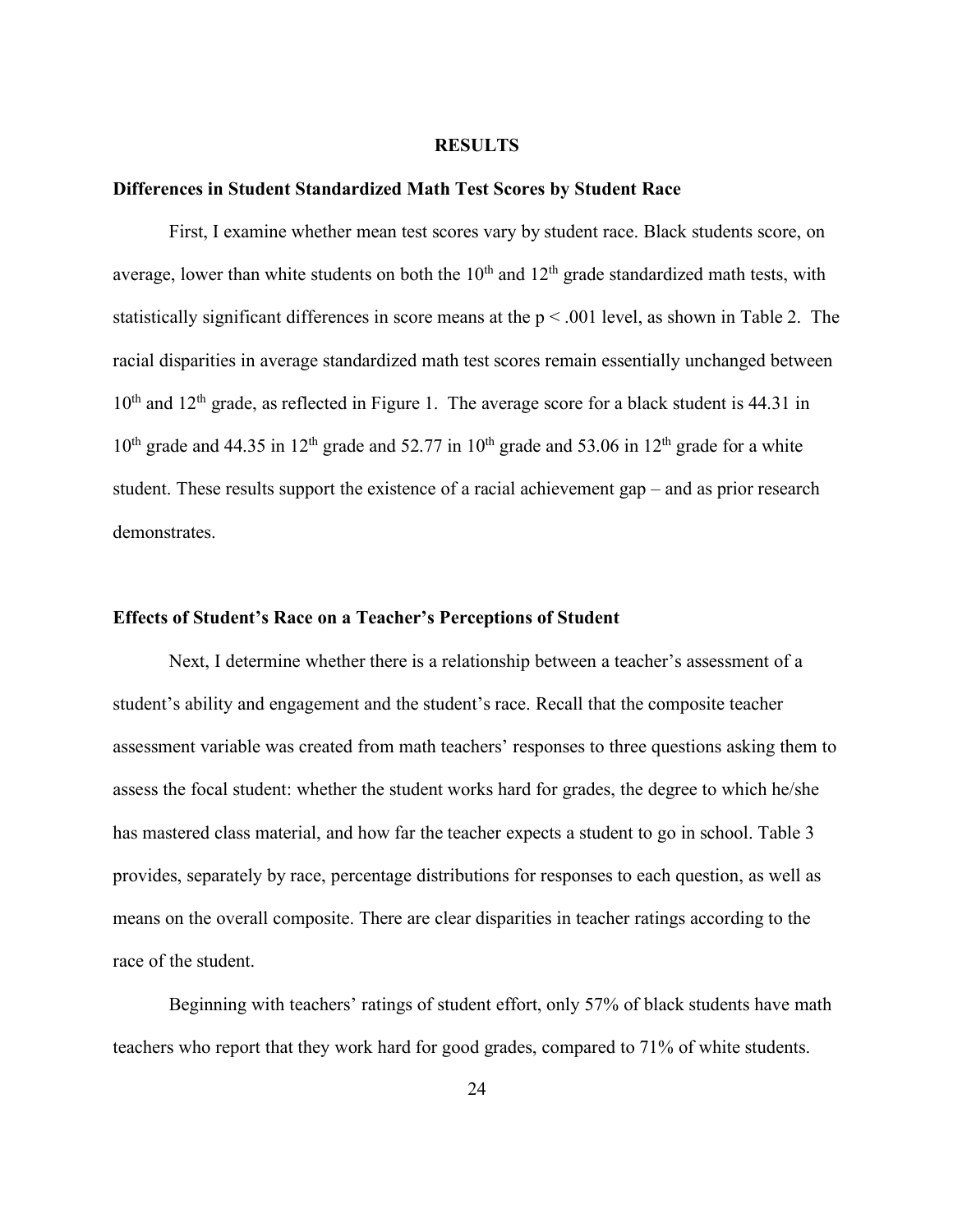Turning to assessments of the student's mastery of class material teachers were given three response options– too difficult, the appropriate level, or not challenging enough. While white students (84%) are only slightly more likely than black students (77%) to be rated as having an appropriate mastery of class material than their black students, their teachers are almost half as likely to believe that the material is too difficult for them (9% versus 17%).

Table 3 also reveals differences by race in teachers' expectations for how far students' will go in school. Teachers are three times more likely to predict that black students (4%) will fail to graduate from high school than white students (1%), and roughly half as likely to predict that a black student (5%) will obtain a master's degree than a white student (13%). In addition, the teachers of black students are twice as likely to predict he/she will obtain no education past a high school diploma than a white student's teacher (28% versus 14%). Teacher expectations for college graduation is 30% among black students and 44% among their white counterparts. Seven percent of black students are expected by their teachers to obtain a graduate-level education compared with 16% of white students.

The final row of Table 3 reports mean values on the composite measure. Here we see an almost one-half standard deviation disparity between teachers' mean overall assessments of white and black students ( $p<0.001$ ), with black students 0.37 points below the standardized mean of 0 and white students 0.10 points above the mean.

#### **Teacher's Perceptions of Student by Race and Standardized Math Test Score**

Thus far, we have established that black students receive markedly less favorable assessments by their math teachers than white students. To determine whether these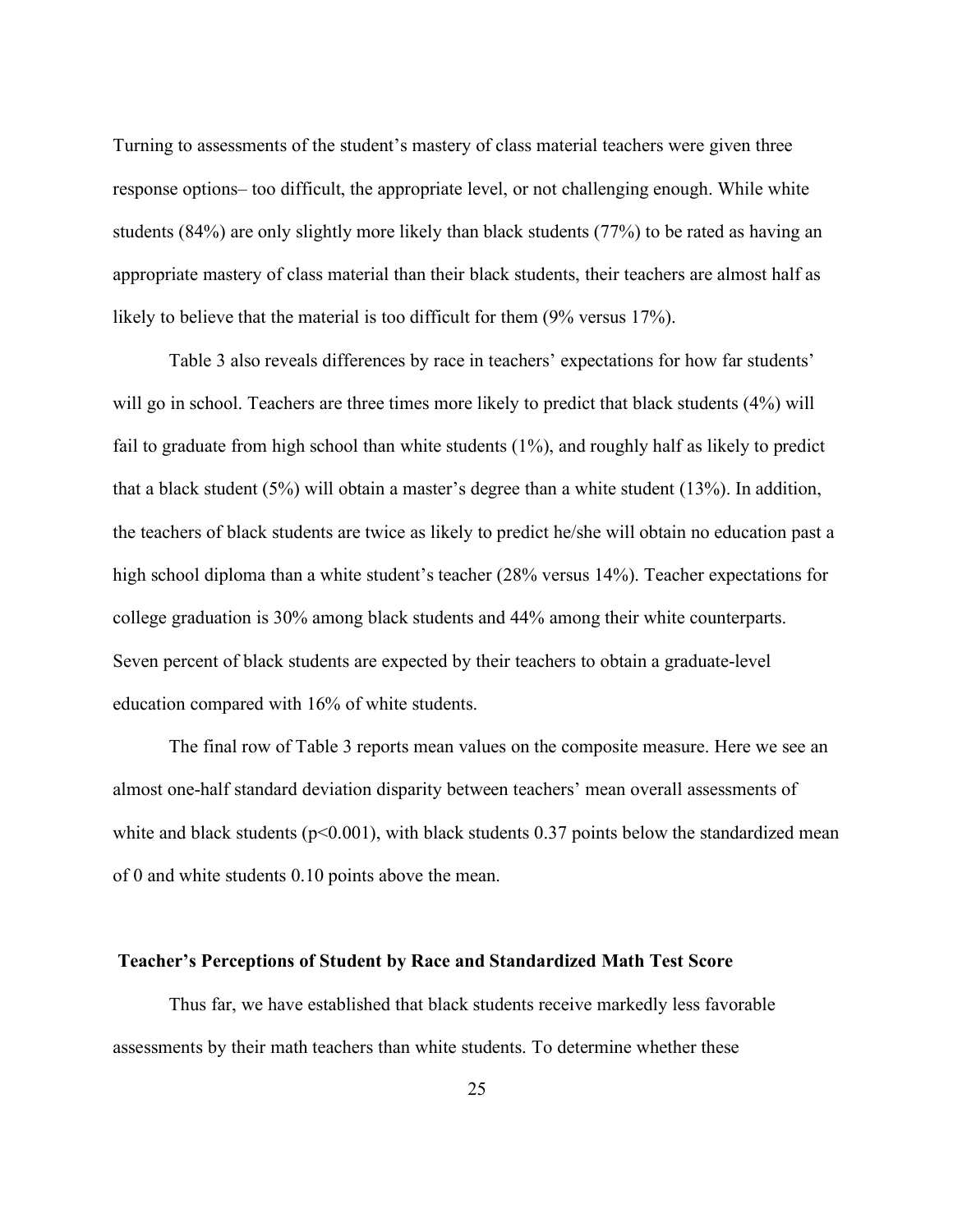discrepancies in ratings can be explained by lower math test performance, I divided black and white students into two groups based on whether they scored above or below the mean score of the 12<sup>th</sup> grade standardized math test. In Table 4, I examine how teachers' expectations for how far a black or white student will go in school compare to a student's mathematic achievement level. Regardless of whether the student scores above or below the mean, the teachers of black students are still about three times as likely to predict that the student will fail to graduate from high school than the teachers of white students (4.1% versus 3.1% for below average scoring students and 0.3% versus 0.1% for above average scoring students).

After taking into account whether a student scores above or below average, the teachers of 30.7% of below-average-scoring white students expect they will graduate from a four-year college, but the comparable figure for black students is only 25.5%, which is consistent with the racial disparities in teacher expectations without accounting for how a student scores. However, the racial gap actually closes completely for above-average-scoring students who teachers predict will graduate from a four-year college. Among students with above average scores, an equal percentage of teachers (57.1%) of white and black students expect that they will earn their four-year degrees.24

The racial disparity in teacher expectations actually reverses at the level of PhD and professional degrees. After taking into account a student's test score, the teachers of black students are more likely to predict that the student will obtain a professional or doctoral degree than their white peer, regardless of whether both students score above or below the mean. In fact,

<sup>&</sup>lt;sup>24</sup> This variation may be the result of other characteristics common to higher scoring black students, such as socioeconomic status or other household traits, but such analysis is outside the scope of this study.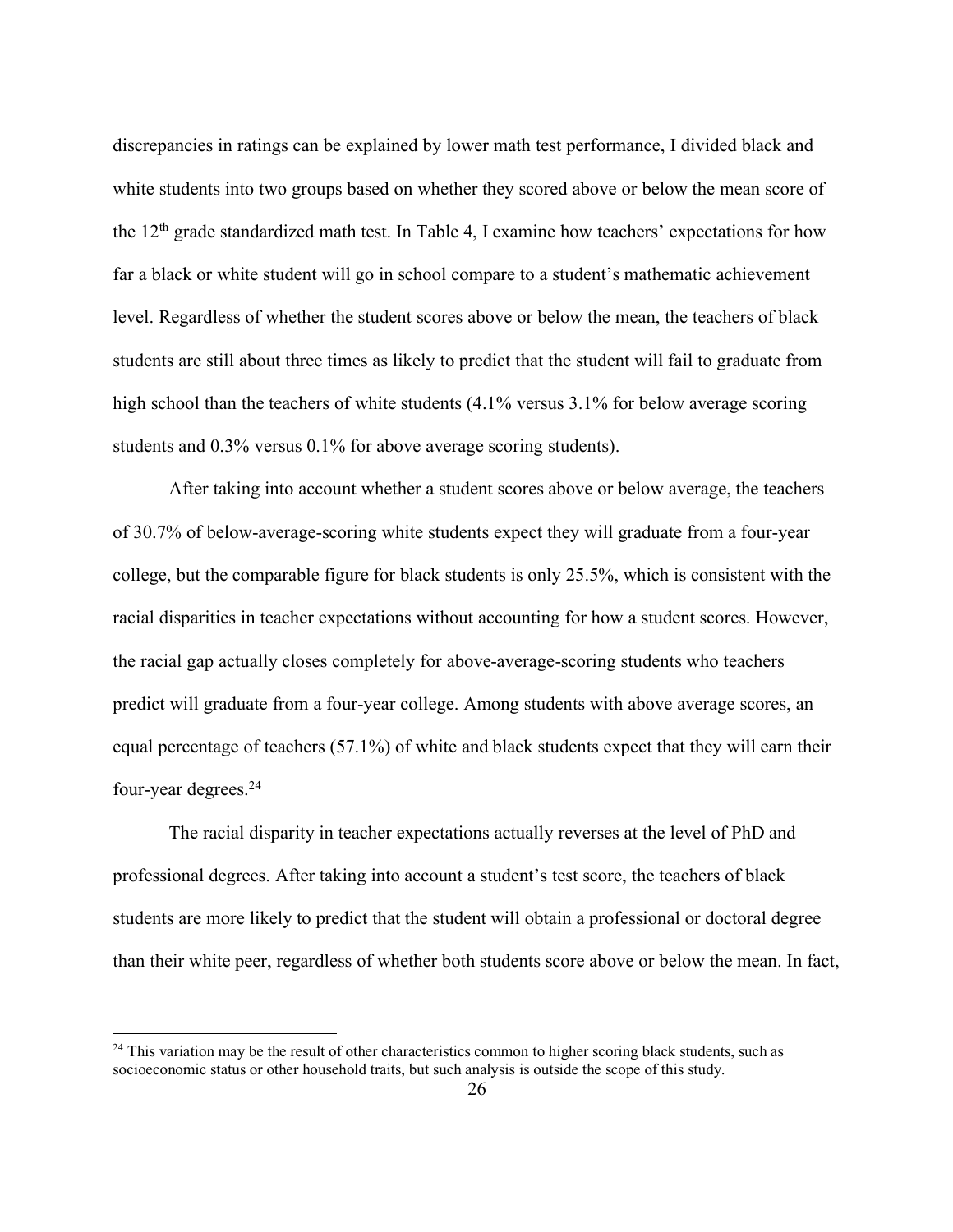among below-average-scoring black students, teachers are twice as likely to predict that students will earn a PhD or professional degree than among below-average-scoring white students.<sup>25</sup>

Table 5 is constructed in the same way as Table 4, but looks at patterns across the composite teacher assessment measure. To facilitate comparison, I divided the continuous measure into low, medium, and high categories, with medium equal to the mean of 0 plus or minus one-half standard deviation, and low and high including the value that fall outside of the medium level. Among above-average-performing students (on  $12<sup>th</sup>$  grade math test), there is a 5 percentage point difference between black (15%) and white (10%) in the share whose teachers' assessments of their ability and engagement fall well below the mean. Forty-three percent of black students with below average math scores are given assessments in the "low" category compared with 37% of below-average-scoring white students.

However, the disparities in assessments shrink considerably for black and white students who teachers assess as having a high level of ability and engagement. For below-average-scoring students, teachers are only 10% less likely to assess a black student's ability and engagement than a white student's (26% versus 29%). For above-average-scoring students, the disparity nearly disappears. Teachers are only 3% less likely to assess an above-average-scoring black student as having a high level of ability and engagement than an above-average-scoring white student (71% versus 73%).

 $^{25}$  This reversal in trend could reflect an increased level of importance teachers attribute to a black student's work ethic; that is, because teachers are overall less likely to predict achievement levels from their black students equal to their white students, if a black student displays characteristics sufficient to bridge the gap in teacher expectations, the characteristics are interpreted so strongly as to lead a teacher to believe that the student will achieve the highest level degree. This difference in the effect of race on a teacher's prediction that a student earns a PhD or professional degree versus any other level of education merits further inspection and should be the topic of future studies; however, the difference falls outside the scope of this paper.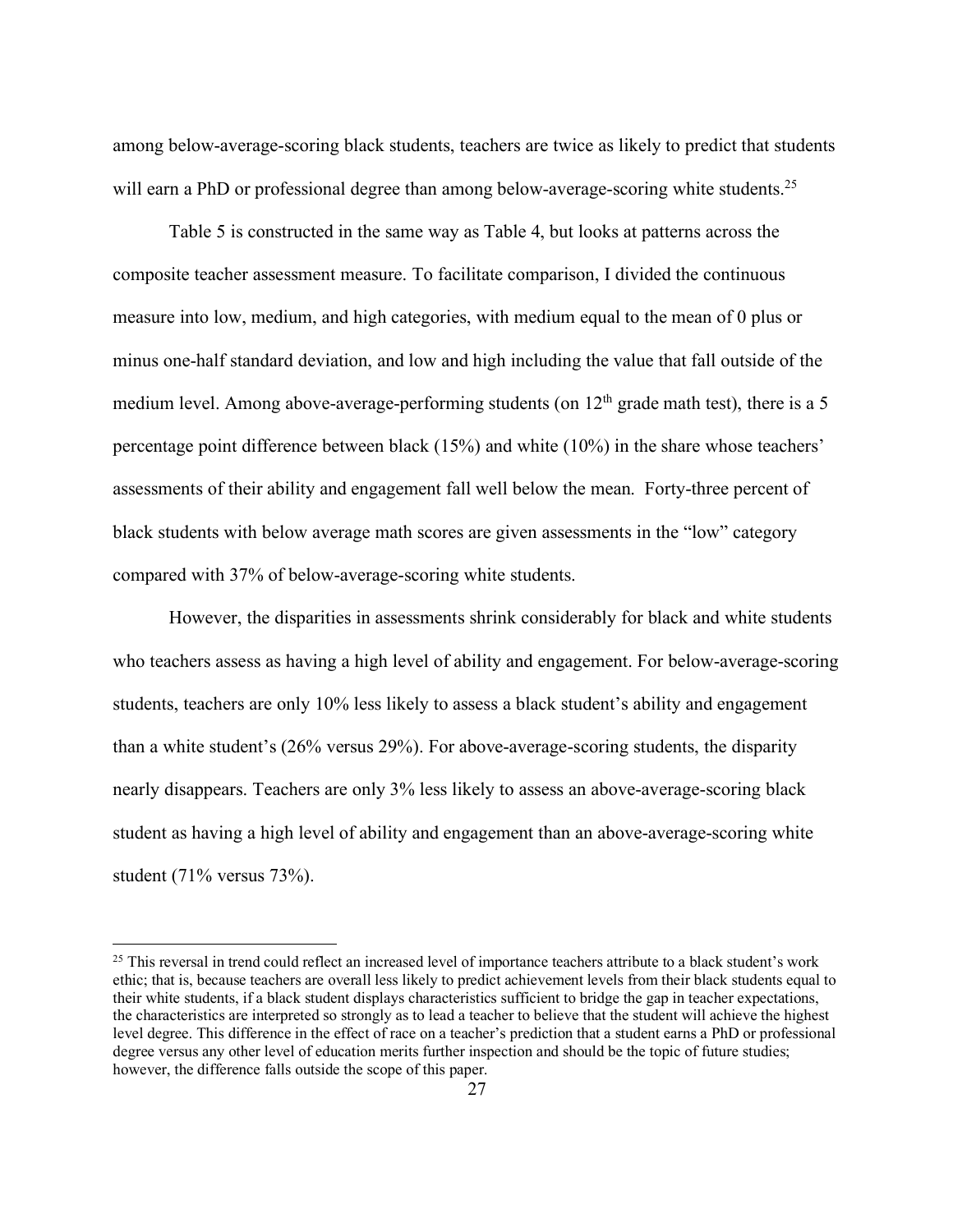The wide variation in the racial disparities between students whom teachers assess as having high levels of ability and engagement versus students whom they assess as having low levels of ability and engagement suggests that a teacher may be less likely to have her opinion affected by a student's race when she perceives the student as high-achieving. Similar to the shifts in racial disparities for teacher assessments of student ability and engagement, the racial gap in teacher expectations of students also diminishes as the teacher's expectations rise, and – in the case of predicted PhDs and professional degrees – actually reverses.

Having established bivariate relationships between teacher assessments of student ability and engagement and students' race, which cannot be fully explained by differences in math scores, we now examine whether these racial disparities can be explained by controlling for additional explanatory variables.

#### **Multivariate Results**

*Does a student's race have a statistically significant effect on a teacher's assessment of a student's ability and engagement?*

Using the composite measure of teacher's assessment of a student's ability and engagement as the dependent variable and a student's race as the key explanatory variable, I estimate two models (Table 6). The first model controls for student's gender, the teacher's level of experience, the student's socioeconomic status, parental aspirations for the student, the student's attitude toward school, whether the student feels safe at school, and whether the school environment is conducive to learning as control variables. The second model adds the  $10<sup>th</sup>$  grade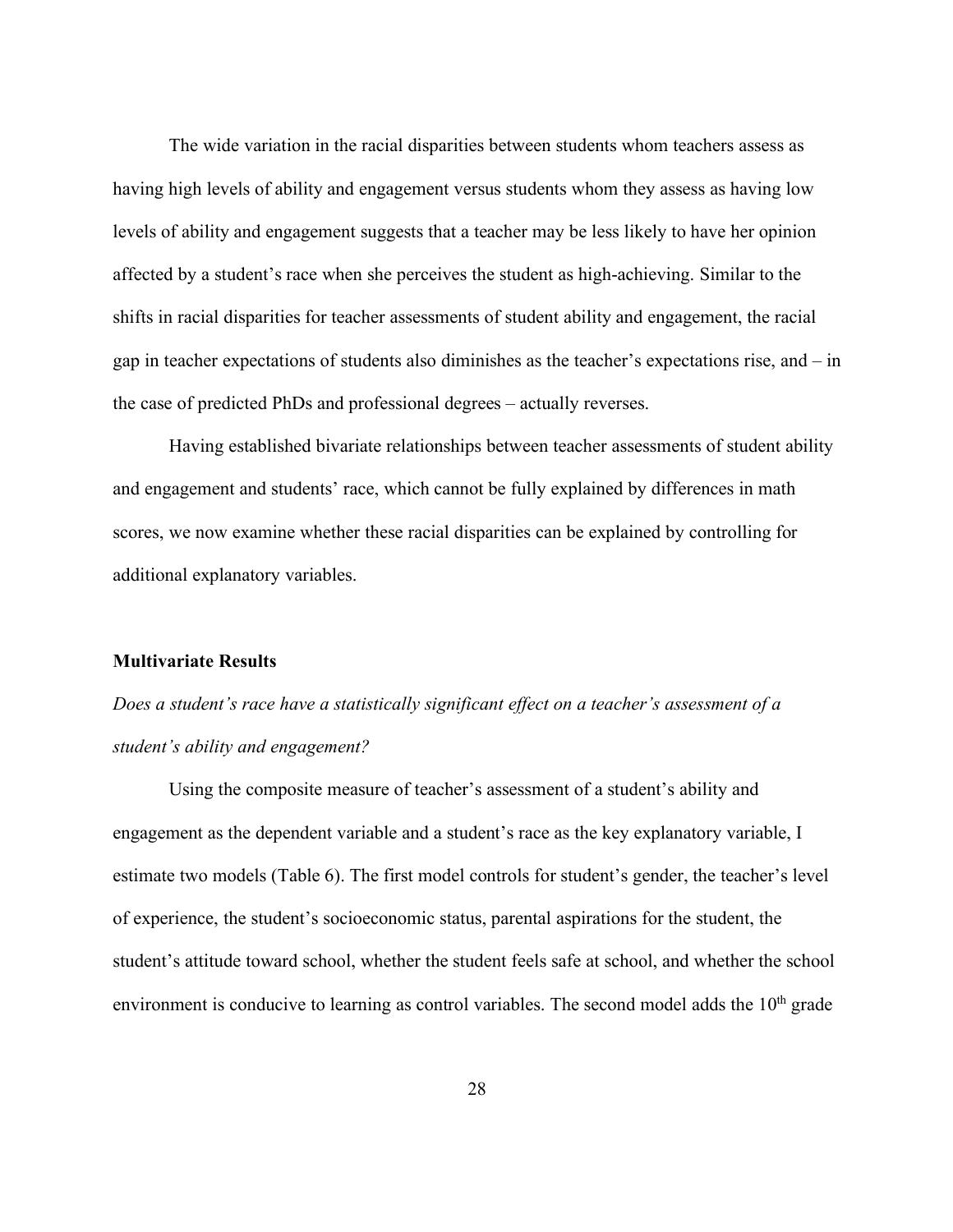standardized math test scores as a control for the student's achievement prior to engaging with the 12<sup>th</sup> grade math teacher.

The results for Model 1 reveal a statistically significant effect of student's race on the teacher's assessment of student ability and engagement. Specifically, being a black student is associated with a 0.45 standard deviation lower score  $(p<0.01)$  on the teacher's assessment composite, on average, compared to a white student, net of controls for socioeconomic status, parental aspirations, the student's attitude toward school, feels safe at school, and whether the school environment is conducive to learning. After taking into account  $10<sup>th</sup>$  grade standardized math test scores in the second model, the coefficient on black is notably reduced in magnitude  $(\beta=0.16; p<0.001)$ , but remains highly statistically significant.

The results from Model 2 also indicate that being female  $(\beta = 0.19; p < 0.001)$  and having a higher socioeconomic status ( $\beta$ =0.10; p<0.001) are associated with higher teacher assessments, as is the student's math score ( $\beta$ =0.04; p<0.001). Not surprisingly, parents' educational expectations for the student and students' own favorable attitudes toward school are positively associated with teachers' assessments.

# *Does a teacher's assessment of a student have a statistically significant effect on a student's 12th grade standardized math test score?*

Having established that there is a statistically significant effect of race (black=1) on teachers' assessments of student ability and engagement, the next step is to test my second hypothesis. To accomplish this, I conduct an OLS multivariate regression analysis with the student's 12<sup>th</sup> grade standardized math test score as the dependent variable and a teacher's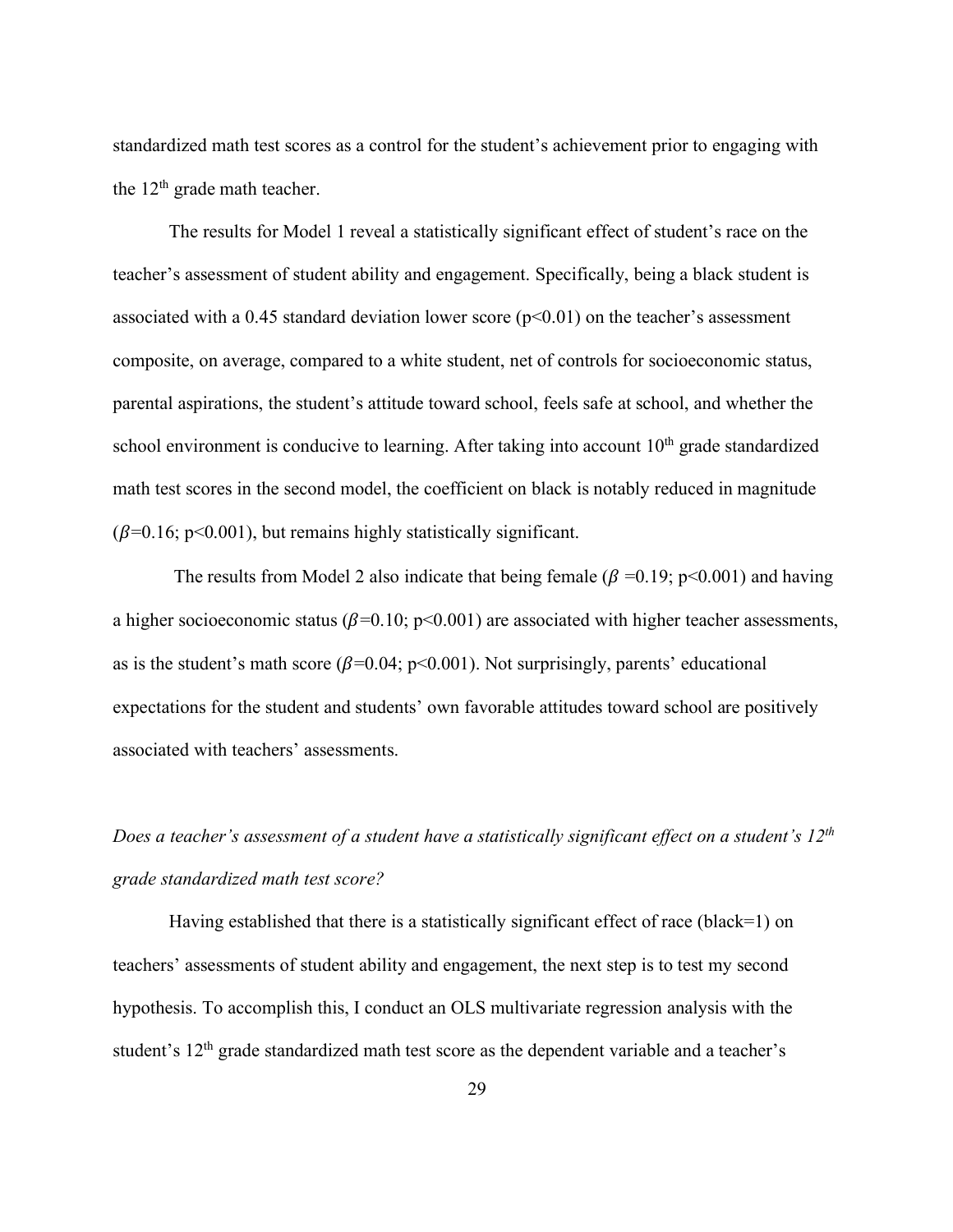assessment of the student's ability and engagement, a dummy variable for black, plus a variable measuring the interaction between the teacher assessment composite and black. The model includes controls for the student's gender, other race, teacher's experience level, teacher's assessment of the student's ability and engagement, the student's socioeconomic status, parental aspirations for the student, the student's attitude toward school, whether the student feels safe at school, and whether the school environment is conducive to learning as the control variables. The results are presented in Table 7.

The results from Model 1 show that the coefficient for the variable identifying whether a student is black, all else equal, indicates that her score will be 4.87 points lower than her white peer. This correlation strongly supports the existence of the racial achievement gap.

A teacher's assessment of a student's ability and engagement predicts an increase in the student's 12<sup>th</sup> grade standardized math test score of 3.92 points for each one standard deviation increase in a teacher's assessment of that student's ability and engagement. This correlation supports the hypothesis that, all else equal, a positive teacher's assessment of a student will result in a higher score, and a negative teacher's assessment will result in a lower score.

While of a smaller magnitude, the coefficient on the interaction variable for teacher assessments of student ability and engagement and whether a student is black is statistically significant and predicts a reduction of .74 points on a student's score from the interaction effect. The statistically significant negative interaction effect supports my hypothesis that differences in teachers' assessments of students because of their race account for a portion of the racial achievement gap.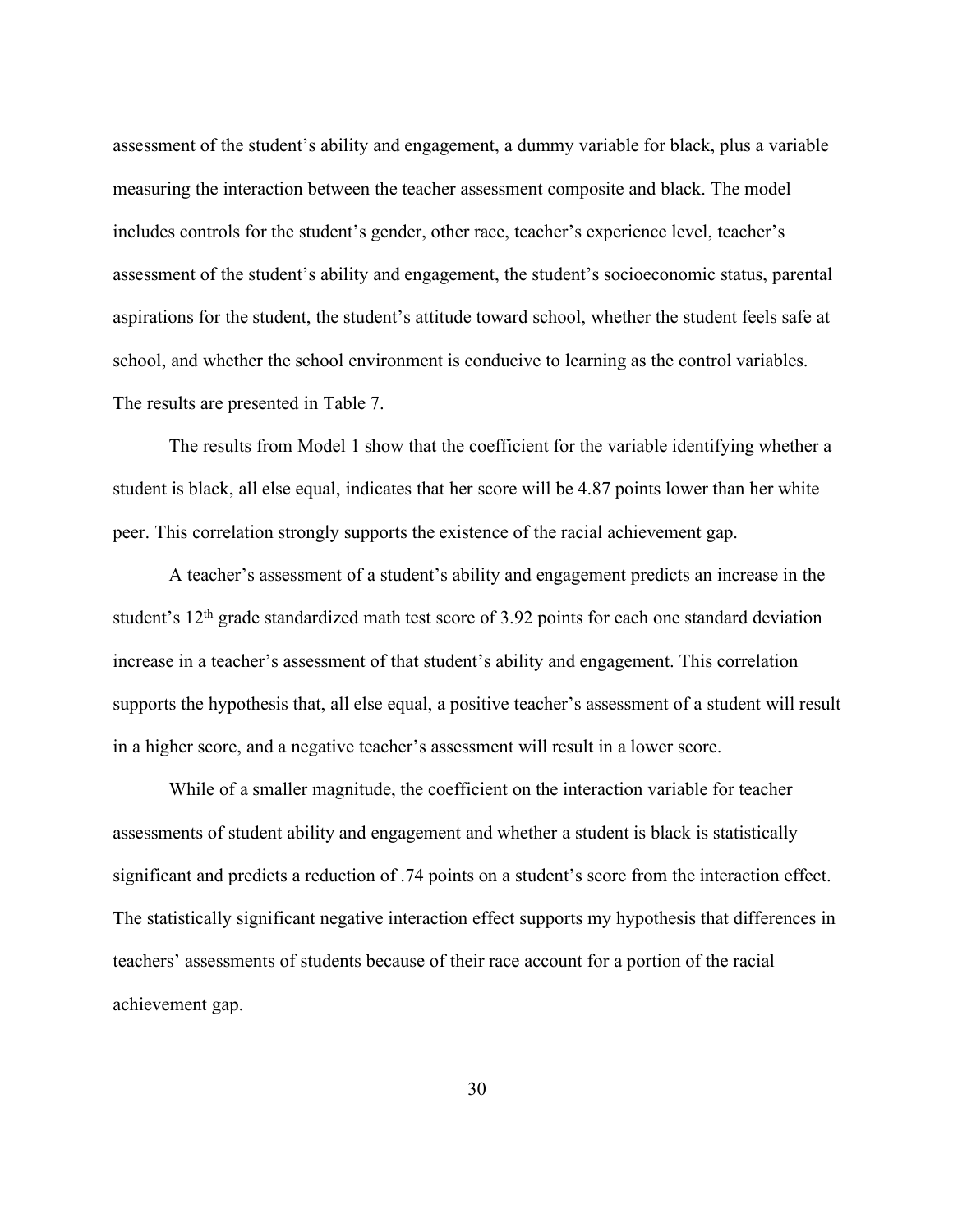Taken together, the coefficients on whether a student is black, teacher's assessment of a student's ability and engagement, and the interaction effect of the variables combined result in a predicted 1.69 reduction in a student's  $12<sup>th</sup>$  grade standardized math test score.

A student's score on the  $12<sup>th</sup>$  grade math test is also influenced by whether a student is female ( $\beta$ =-2.52; p<0.001), whether a student is black ( $\beta$ =-4.87; p<0.001), teacher's experience level ( $\beta$ =0.82; p<0.001), teacher's assessment of the student's ability and engagement ( $\beta$ =3.92;  $p<0.001$ ), the student's socioeconomic status ( $\beta=2.95$ ;  $p<0.001$ ), parental aspirations for the student ( $\beta$ =1.62; p<0.001), whether the student feels safe at school ( $\beta$ =0.83; p<0.001), whether the school environment is conducive to learning ( $\beta$ =4.07; p<0.001), and the student's attitude toward school ( $\beta$ =0.26; p<0.05). The effects of each explanatory variable on 12<sup>th</sup> grade standardized math test scores match predictions.

As before, I introduce a control for  $10<sup>th</sup>$  grade standardized math test scores in Model 2 to account for the student's achievement prior to engaging with the  $12<sup>th</sup>$  grade math teacher. Not surprisingly given the high pairwise correlation between the two math scores ( $r=0.89$ ), the 10<sup>th</sup> grade math score explains a sizable share of the variance in the  $12<sup>th</sup>$  grade score. Given that any race-related factors that are shown to be associated with the current scores were presumably operational at the time of the prior scores, it is not surprising that the coefficient for whether a student is black and the interaction effect of whether a student is black and a teacher's assessment of a student's ability and engagement cease to be statistically significant. Indeed, bias in a previous teacher's assessment of the student may be captured in the  $10<sup>th</sup>$  grade score.

It is notable that the main effect of a teacher's assessment of a student's ability and engagement remains a statistically significant predictor of  $12<sup>th</sup>$  grade standardized math test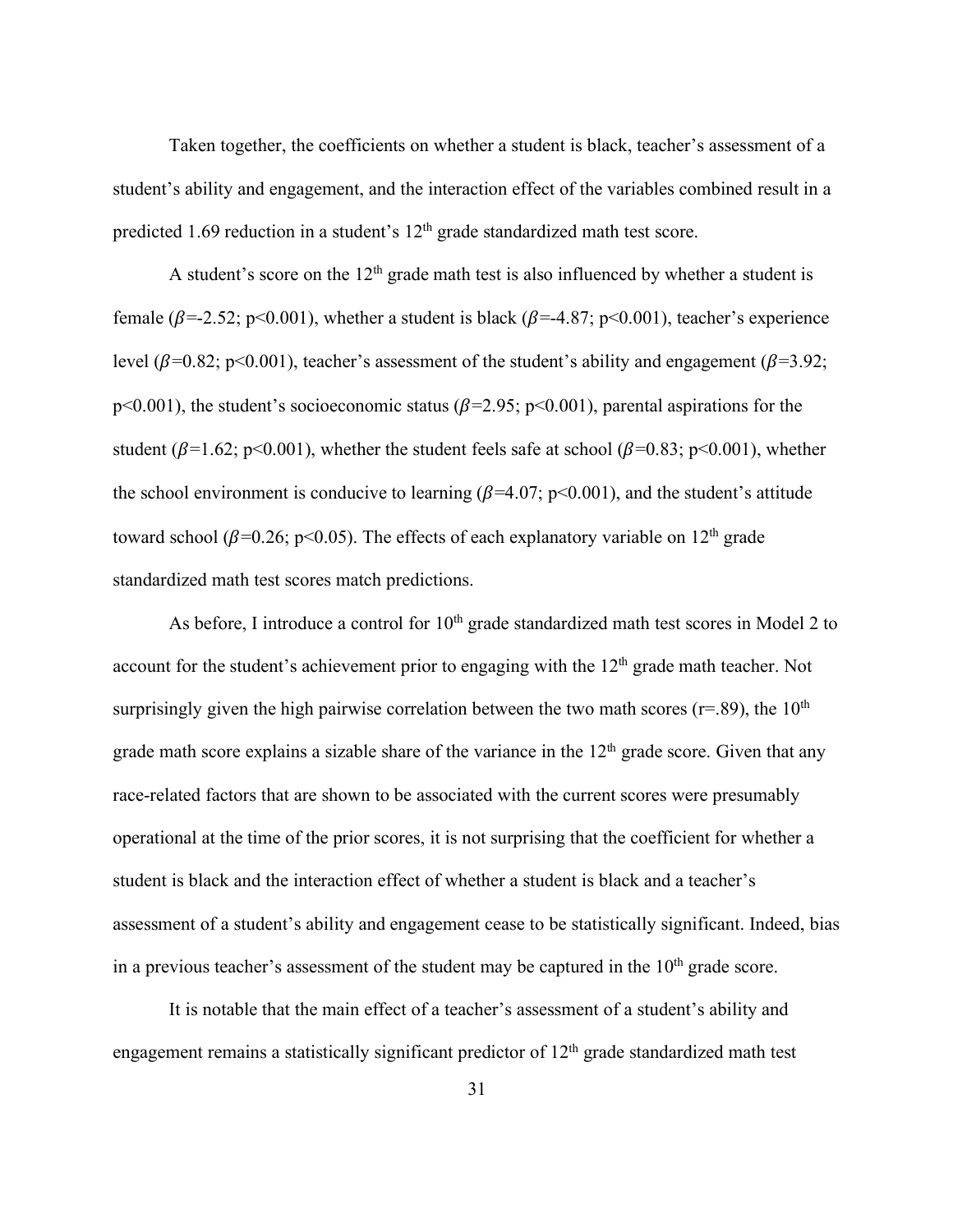scores at the 0.001 level. While the size of the coefficient is dramatically reduced (from 3.92 to 0.98), how a teacher assesses a student's ability and engagement continues to have a statistically significant effect on 12<sup>th</sup> grade standardized math test scores, even after controlling for 10<sup>th</sup> grade standardized math test scores.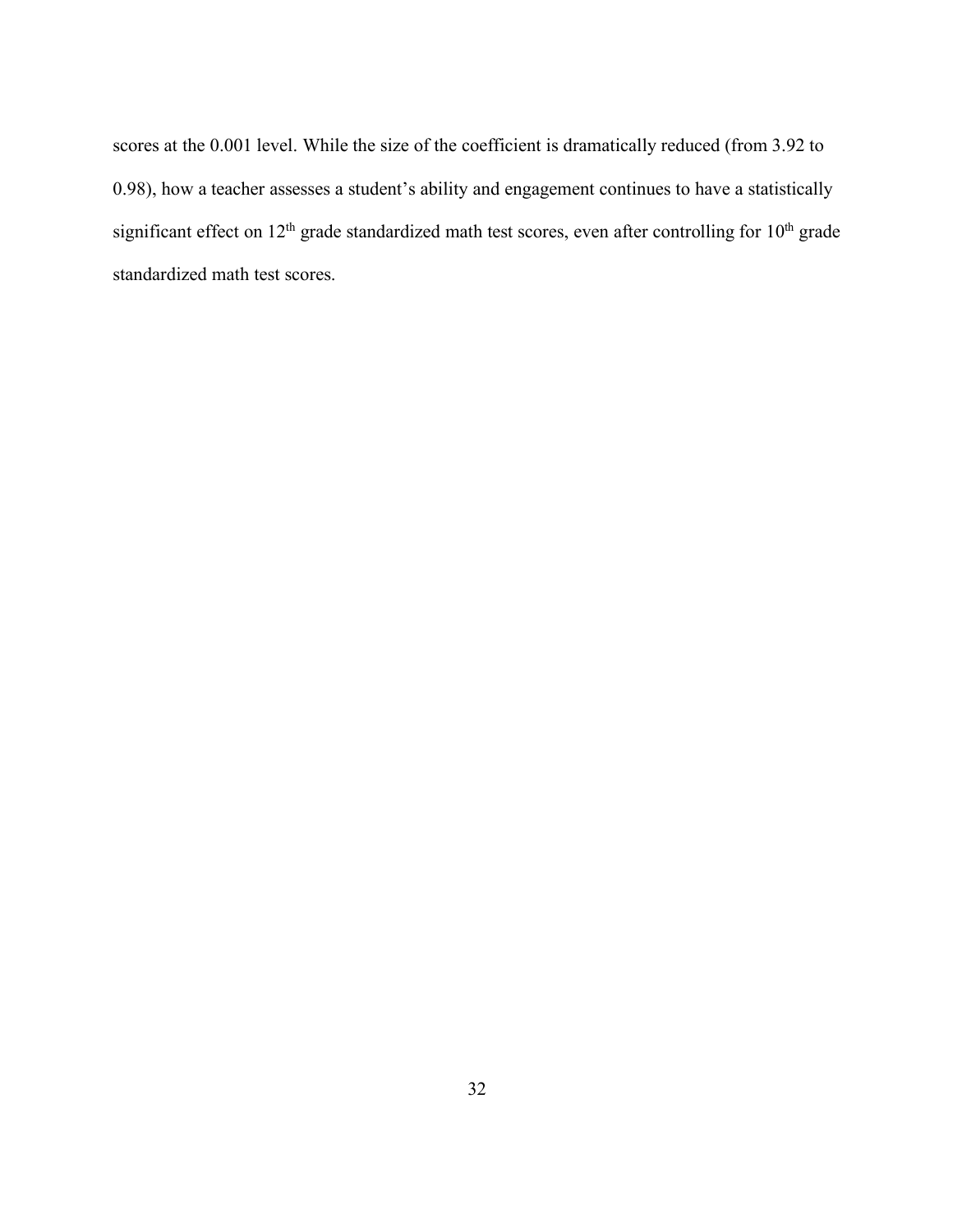#### **CONCLUSIONS**

This study sought to determine whether teacher implicit racial bias can explain any aspect of the black-white racial achievement gap. Using the ELS:2002 dataset, which surveyed a broad nationally representative sample of  $10<sup>th</sup>$  graders, I developed multivariate models to address two hypotheses: (1) a student's race has a statistically significant effect on a teacher's assessment of a student's ability and engagement; and (2) a teacher's assessment of a student has a statistically significant effect on a student's 12<sup>th</sup> grade standardized math test score.

To test my first hypothesis, I used an OLS multivariate regression model with a composite variable measuring teacher's assessment of a student's ability and engagement as the dependent variable and whether a student is black as the key explanatory variable. I constructed the composite variable through factor analysis using three questions asked of math teachers on the base year survey – whether a teacher believes that a specific student works hard for good grades, a teacher's perception of that student's mastery of class material, and how far a teacher expects that student to go in school.

I included student gender, student socioeconomic status, parental aspirations for the student, the student's attitude toward school, the teacher's experience level, whether the student feels safe at school, and whether the school environment is conducive to learning as control variables. In addition, I included 10<sup>th</sup> grade standardized math test scores in a second running of the OLS regression model to control for student achievement levels as of the base year.

Regardless of whether I included 10<sup>th</sup> grade standardized math test scores to control for a student's prior achievement level, whether a student was black remained a statistically significant predictor of a teacher's assessment of that student's ability and engagement, with a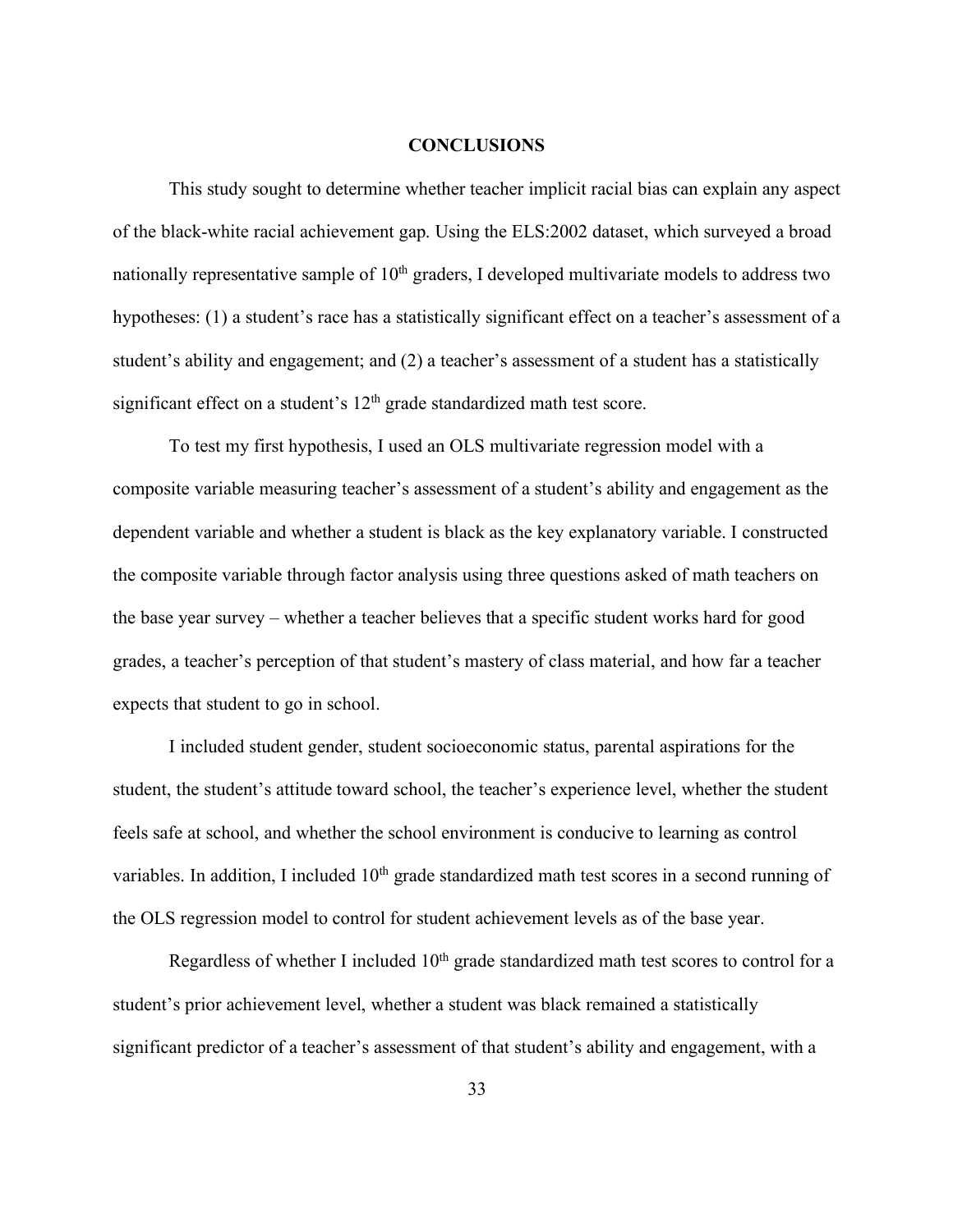coefficient of  $-45$  (p $\leq 0.001$ ) excluding  $10<sup>th</sup>$  grade math scores, and a coefficient of  $-16$  $(p<0.001)$  after including them. These results support my first hypothesis and indicate that even after controlling for all other relevant factors – including a student's prior achievement level – a student's race has statistically significant effect on a teacher's assessment of that student's ability and engagement.

To test my second hypothesis, I constructed an OLS multivariate regression model with a student's 12<sup>th</sup> grade standardized math test score as the dependent variable. I used the composite variable measuring a teacher's assessment of student ability and engagement, a dummy variable for whether a student is black, and an interaction variable measuring the interaction effect of both the composite and dummy variable as my primary explanatory variables.

I added student gender, student socioeconomic status, parental aspirations for the student, the student's attitude toward school, the teacher's experience level, whether the student feels safe at school, and whether the school environment is conducive to learning as my control variables. In addition, just as I did in testing my first hypothesis, I run the regression model twice, including  $10<sup>th</sup>$  grade standardized math test scores as a control variable for prior student achievement in the second model.

The results demonstrated that a teacher's assessment of a student's ability and engagement is a substantial, positive, and statistically significant predictor of  $12<sup>th</sup>$  grade standardized math test scores, even after controlling for other explanatory variables (*ß*=3.92,  $p$ <0.001). In addition, after including 10<sup>th</sup> grade standardized math test scores in the model, a teacher's assessment of a student's ability and engagement remained statistically significant  $(\beta=0.98, p<0.001)$ . These results – especially the 0.001 level of statistical significance across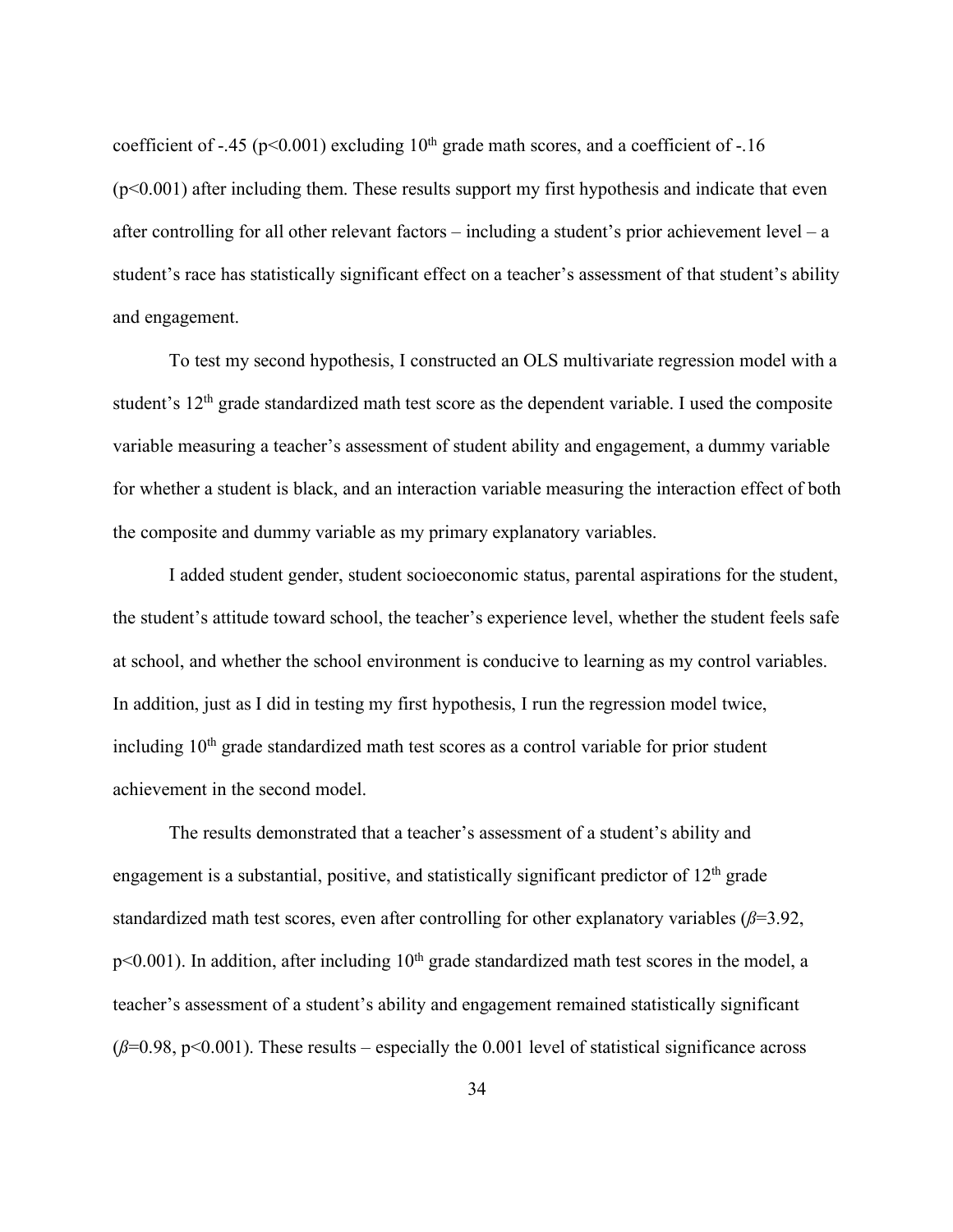both versions of the model – support my second hypothesis and suggest that teacher assessments of students' ability and engagement levels affect student achievement irrespective of a student's prior achievement levels.

In contrast, without taking into account  $10<sup>th</sup>$  grade standardized math test scores, whether a student is black has a statistically significant, substantial, and negative coefficient (*ß*=-4.87, p<0.001). In fact, the results indicate that a black student's score will be 4.87 points lower than an otherwise identical white student. However, after including 10<sup>th</sup> grade standardized math test scores, the coefficient on whether a student is black ceases to be statistically significant, which suggests that factors contributing to the racial disparities in  $12<sup>th</sup>$  grade standardized math test scores may also be reflected in the racial disparities in 10th grade standardized math test scores.

Similarly, the coefficient measuring the interaction effect of teacher assessment and whether a student is black on  $12<sup>th</sup>$  grade math scores is statistically significant and negative in the model excluding  $10^{th}$  grade scores ( $\beta$ =-0.74, p<0.01), but is no longer statistically significant after taking  $10<sup>th</sup>$  grade math scores into account. These results also suggest that factors associated with racial disparities in  $12<sup>th</sup>$  grade standardized math test scores also exist in  $10<sup>th</sup>$  grade or are similar to the factors that result in the racially disparate 10th grade standardized math test scores. In addition, because the interaction effect loses statistical significance once  $10<sup>th</sup>$  grade standardized math test scores are included in the models, the results suggest that some of the factors that explain racial disparities in teachers' assessments of students are also present prior to  $10<sup>th</sup>$  grade.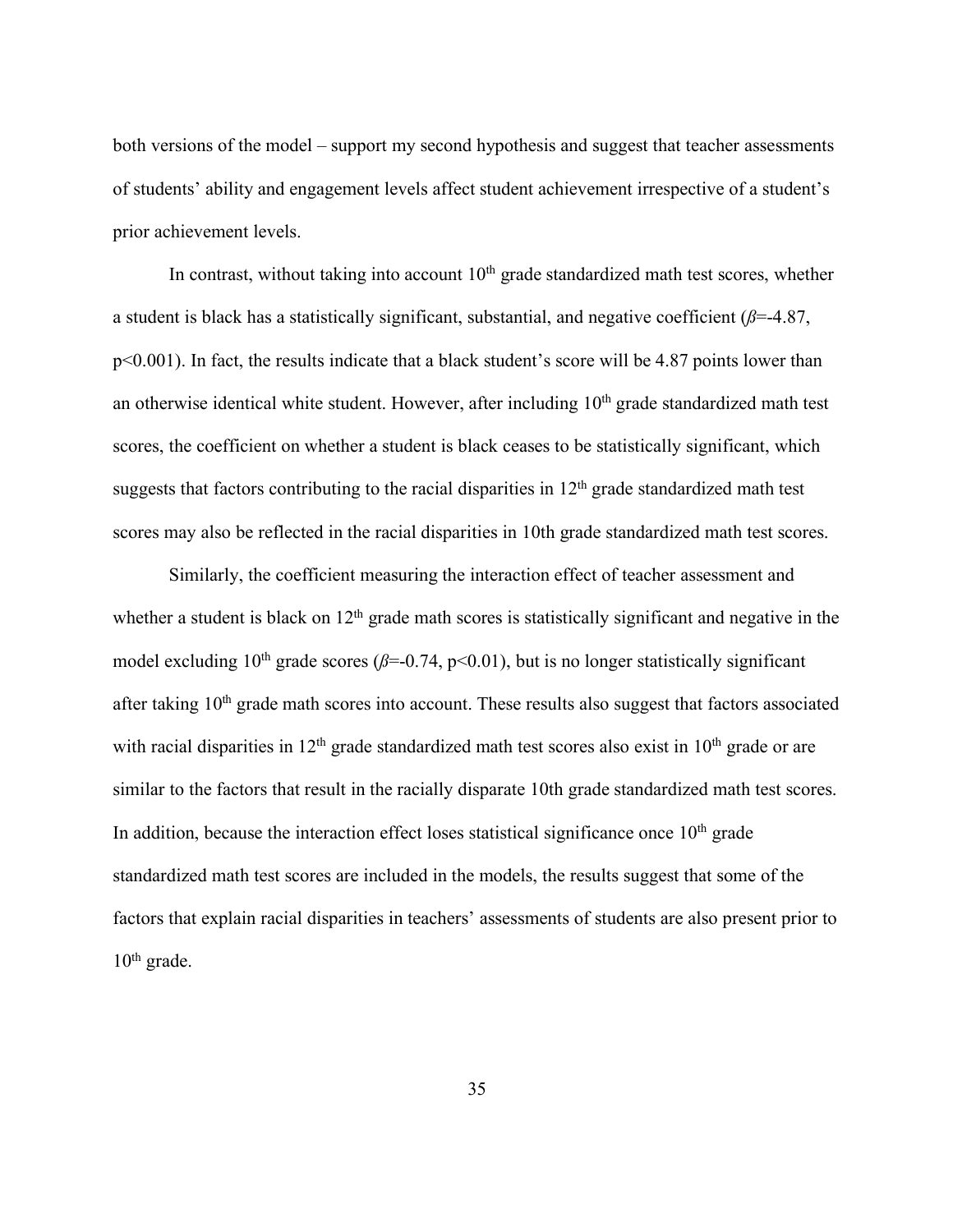Because evidence of the racial achievement gap manifests prior to a child even entering kindergarten<sup>26</sup>, we would need to conduct a far more in-depth investigation into how a student's race affects teachers' assessments of that student in every year of that student's education in order to determine with any degree of confidence the precise role of teacher racial bias in a student's standardized math test scores and whether that bias stays consistent or varies in kind and effect over the years. Such trends are beyond the data available in the ELS:2002 survey and outside the scope of this paper. The quantitative analysis of a longitudinal study that begins collecting data on students when they first begin school would provide the appropriate data to assess how a student's race affects a teacher's perception of that student over time.

In addition, future research should seek to employ data collection methods that directly measure teachers' implicit racial biases. While this paper sought to deduct a teacher's racial bias from math teacher responses to a handful of race neutral survey questions, the direct measurement of bias would be far more beneficial and compelling to the field of academic racial equality. Further, while this paper's research defined teacher assessments of students as racially neutral on their face – that is, because race was not mentioned in the survey questions, the questions did not measure intentional, explicit racial bias – the possibility remains that the statistically significant impact of a student's race on a teacher's assessment of that student could reflect explicit racial bias as well implicit racial bias. Thus, a more direct method of measuring teacher implicit racial bias would be of enormous benefit to furthering the understanding of the

 <sup>26</sup> Valentino, Rachel. "Will Public Pre-K Really Close Achievement Gaps? Gaps in Prekindergarten Quality Between Students and Across States." *American Educational Research Journal*, vol. 55, no. 1, February 2018, p. 79.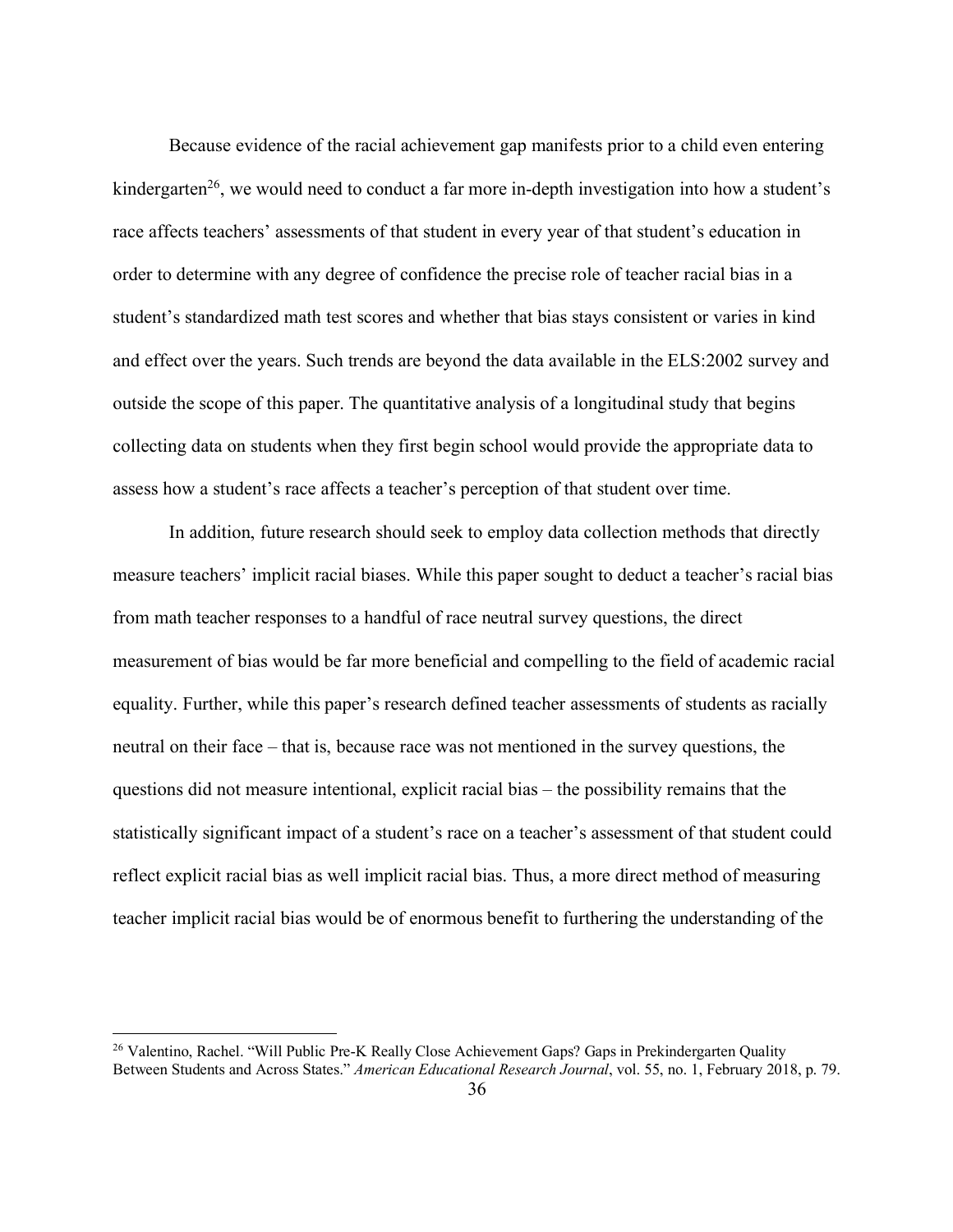role of implicit bias in the racial achievement gap. The administration of Implicit Association Tests to a nationally representative sample of teachers may be one way to collect such data.

In addition, my research focused solely on the black-white racial achievement gap, classifying all other races into one category that was included in the results for control purposes, but not evaluated. I would expect that statistically significant differences can be demonstrated in teacher assessments of white versus Hispanic and Asian students as well; understanding these differences would further the broader subject of racial and ethnic disparities and provide more information that can be leveraged to address the disparities.

Based on the results of the analysis, demonstrating that whether a student is black has a statistically significant, negative impact on a teacher's perception of that student's ability and engagement, policymakers should examine methods by which to reduce the discrepancies in a teacher's assessments of otherwise identical black and white students. The employment of racial awareness training for teachers is one method by which the Department of Education might seek to address the effects of implicit racial bias. Creating awareness of one's own bias can help to reduce that bias going forward; however, many individuals refuse to confront their own bias, even when presented with solid evidence.<sup>27</sup> Thus, policymakers should test ways to present teachers with the racial disparities in their perceptions of students in such a way that will cause them to both accept their bias and inspire them to address it.

Another approach to address teacher racial bias may be to instead focus on the affected students rather than the teachers. For example, in "Reducing the Racial Achievement Gap: A

<sup>&</sup>lt;sup>27</sup> Clark, Patricia; and Eva Zygmunt. "A Close Encounter with Personal Bias: Pedagogical Implications for Teacher Education." *The Journal of Negro Education; Washington*, vol. 83 no. 2, Spring 2014, pp. 147-161.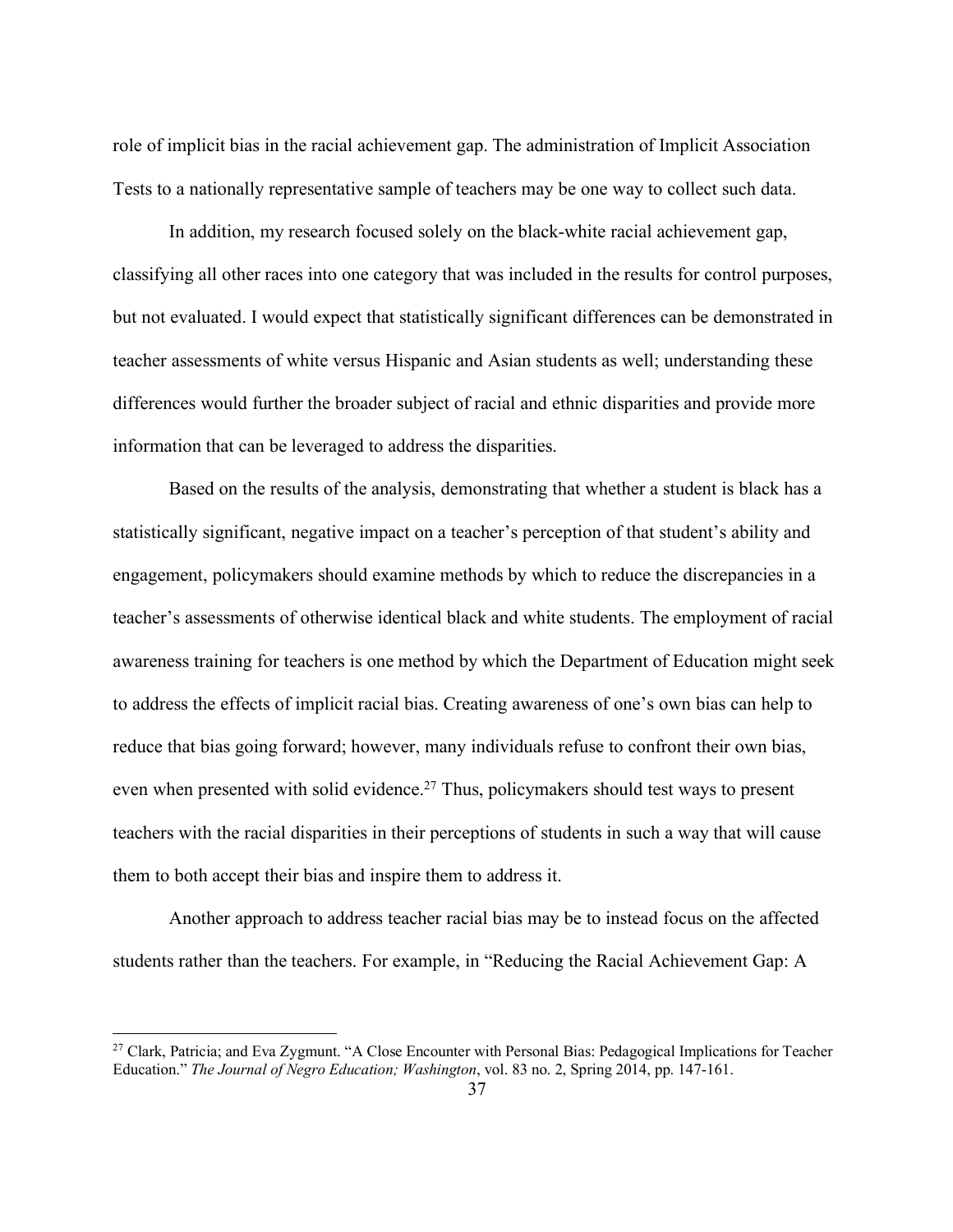Social-Psychological Intervention," Geoffrey L. Cohen, Julia Garcia, Nancy Apfel, and Allison Master demonstrate that a simple writing exercise can have a profound and statistically significant impact on closing the racial achievement gap between black and white students.<sup>28</sup> If one confidence-boosting exercise can have such a substantial impact on the achievement gap in the sample classroom, equalizing treatment of blacks and whites by all teachers could lead to a major reduction in the national racial achievement gap. The mandatory addition of similar exercises to public school curricula could help to reduce the black-white achievement gap, but further research should be conducted first.

In addition, future research should examine available data through a Social Equity Theory lens.<sup>29</sup> As McKown explains, the racial achievement gap in education is the result of a combination of direct and signal influences. Direct influences lead to disparities in student performance because of unequal access to resources and opportunities and are often the result of the persistent economic and socioeconomic racial disparities that exist in the United States. Policies developed to address such social disparities should also provide more equal exposure for black and white students to various direct influences in their education.

The greater challenge for policymakers will be determining how to address signal influences. Signal influences are distributed equally to black and white students but affect them differently because they are perceived differently depending on a student's race. Often, harmful signal influences are not even perceived by the majority group – white students – even though

<sup>&</sup>lt;sup>28</sup> Cohen, Geoffrey L., Julia Garcia, Nancy Apfel, and Allison Master. "Reducing the Racial Achievement Gap: A Social-Psychological Intervention." *Science*, vol. 313, September 2006, pp. 1307-1310.

<sup>29</sup> McKown, Clark. "Social Equity Theory and Racial-Ethnic Achievement Gaps." *Child Development*, vol. 84, no. 4, July/August 2013, pp. 1120-1136.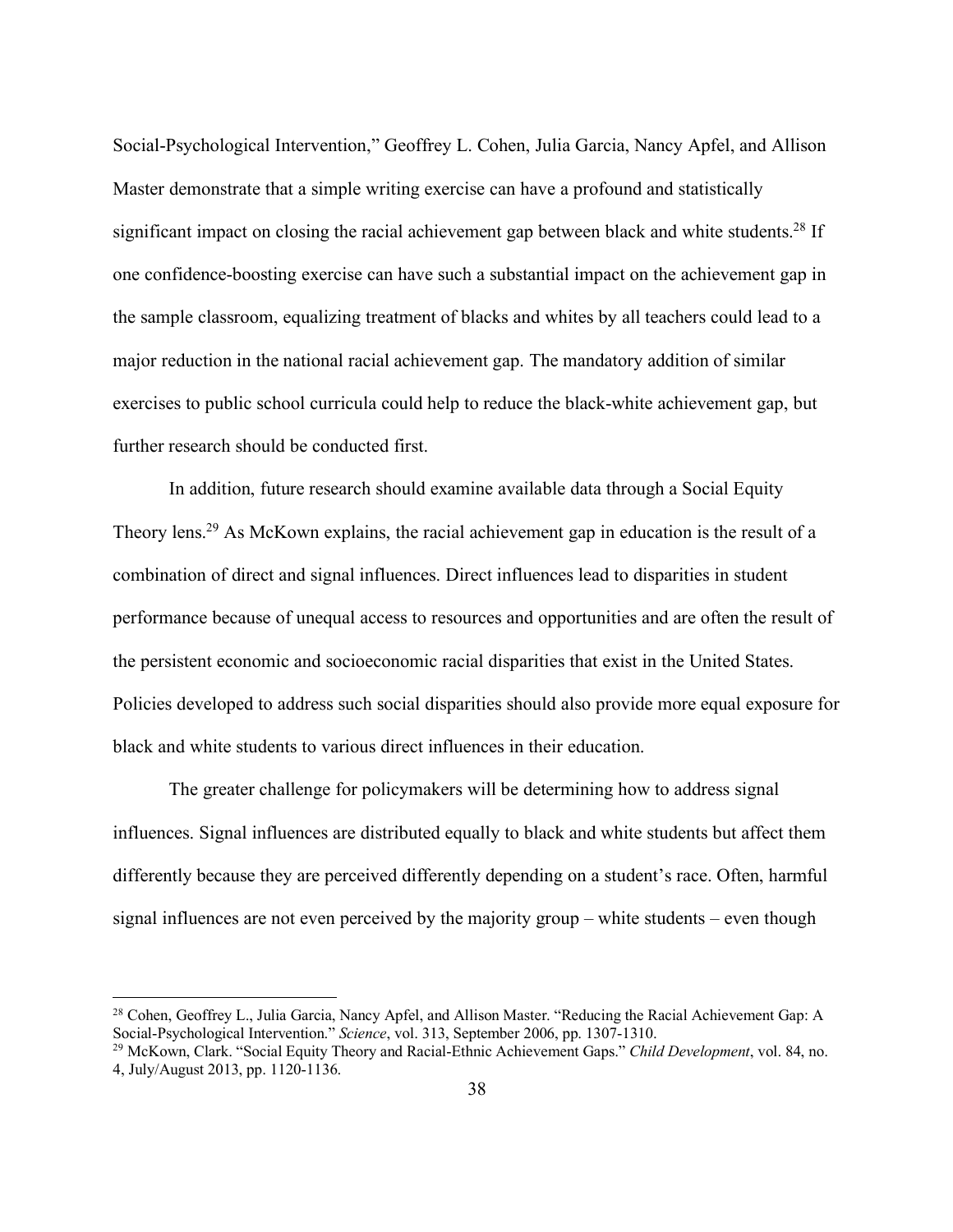they cause real and measurable harm to the minority group – black students. Greater understanding of teachers' signal influences and their effects on students through studies designed using Social Equity Theory would help policymakers design programs tailored to address specific manifestations of teacher implicit racial bias and its harmful effects on black students.

Education policy experts should continue to explore both teacher-centric and studentcentric approaches to addressing the effects of teacher implicit racial bias and their role in the black-white racial achievement gap. In addition, more national-scale longitudinal education surveys should focus on measuring and understanding the effects of implicit racial bias so that we can determine how to successfully address the role of teacher implicit racial bias in contributing to the racial academic achievement gap in order to one day close the gap completely.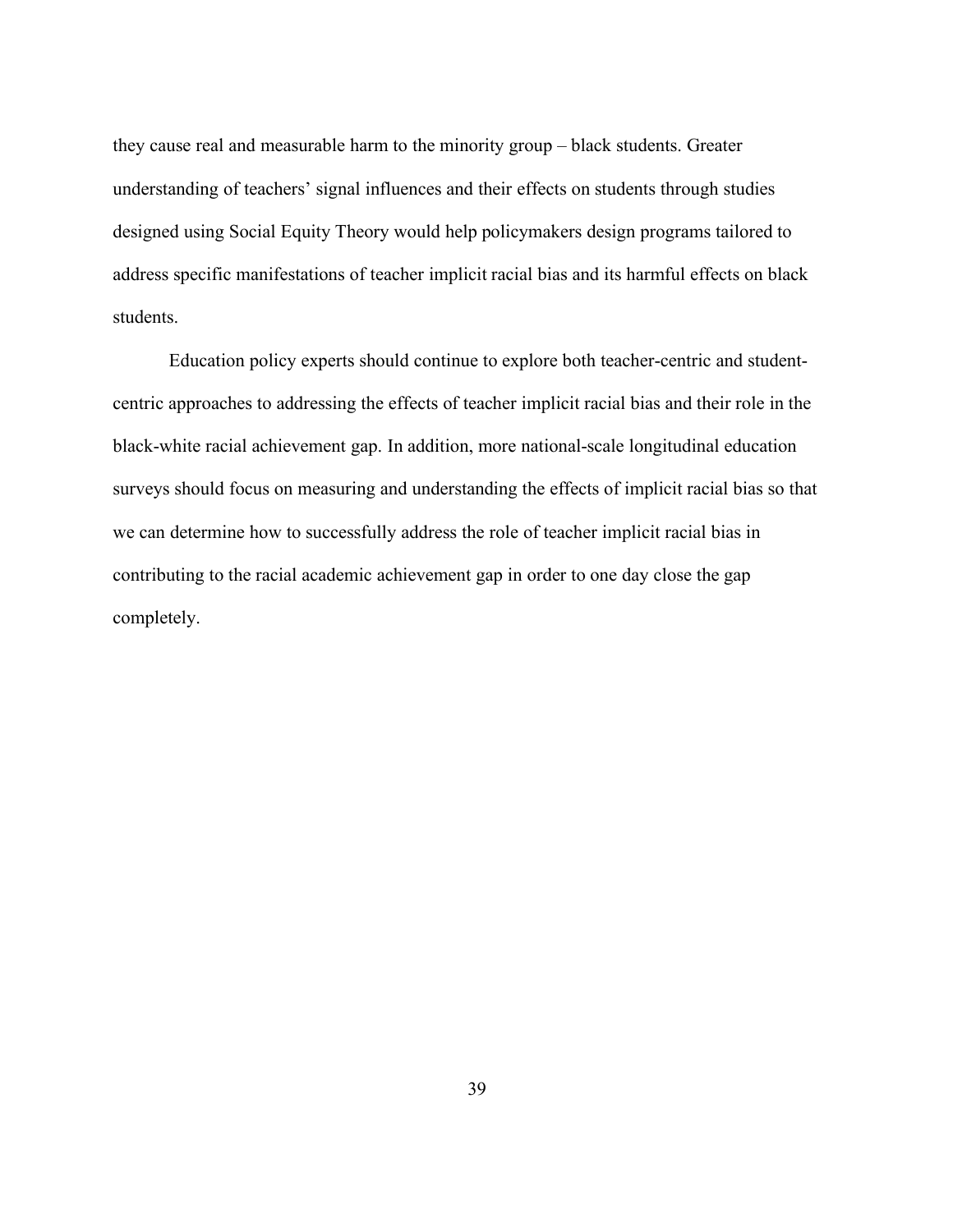

## **APPENDIX: FIGURES**

**Figure 1 – Mean Standardized Math Test Score, by Student's Race**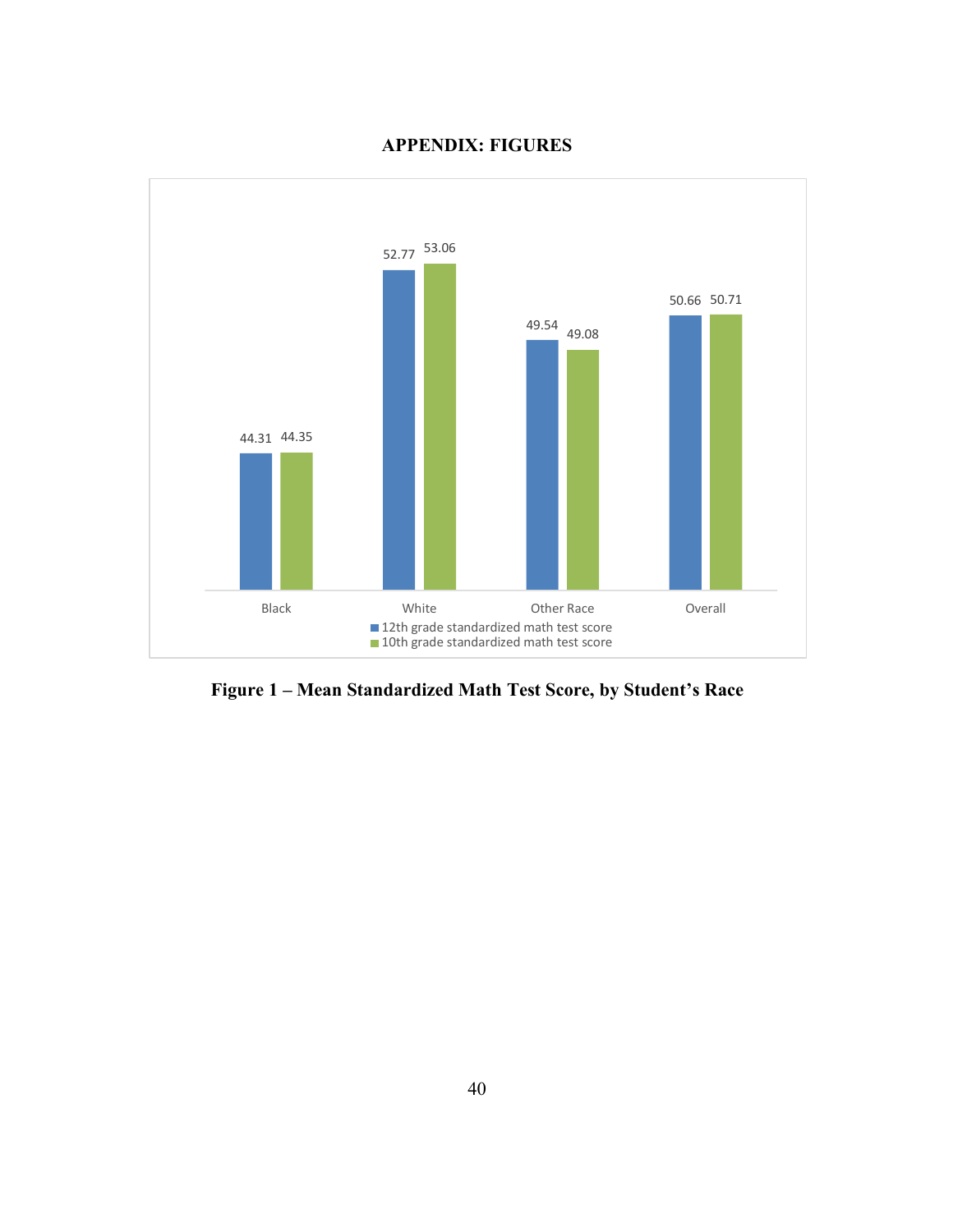

**Figure 2 – Teacher's Assessments of Student Ability and Engagement (Low, Medium, or High), by Student's Race (%)**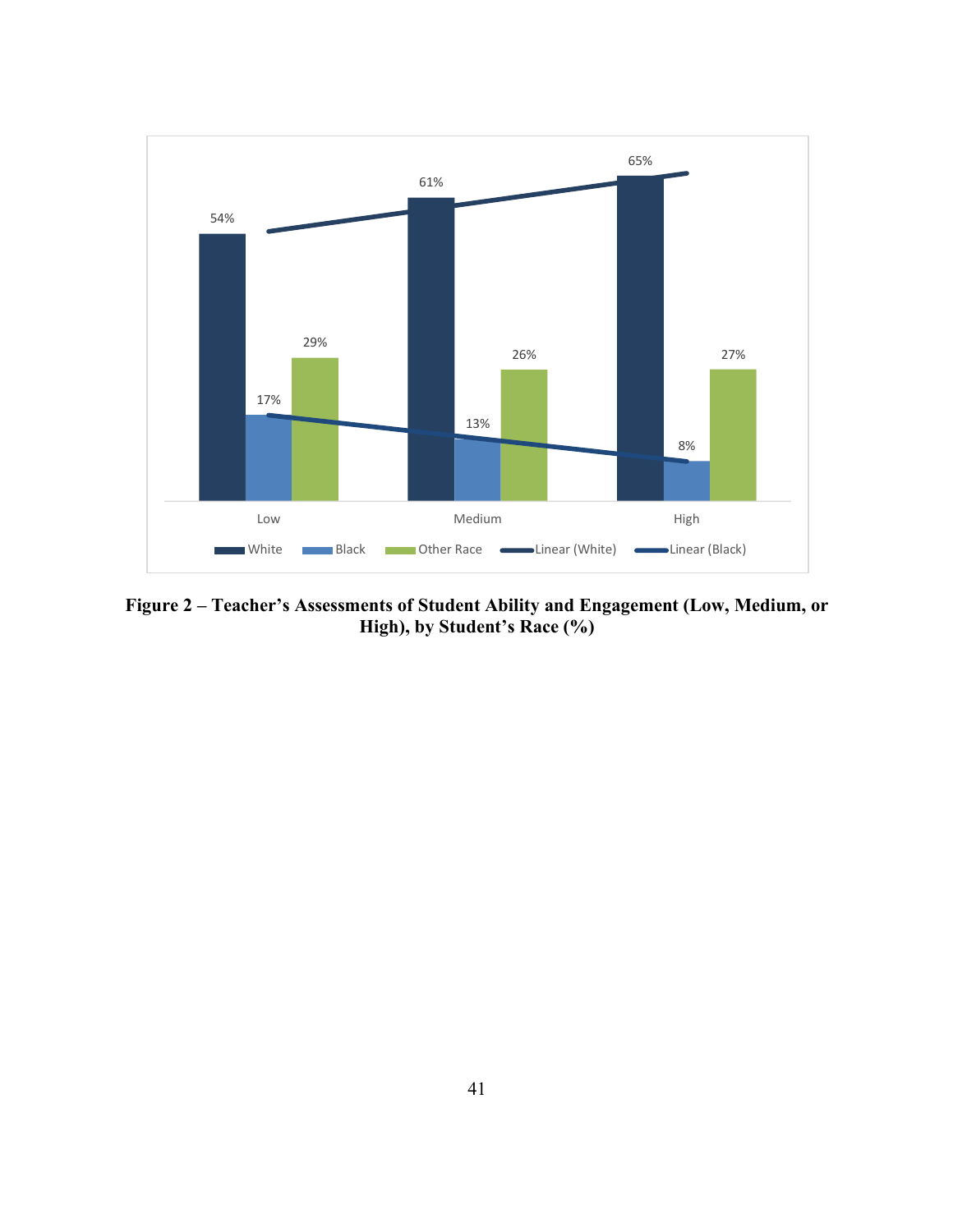## **APPENDIX: TABLES**

|                                                                                                                                    | $\cdots$               |                           |                    | Range        |
|------------------------------------------------------------------------------------------------------------------------------------|------------------------|---------------------------|--------------------|--------------|
| Dependent Variables                                                                                                                | <b>Mean/Proportion</b> | <b>Standard Deviation</b> | Min                | Max          |
| 12th grade standardized math test<br>score<br>Teacher's overall assessment of                                                      | 50.67                  | 10.11                     | 19.82              | 79.85        |
| student                                                                                                                            | 0.00                   | 1.00                      | $-2.75$            | 1.94         |
| <b>Student Household Characteristics</b>                                                                                           |                        |                           |                    |              |
| Socioeconomic status<br>How far in school parent(s) want<br>student to go*                                                         | 0.05<br>3.27           | 0.74<br>0.77              | $-2.11$<br>0.00    | 1.82<br>4.00 |
| <b>Student Characteristics</b>                                                                                                     |                        |                           |                    |              |
| White                                                                                                                              | 56.95%                 |                           | 0.00               | 1.00         |
| <b>Black</b>                                                                                                                       | 13.25%                 |                           | 0.00               | 1.00         |
| Other Race                                                                                                                         | 29.80%                 |                           | 0.00               | 1.00         |
| Female                                                                                                                             | 50.20%                 |                           | 0.00               | 1.00         |
| 10th grade standardized math test<br>score                                                                                         | 50.71                  | 9.91                      | 19.38              | 86.68        |
| Student believes education is<br>important to get a job later<br>Good grades are important to                                      | 2.58                   | 0.59                      | 0.00               | 3.00         |
| student                                                                                                                            | 2.38                   | 0.74                      | 0.00               | 3.00         |
| Getting a good education is<br>important to student                                                                                | 1.82                   | 0.41                      | 0.00               | 2.00         |
| Student attitude to learning                                                                                                       | $\boldsymbol{0}$       | $\mathbf{1}$              | $-5.08$            | 0.83         |
| <b>School Characteristics</b><br>Whether student feels safe at<br>school<br>Whether school environment is<br>conducive to learning | 0.14<br>0.01           | 1.01<br>0.16              | $-3.04$<br>$-0.63$ | 1.56<br>0.27 |
| <b>Teacher Characteristics</b>                                                                                                     |                        |                           |                    |              |
| Highest degree earned*                                                                                                             | 1.52                   | 0.53                      | 0.00               | 3.00         |
| Years of experience teaching                                                                                                       | 14.9                   | 10.71                     | 0.00               | 40.00        |
| Teacher expertise                                                                                                                  | $\boldsymbol{0}$       | $\mathbf{1}$              | $-2.62$            | 3.24         |
| Teacher's Assessment of Student<br>Believes student works hard for<br>good grades<br>Student's mastery of class<br>material        | 0.68<br>0.96           | 0.47<br>0.42              | 0.00<br>0.00       | 3.00<br>2.00 |
| How far in school teacher expects<br>student to go*<br>Teacher's overall assessment of                                             | 2.49                   | $\mathbf{1}$              | 0.00               | 4.00         |
| student                                                                                                                            | $\boldsymbol{0}$       | $\mathbf{1}$              | $-2.75$            | 1.94         |

## **Table 1 – Descriptive Statistics for Variables Used in Analyses and Models**

*\*Range from less than high school to doctoral/professional degree*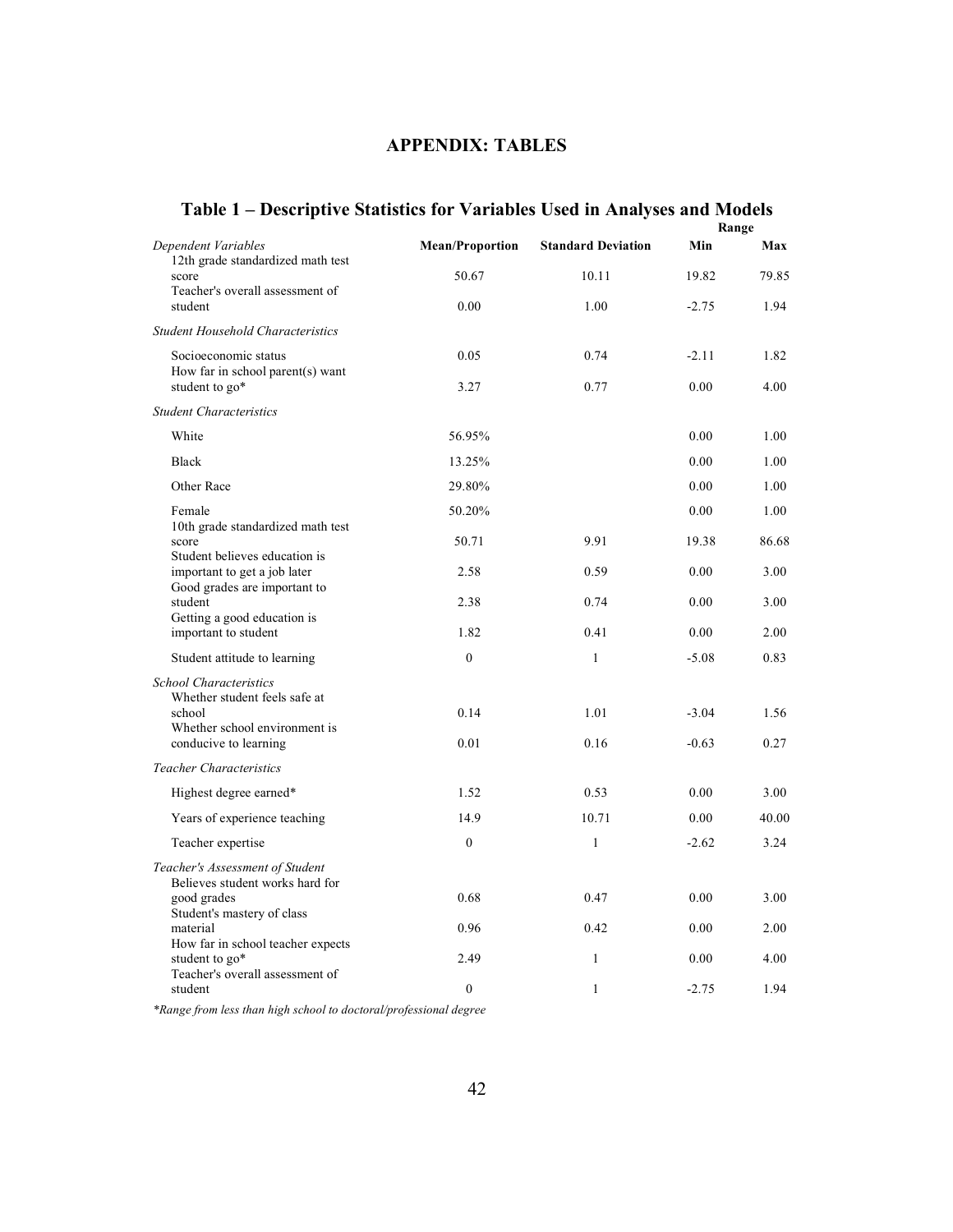# **Table 2 – Mean Standardized Math Test Score, by Student's Race**

|                                         | Black | White | Other Race | Overall |
|-----------------------------------------|-------|-------|------------|---------|
| 12th grade standardized math test score | 44.31 | 52.77 | 49.54      | 50.66   |
| 10th grade standardized math test score | 44.35 | 53.06 | 49.08      | 50.71   |

\*\*\*All means are significant at p < .001

*Note: Based on race-specific and overall mean comparison t-tests*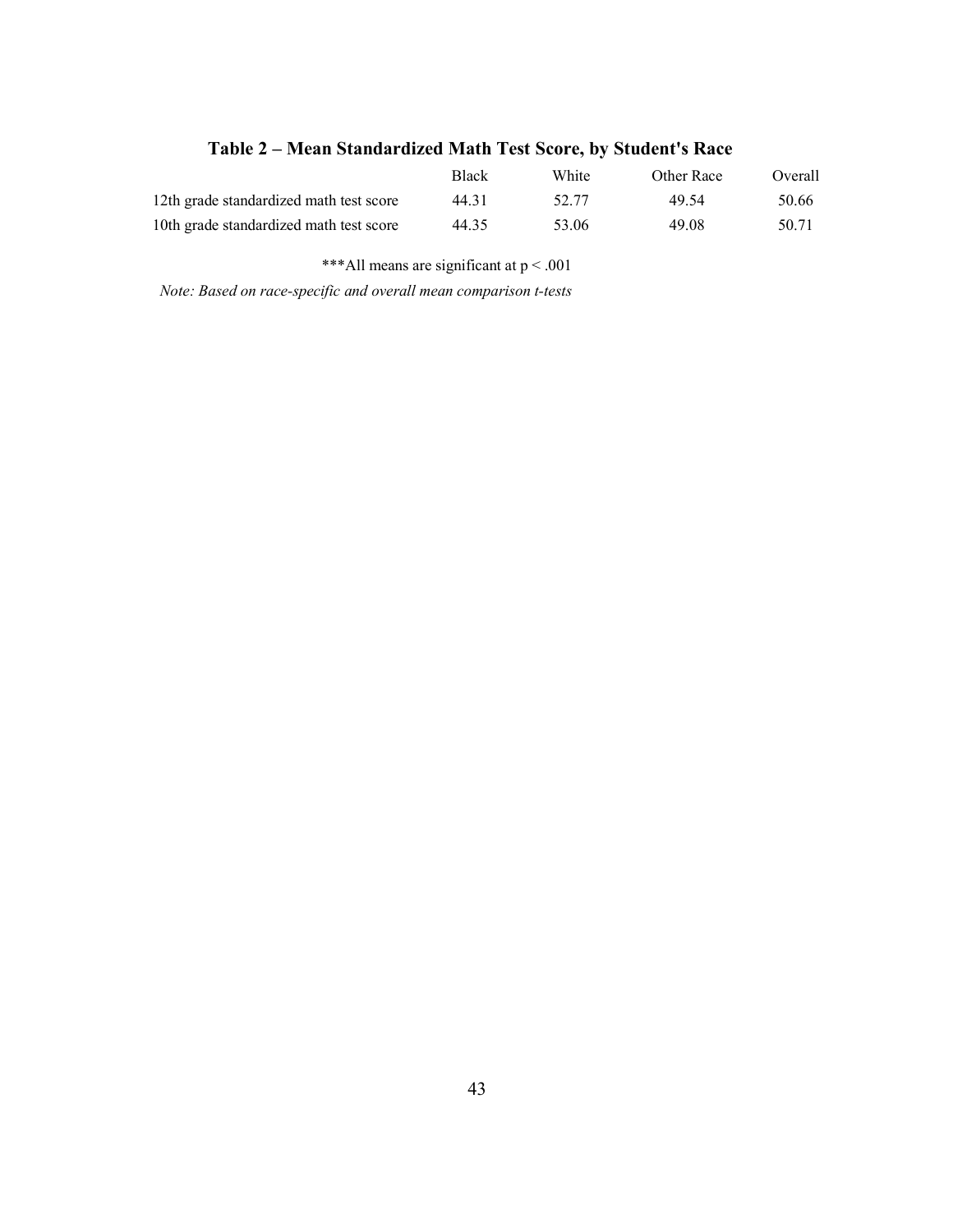## **Table 3 – Teachers' Perceptions of Students, by Student's Race**

#### **Teacher's Opinion of Whether a Student Works Hard for Good Grades, by Student's Race**

|                                                       | <b>Black</b> | White               | Other Race Overall |     |
|-------------------------------------------------------|--------------|---------------------|--------------------|-----|
| No, Student Does Not Work Hard for Good Grades 43%*** |              | $79\%***$           | $34\%**$           | 32% |
| Yes, Student Does Work Hard for Good Grades 57%***    |              | $71\frac{0}{8}$ *** | $66\%**$           | 68% |

\*\*\*p < 0.001, \*\*p < 0.01, \*p < 0.05

*Note: Based on race-specific and overall mean comparison t-tests*

#### **Teacher's Opinion of a Student's Mastery of Class Material, by Student's Race**

|                                       | <b>Black</b> | White        | Other Race            | Overall  |
|---------------------------------------|--------------|--------------|-----------------------|----------|
| Too Difficult $17.00\%***$            |              |              | $8.88\%$ *** 12.53%** | 10.90%   |
| Appropriate Level 77.44%*** 83.69%*** |              |              | $80.41\%$ *           | 82.00%   |
| Not Challenging Enough                | $5.49\%$ *** | $7.43\%$ *** | 7 10%                 | $7.10\%$ |

\*\*\*p < 0.001, \*\*p < 0.01, \*p < 0.05

*Note: Based on race-specific and overall mean comparison t-tests*

#### **How Far in School Teacher Expects Student to Go, by Student's Race**

|                                          | <b>Black</b> | White | Other Race | Overall |
|------------------------------------------|--------------|-------|------------|---------|
| Less than high school                    | 4%           | $1\%$ | 3%         | $2\%$   |
| High school degree or GED                | 28%          | 14%   | 19%        | 17%     |
| Attend or complete 2-year college/school | 22%          | 17%   | 16%        | 18%     |
| Attend college, 4-year degree incomplete | 8%           | 8%    | 8%         | 8%      |
| Graduate from college                    | 30%          | 44%   | 40%        | 41%     |
| Obtain Master's degree                   | 5%           | 13%   | 10%        | 11%     |
| Obtain PhD or professional degree        | $2\%$        | 3%    | $4\%$      | 3%      |
|                                          |              |       |            |         |

|                                         | <b>Black</b> | White     | Other Race | () verall |
|-----------------------------------------|--------------|-----------|------------|-----------|
| Teacher's overall assessment of student | $-0.37***$   | $0.10***$ | $-0.05***$ | $0.00***$ |
| ***p < 0.001, **p < 0.01, *p < 0.05     |              |           |            |           |

*Note: Based on race-specific and overall mean comparison t-tests*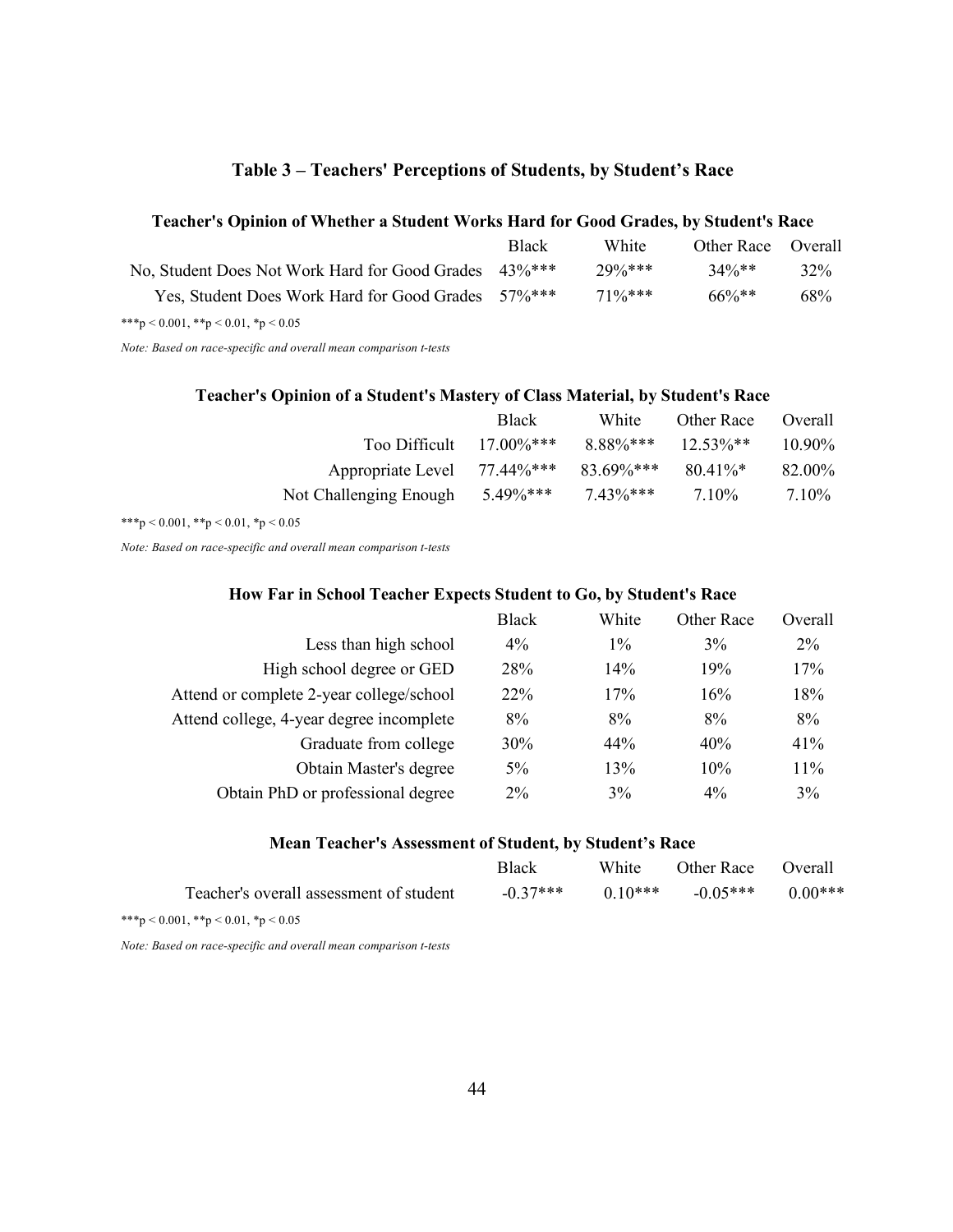|                                          | Scored at or below average on 12th grade<br>standardized math test |          |                   |         |              |         | Scored above average on 12th grade<br>standardized math test |         |
|------------------------------------------|--------------------------------------------------------------------|----------|-------------------|---------|--------------|---------|--------------------------------------------------------------|---------|
|                                          | <b>Black</b>                                                       | White    | <b>Other Race</b> | Overall | <b>Black</b> | White   | <b>Other Race</b>                                            | Overall |
| Less than high school                    | 4.1%                                                               | 1.3%     | 2.7%              | $2.2\%$ | $0.3\%$      | $0.1\%$ | $0.0\%$                                                      | $0.1\%$ |
| High school degree or GED                | 30.9%                                                              | 23.6%    | 26.6%             | 25.8%   | 3.8%         | 2.9%    | 3.1%                                                         | $3.0\%$ |
| Attend or complete 2-year college/school | 26.5%                                                              | 31.0%    | 24.1%             | 28.2%   | 7.6%         | 7.4%    | 6.2%                                                         | 7.1%    |
| Attend college, 4-year degree incomplete | 10.0%                                                              | $10.0\%$ | 10.2%             | 10.0%   | 8.3%         | 6.8%    | 5.3%                                                         | 6.5%    |
| <b>Graduate from college</b>             | 25.5%                                                              | 30.7%    | 33.6%             | 30.7%   | 57.1%        | 57.1%   | 54.6%                                                        | 56.5%   |
| <b>Obtain Master's degree</b>            | 2.2%                                                               | 2.9%     | 2.2%              | 2.6%    | 17.0%        | 20.8%   | 21.8%                                                        | 20.8%   |
| <b>Obtain PhD or professional degree</b> | 0.8%                                                               | $0.4\%$  | $0.6\%$           | $0.6\%$ | 5.9%         | 4.8%    | $9.0\%$                                                      | 5.9%    |

#### **Table 4 – How Far in School Teacher Expects Student to Go, by Race and 12th Grade Standardized Math Test Scores**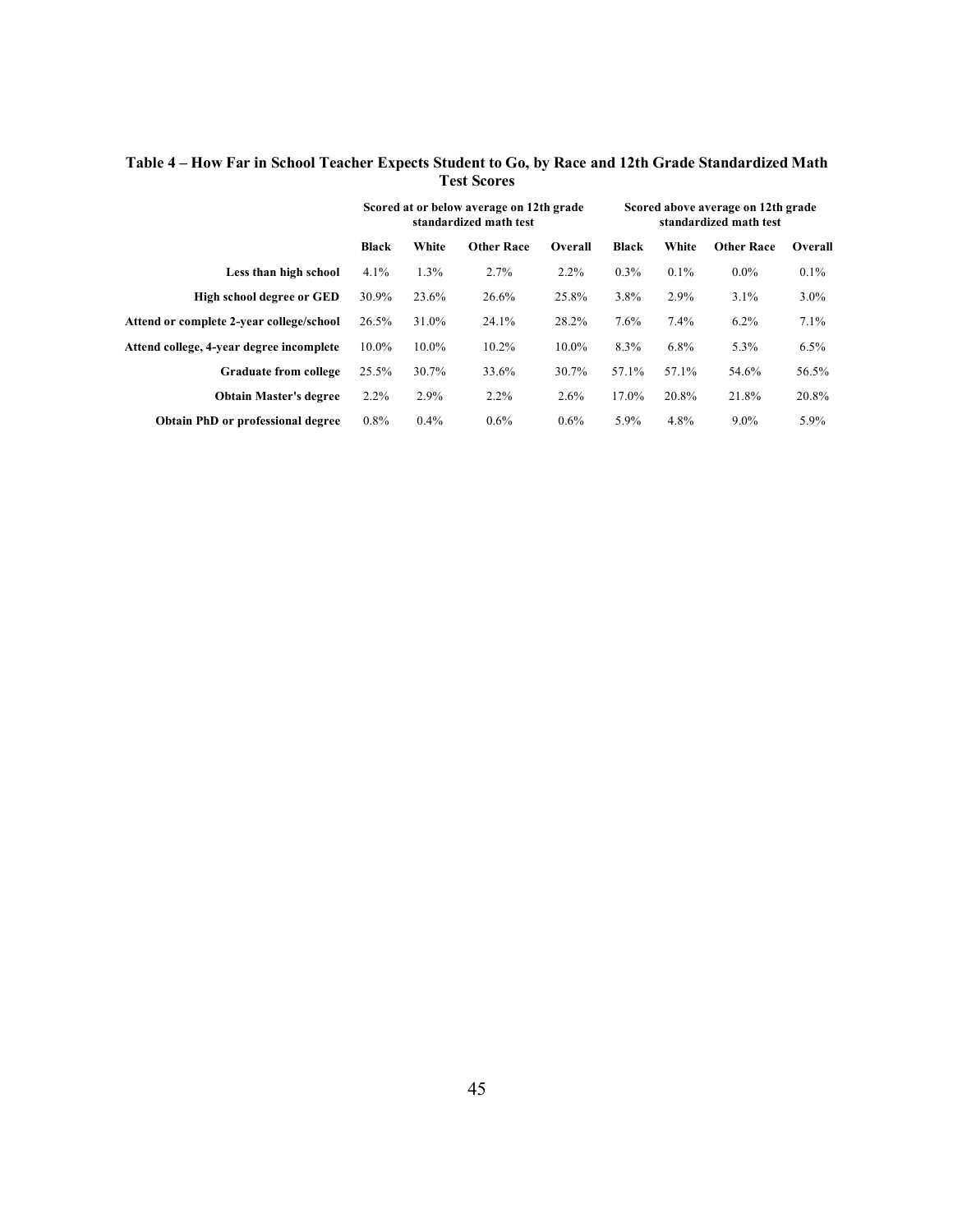#### **Table 5 – Teacher's Assessment of Student's Ability and Engagement, by Race and 12th Grade Standardized Math Test Scores**

|                                            | Scored at or below average on 12th grade<br>standardized math test |       |                   |         |       | Scored above average on 12th grade<br>standardized math test |                   |         |
|--------------------------------------------|--------------------------------------------------------------------|-------|-------------------|---------|-------|--------------------------------------------------------------|-------------------|---------|
|                                            | Black                                                              | White | <b>Other Race</b> | Overall | Black | White                                                        | <b>Other Race</b> | Overall |
| Low (Below Mean - $\frac{1}{2}$ St. Dev.)  | 43%                                                                | 37%   | 37%               | 38%     | 15%   | 10%                                                          | 10%               | 10%     |
| Medium (Mean $+/ \frac{1}{2}$ St. Dev.)    | 30%                                                                | 34%   | 31%               | 32%     | 14%   | 17%                                                          | 15%               | 16%     |
| High (Above Mean $+ \frac{1}{2}$ St. Dev.) | 26%                                                                | 29%   | 32%               | 30%     | 71%   | 73%                                                          | 75%               | 73%     |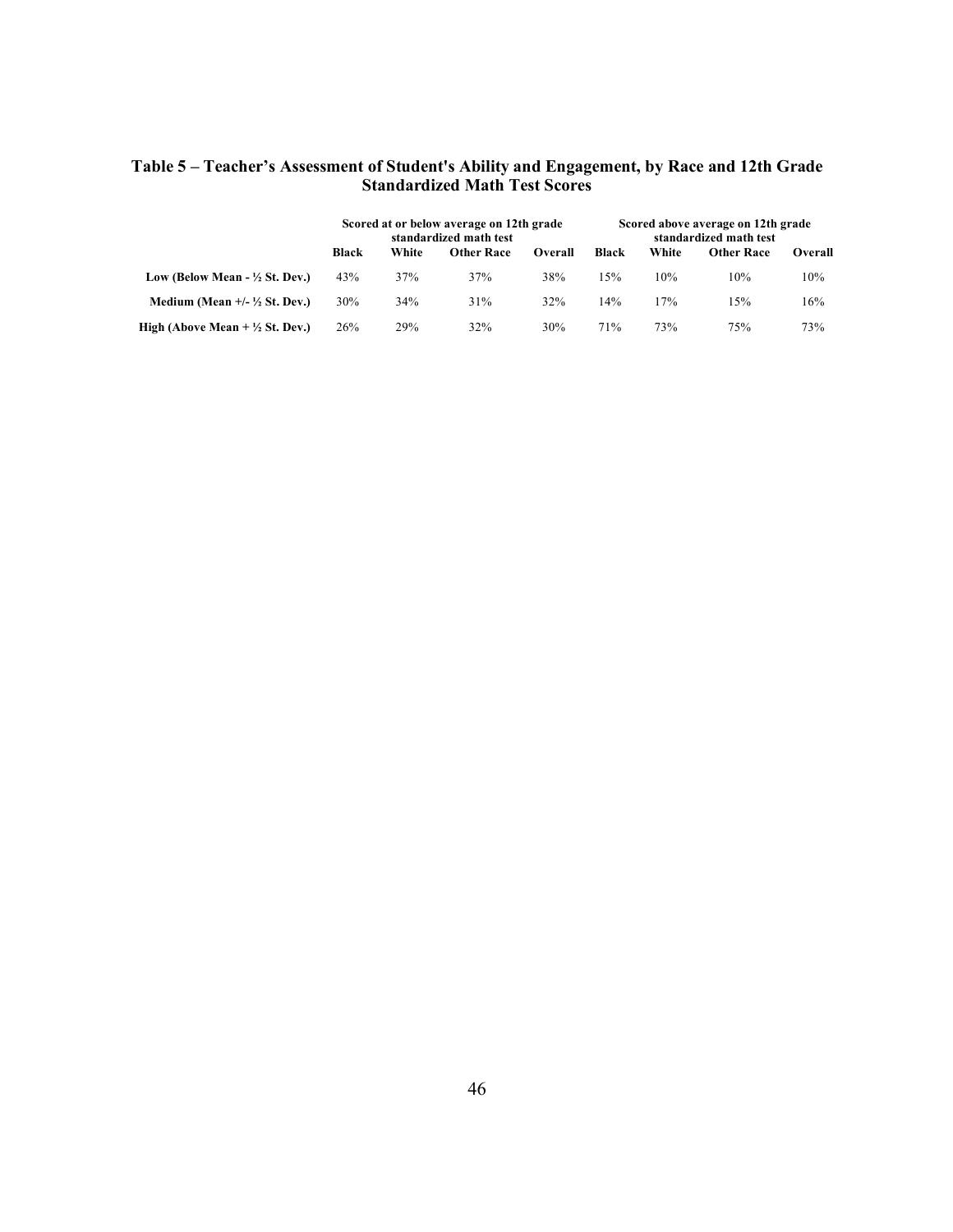#### **Table 6 – OLS Coefficients (Standard Errors) for Models Predicting Math Teacher's Attitude Toward Student**

|                                                     | (1) Excluding 10th Grade<br><b>Standardized Math Test</b><br>Performance | (2) Including 10th Grade<br><b>Standardized Math Test</b><br>Performance |
|-----------------------------------------------------|--------------------------------------------------------------------------|--------------------------------------------------------------------------|
| Female                                              | $0.11***$                                                                | $0.19***$                                                                |
|                                                     | (0.02)                                                                   | (0.02)                                                                   |
| <b>Black</b>                                        | $-0.45***$                                                               | $-0.16***$                                                               |
|                                                     | (0.04)                                                                   | (0.04)                                                                   |
| Other Race                                          | $-0.09**$                                                                | $-0.01$                                                                  |
|                                                     | (0.03)                                                                   | (0.02)                                                                   |
| Teacher's Level of Experience                       | 0.01                                                                     | $-0.02*$                                                                 |
|                                                     | (0.01)                                                                   | (0.01)                                                                   |
| Student's Socioeconomic Status                      | $0.25***$                                                                | $0.10***$                                                                |
|                                                     | (0.02)                                                                   | (0.02)                                                                   |
| Parents' Aspirations for Student                    | $0.22***$                                                                | $0.12***$                                                                |
|                                                     | (0.02)                                                                   | (0.01)                                                                   |
| <b>Student's Attitude Toward School</b>             | $0.22***$                                                                | $0.18***$                                                                |
|                                                     | (0.01)                                                                   | (0.01)                                                                   |
| Whether Student Feels Safe at School                | $0.05***$                                                                | 0.01                                                                     |
|                                                     | (0.01)                                                                   | (0.01)                                                                   |
| Whether School Environment is Conducive to Learning | $0.27***$                                                                | 0.10                                                                     |
|                                                     | (0.07)                                                                   | (0.06)                                                                   |
| 10th Grade Standardized Math Test Score             |                                                                          | $0.04***$                                                                |
|                                                     |                                                                          | (0.00)                                                                   |
| Constant                                            | $-0.73***$                                                               | $-2.59***$                                                               |
|                                                     | (0.05)                                                                   | (0.07)                                                                   |
| $R^2$                                               | 0.20                                                                     | 0.31                                                                     |
| N                                                   | 8,589                                                                    | 8,589                                                                    |
| ***p < 0.001, **p < 0.01, *p < 0.05                 |                                                                          |                                                                          |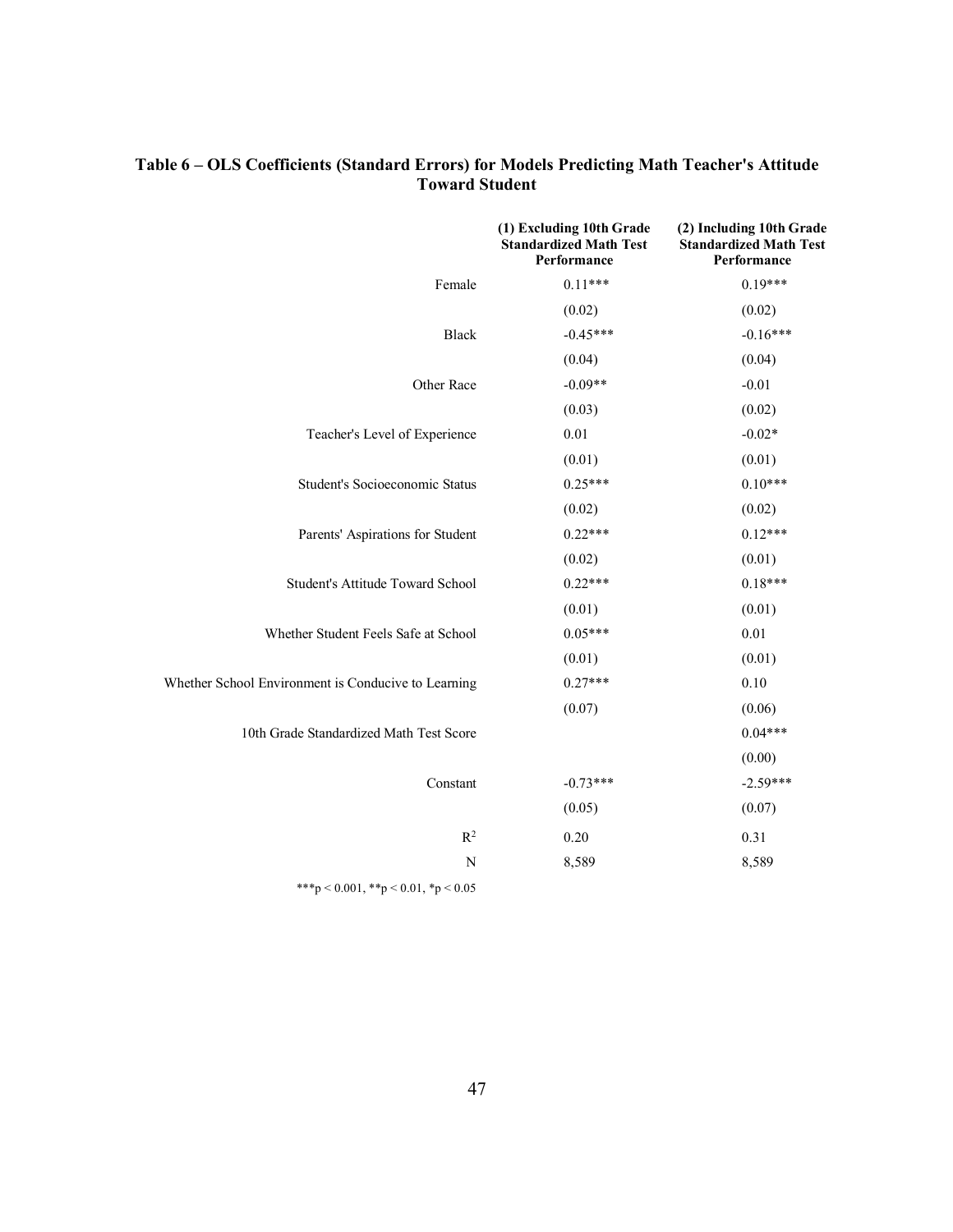|                                                         | (1) excluding 10th grade<br>standardized math test<br>performance | (2) including 10th grade<br>standardized math test<br>performance |  |
|---------------------------------------------------------|-------------------------------------------------------------------|-------------------------------------------------------------------|--|
| Female                                                  | $-2.52***$                                                        | $-0.61***$                                                        |  |
|                                                         | (0.18)                                                            | (0.10)                                                            |  |
| <b>Black</b>                                            | $-4.87***$                                                        | $-0.31$                                                           |  |
|                                                         | (0.31)                                                            | (0.18)                                                            |  |
| Other Race                                              | $-0.70**$                                                         | $0.46***$                                                         |  |
|                                                         | (0.23)                                                            | (0.13)                                                            |  |
| Teacher's Level of Experience                           | $0.82***$                                                         | $0.21***$                                                         |  |
|                                                         | (0.09)                                                            | (0.05)                                                            |  |
| Teacher's Assessment of Student                         | 3.92***                                                           | $0.98***$                                                         |  |
|                                                         | (0.11)                                                            | (0.71)                                                            |  |
| <b>Student's Socioeconomic Status</b>                   | 2.95***                                                           | $0.78***$                                                         |  |
|                                                         | (0.15)                                                            | (0.08)                                                            |  |
| Parents' Aspirations for Student                        | $1.62***$                                                         | $0.22**$                                                          |  |
|                                                         | (0.14)                                                            | (0.08)                                                            |  |
| <b>Student's Attitude Toward School</b>                 | $0.26*$                                                           | $0.15**$                                                          |  |
|                                                         | (0.11)                                                            | (0.06)                                                            |  |
| Whether Student Feels Safe at School                    | $0.83***$                                                         | $0.19**$                                                          |  |
|                                                         | (0.10)                                                            | (0.06)                                                            |  |
| Whether School Environment is Conducive to<br>Learning  | 4.07***                                                           | $1.23***$                                                         |  |
|                                                         | (0.61)                                                            | (0.33)                                                            |  |
| Interaction Variable - Teacher's Assessment<br>and Race | $-0.74**$                                                         | $-0.18$                                                           |  |
|                                                         | (0.27)                                                            | (0.16)                                                            |  |
| 10th Grade Standardized Math Test Score                 |                                                                   | $0.83***$                                                         |  |
|                                                         |                                                                   | (0.01)                                                            |  |
| Constant                                                | 47.19***                                                          | 7.39***                                                           |  |
|                                                         | (0.48)                                                            | (0.47)                                                            |  |
| $R^2$                                                   | 0.42                                                              | 0.82                                                              |  |
| N                                                       | 7,445                                                             | 7,445                                                             |  |
| ***p < 0.001, **p < 0.01, p < 0.05                      |                                                                   |                                                                   |  |

## **Table 7 – OLS Coefficients (Standard Errors) for Models Predicting Student Performance on 12th Grade Standardized Math Test**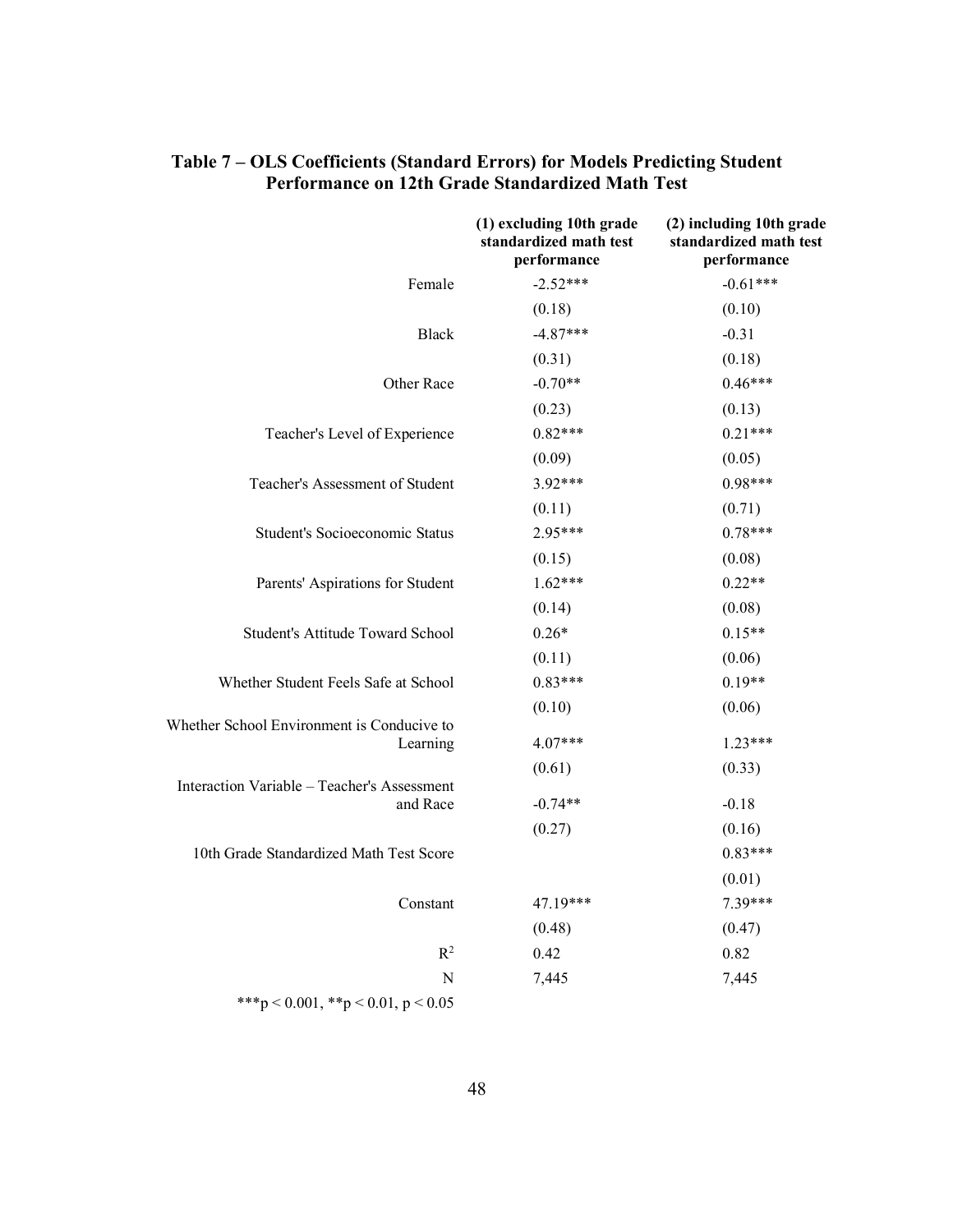|                                                            | Low                          | <b>Medium</b>                  | High                                   |
|------------------------------------------------------------|------------------------------|--------------------------------|----------------------------------------|
| Dependent Variable                                         | Below Mean - 1/2 St.<br>Dev. | Mean $+/ \frac{1}{2}$ St. Dev. | Above Mean $+ \frac{1}{2}$ St.<br>Dev. |
| 12th grade standardized math test score                    | 44.8                         | 47.41                          | 56.1                                   |
| <b>Student Household Characteristics</b>                   |                              |                                |                                        |
| Socioeconomic status                                       | $-0.15$                      | $-0.07$                        | 0.31                                   |
| How far in school parents want student to go               | 3.03                         | 3.15                           | 3.49                                   |
| <b>Student Characteristics</b>                             |                              |                                |                                        |
| White                                                      | 53.8%                        | 61.0%                          | 65.4%                                  |
| <b>Black</b>                                               | 17.4%                        | 12.5%                          | 8.1%                                   |
| Other Race                                                 | 28.9%                        | 26.5%                          | 26.5%                                  |
| Female                                                     | 41.5%                        | 47.9%                          | 56.2%                                  |
| 10th grade standardized math test score                    | 45.68                        | 48.40                          | 56.24                                  |
| Student believes education is important to get a job later | 2.46                         | 2.55                           | 2.68                                   |
| Good grades are important to student                       | 2.08                         | 2.28                           | 2.62                                   |
| Getting a good education is important to student           | 1.71                         | 1.80                           | 1.90                                   |
| Student attitude to learning                               | $-0.4$                       | $-0.12$                        | 0.28                                   |
| <b>School Characteristics</b>                              |                              |                                |                                        |
| Whether student feels safe at school                       | $-0.03$                      | 0.12                           | 0.36                                   |
| Whether school environment is conducive to learning        | $-0.01$                      | 0.00                           | 0.04                                   |
| <b>Teacher Characteristics</b>                             |                              |                                |                                        |
| Earned a Bachelor's Degree or lower                        | 51.7%                        | 50.0%                          | 46.9%                                  |
| Earned a Master's Degree or higher                         | 48.3%                        | 50.0%                          | 53.1%                                  |
| Years of experience teaching                               | 14.91                        | 14.58                          | 15.17                                  |
| Teacher expertise                                          | $-0.03$                      | $-0.03$                        | $-0.04$                                |

# **Table 8 – Means on Explanatory Variables, by Teachers' Assessments of Student Ability and Engagement**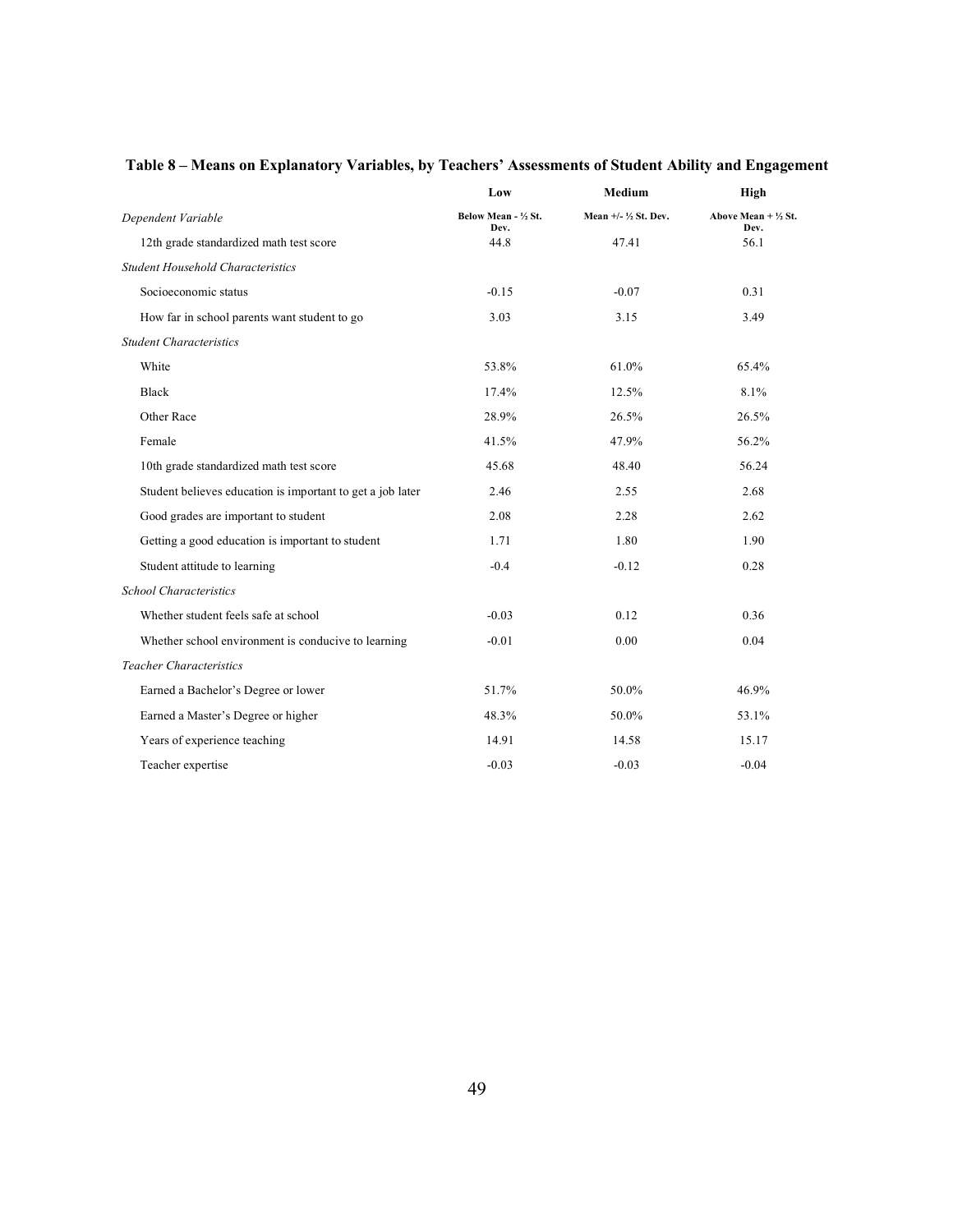## **BIBLIOGRAPHY**

- Cherng, Hua-Yu Sebastian. "If they think I can: Teacher bias and youth of color expectations and achievement." *Social Science Research*, vol. 66, August 2017, pp. 170-186.
- Clark, Patricia and Eva Zygmunt. "A Close Encounter with Personal Bias: Pedagogical Implications for Teacher Education." *The Journal of Negro Education; Washington*, vol. 83, no. 2, Spring 2014, pp. 147-161.
- Cohen, Geoffrey L., Julia Garcia, Nancy Apfel, and Allison Master. "Reducing the Racial Achievement Gap: A Social-Psychological Intervention." *Science*, vol. 313, September 2006, pp. 1307-1310.
- Dee, Thomas S. "Teachers, Race, and Student Achievement in a Randomized Experiment." *Review of Economics and Statistics*, vol. 86, February 2004, pp. 195-210.
- Egalite, Anna J., Brian Kisida, and Marcus A. Winters. "Representation in the classroom: The effect of own-race teachers on student achievement." *Economics of Education Review*, vol. 45, April 2015, pp. 44-52.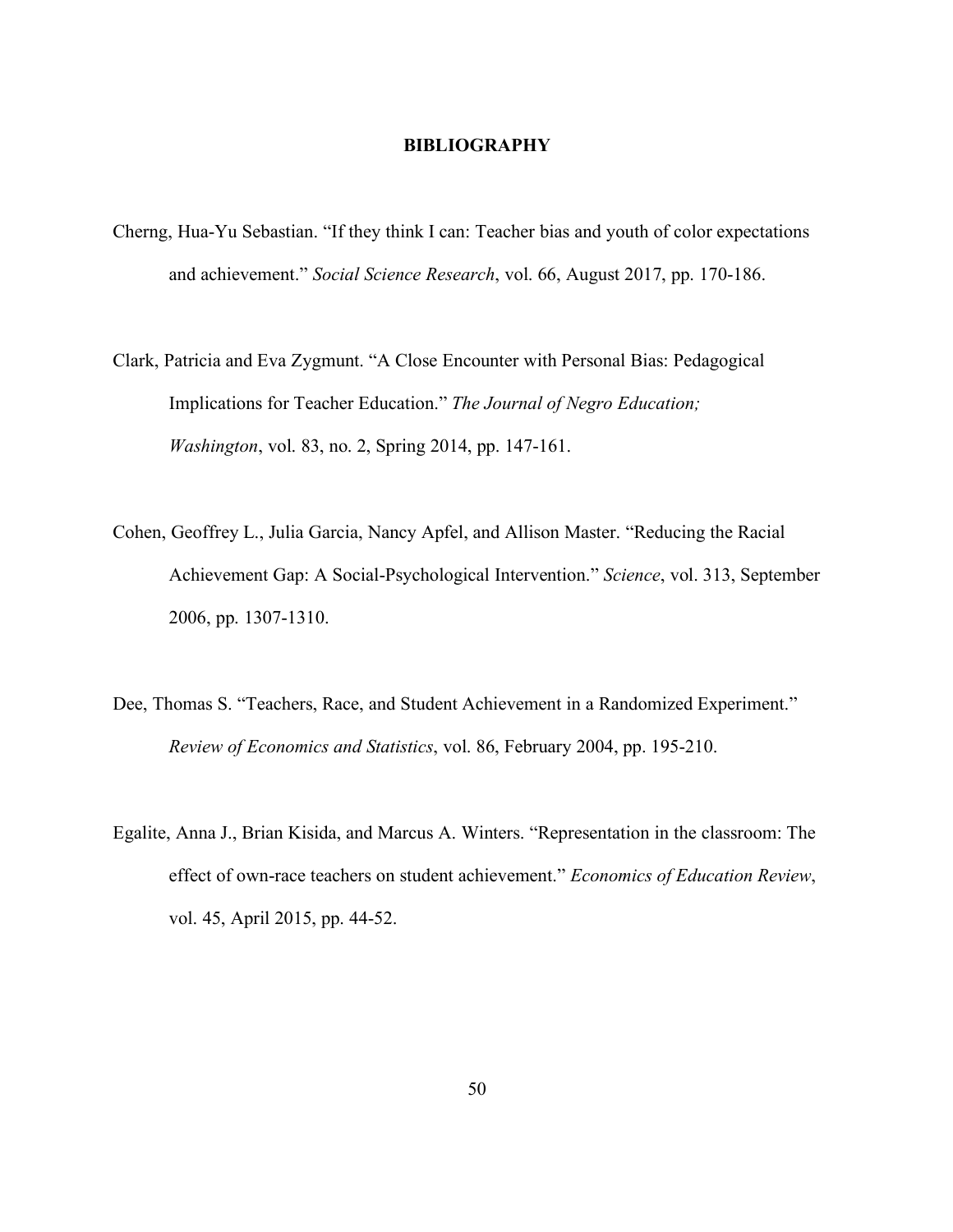- Fairlie, Robert W., Florian Hoffmann, and Philip Oreopoulos. "A Community College Instructor Like Me: Race and Ethnicity Interactions in the Classroom." *American Economic Review*, vol. 104, August 2008, pp. 2567-2591.
- Ferguson, Ronald F. "Teachers' Perceptions and Expectations and The Black-White Test Score Gap." *Urban Education*, vol. 38, no. 4, July 2003, pp. 460-507.
- Gershenson, Seth. "The alarming effect of racial mismatch on teacher expectations." *Brookings Institution*, 18 August 2015 < www.brookings.edu/blog/brown-centerchalkboard/2015/08/18/the-alarming-effect-of-racial-mismatch-on-teacherexpectations/>.
- Gershenson, Seth, Stephen B. Holt, and Nicholas W. Papageorge. "Who believes in me? The effect of student–teacher demographic match on teacher expectations." *Economics of Education Review*, vol. 52, June 2016, pp. 209-224.
- Jencks, Christopher and Meredith Phillips. *The Black-White Test Score Gap*. Brookings Institution Press, 1998.
- Kaiser, Johanna. "The effects of student characteristics on teachers' judgment accuracy: Disentangling ethnicity, minority status, and achievement." *Journal of Educational Psychology,* vol. 109, no. 6, August 2017, pp. 871-888.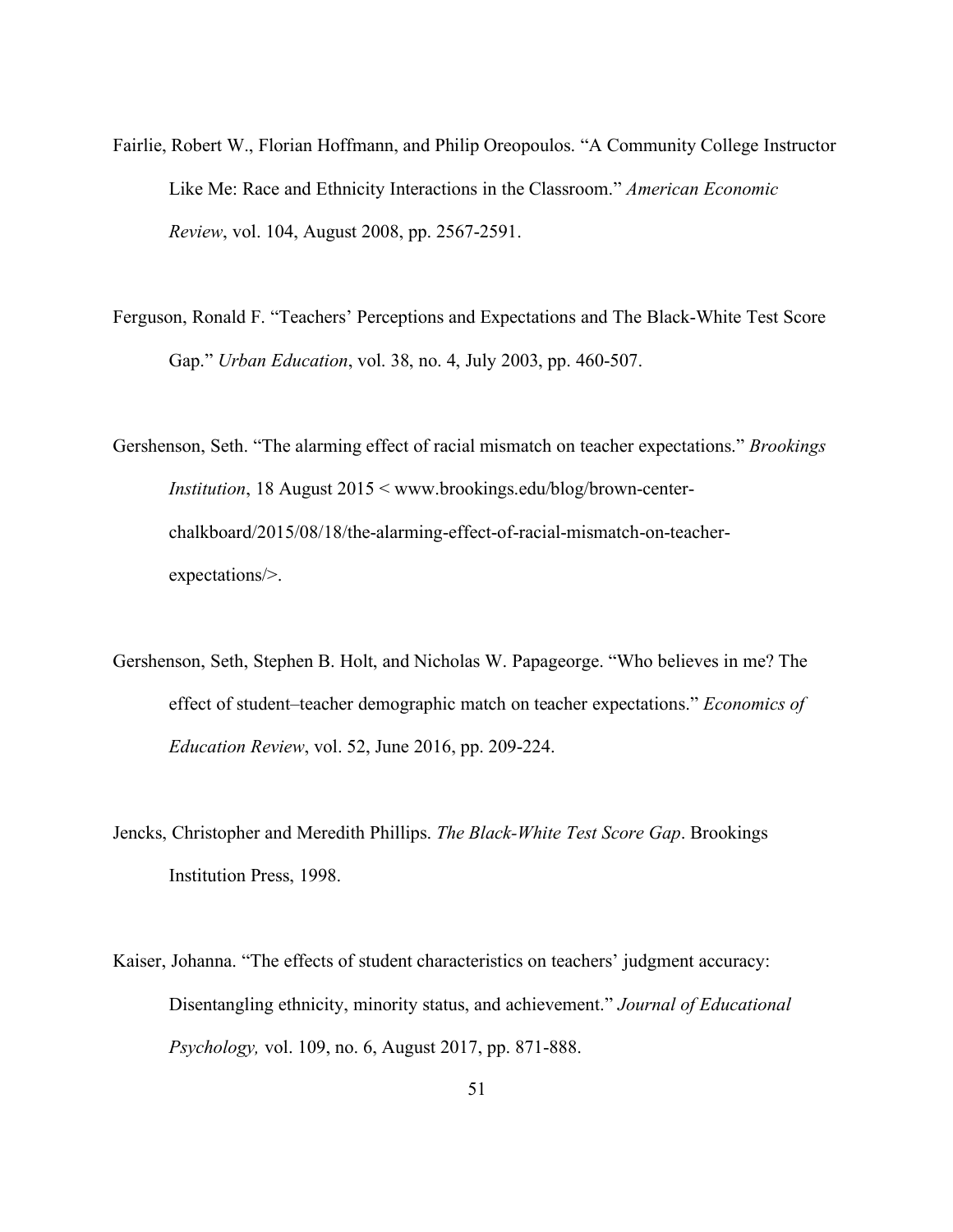- McKown, Clark. "Social Equity Theory and Racial-Ethnic Achievement Gaps." *Child Development*, vol. 84, no. 4, July/August 2013, pp. 1120-1136.
- McKown, Clark and Rhona S. Weinstein. "Teacher expectations, classroom context, and the achievement gap." *Journal of School Psychology*, vol. 46, no. 3, June 2008, pp. 235-261.
- Namrata. "Teachers' beliefs and expectations towards marginalized children in classroom setting: a qualitative analysis." *Procedia Social and Behavioral Sciences*, vol. 15, 2011, pp. 850-853.
- Nosek, B. A. and R. G. Riskind, "Policy Implications of Implicit Social Cognition." *Social Issues and Policy Review*, vol. 6, no. 1, March 2012, pp. 113–147.
- Peterson, E.R., C. Rubie-Davies, D. Osborne, and C. Sibley. "Teachers' explicit expectations and implicit prejudiced attitudes to educational achievement: Relations with student achievement and the ethnic achievement gap." *Learning and Instruction*, vol. 42, February 2016, pp. 123-140.
- Phelan Kozlowski, Karen. "Culture or Teacher Bias? Racial and Ethnic Variation in Student– Teacher Effort Assessment Match/Mismatch." *Race and Social Problems*, vol. 7, no. 1, March 2015, pp. 43-59.